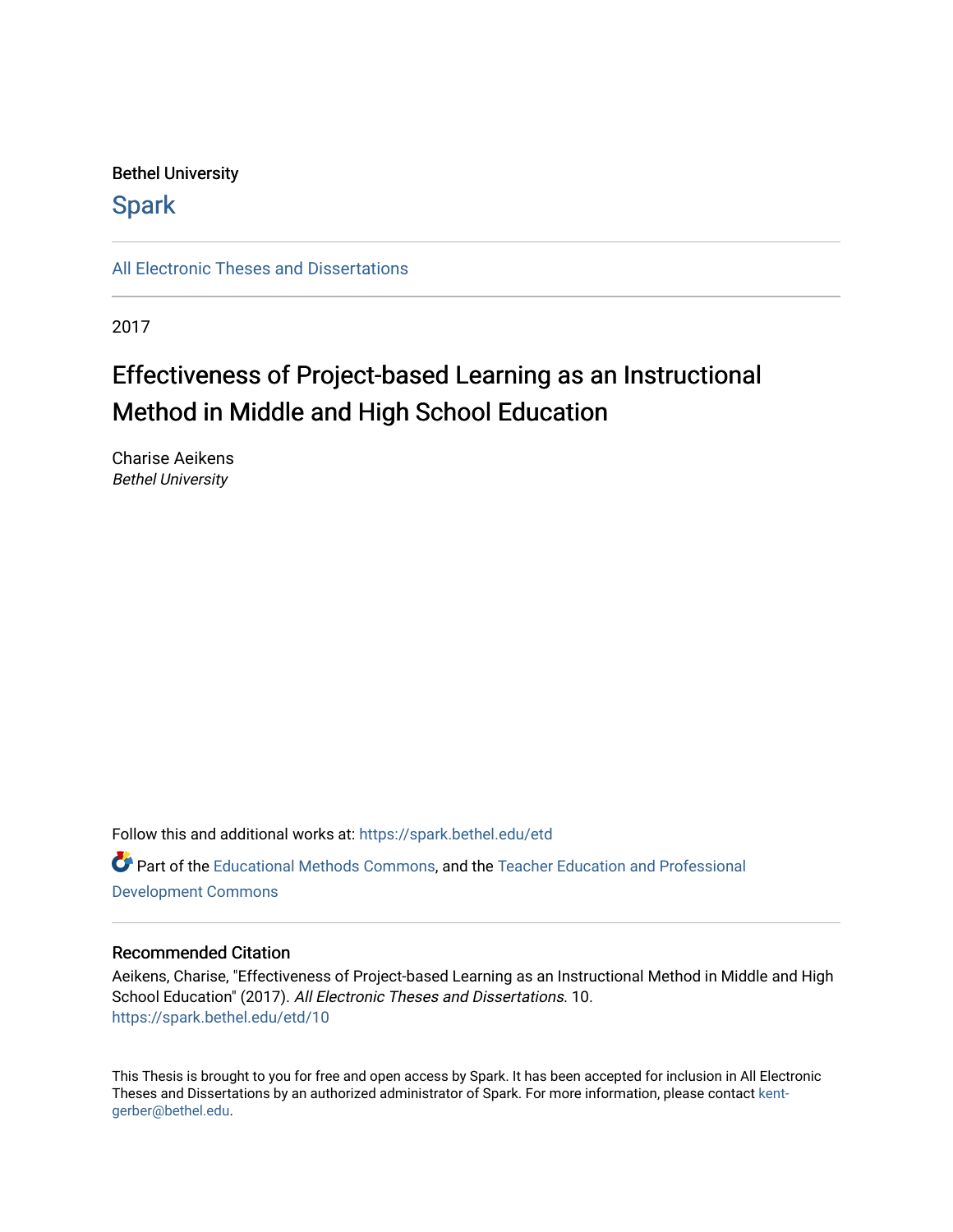# EFFECTIVENESS OF PROJECT-BASED LEARNING AS AN INSTRUCTIONAL METHOD IN MIDDLE AND HIGH SCHOOL EDUCATION

A MASTER'S THESIS SUBMITTED TO THE FACULTY OF BETHEL UNIVERSITY

BY

CHARISE J. AEIKENS

IN PARTIAL FULFILLMENT OF THE REQUIREMENTS

FOR THE DEGREE OF

MASTER OF ARTS

SEPTEMBER 2017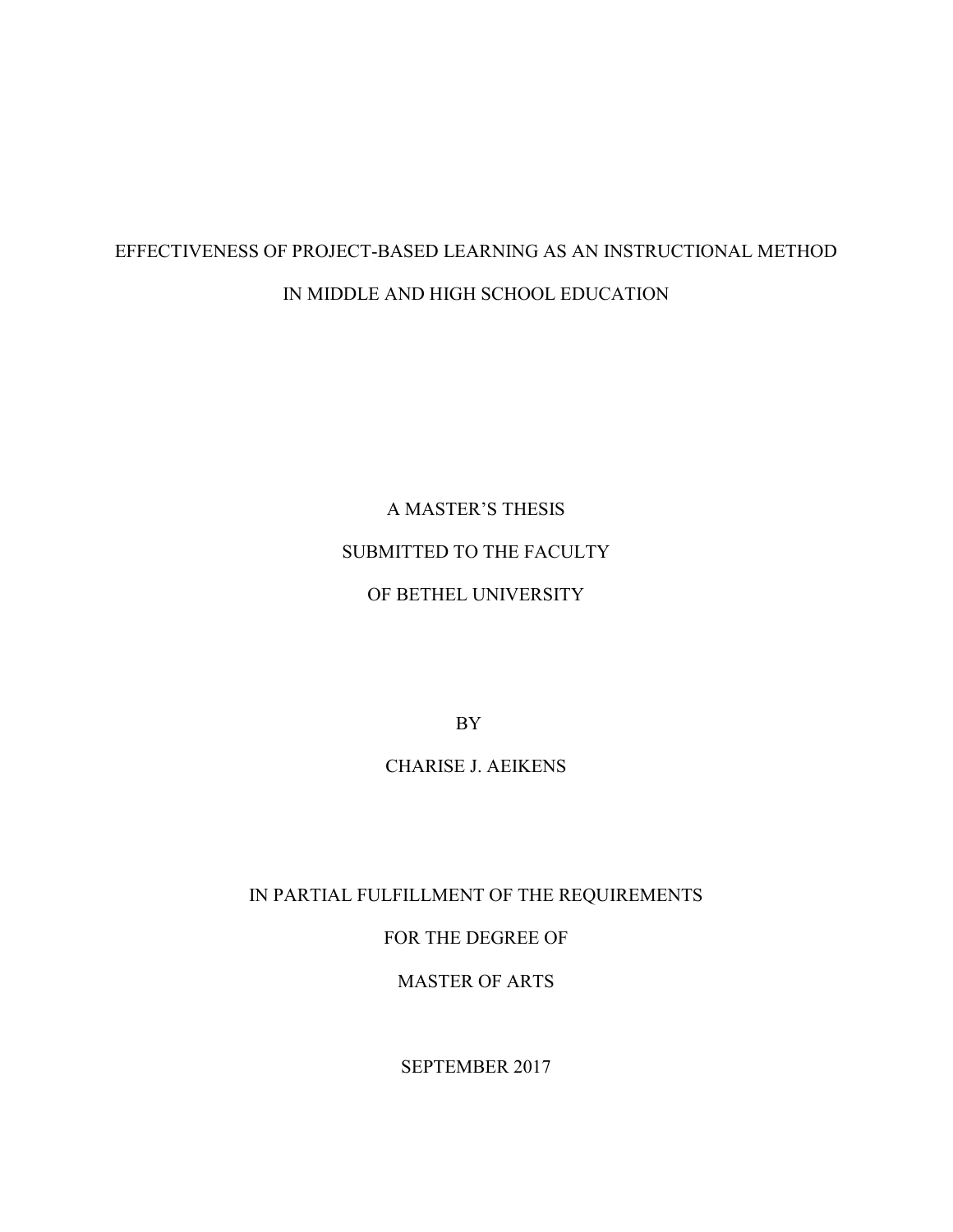### BETHEL UNIVERSITY

# EFFECTIVENESS OF PROJECT-BASED LEARNING AS AN INSTRUCTIONAL METHOD IN MIDDLE AND HIGH SCHOOL EDUCATION

Charise J. Aeikens

September 2017

APPROVED

Advisor: Molly J. Wickam, Ph.D.

Program Director: Molly J. Wickam, Ph.D.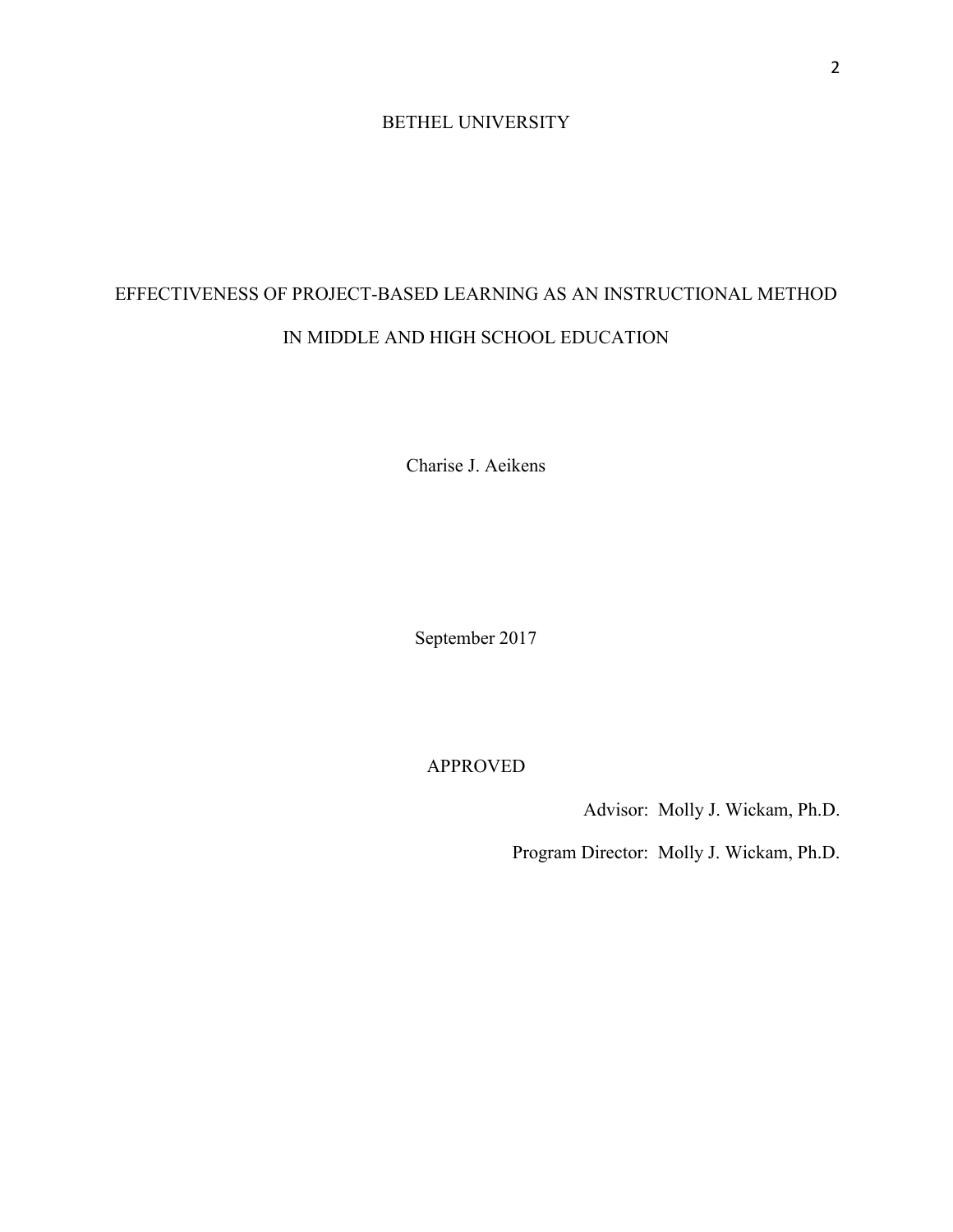#### Abstract

Based on the theoretical framework of experiential learning, this thesis focused on whether project-based learning (PBL) is an effective instructional method for middle and high school education. This review of the literature examined the difference between project-based learning and problem-based learning as well as the difference between project-based learning and a more traditional style of learning. It also investigated the various elements needed to have a successful PBL environment, the challenges/barriers to implement PBL, the instructional methods and support used, collaboration within PBL, and the significance of PBL. The main conclusion was that PBL is an effective instructional method that develops many skills including collaboration, creativity, and problem-solving.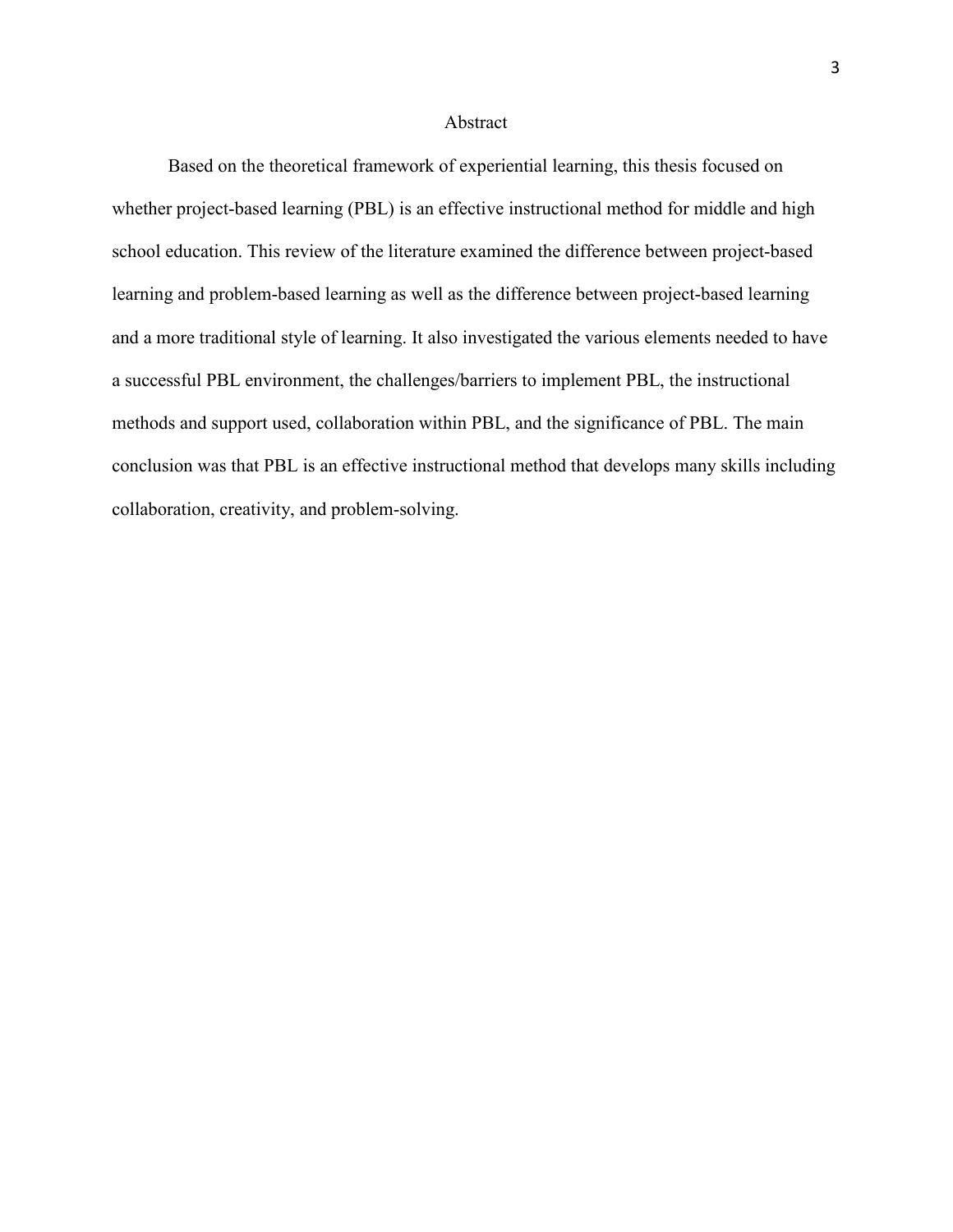### Table of Contents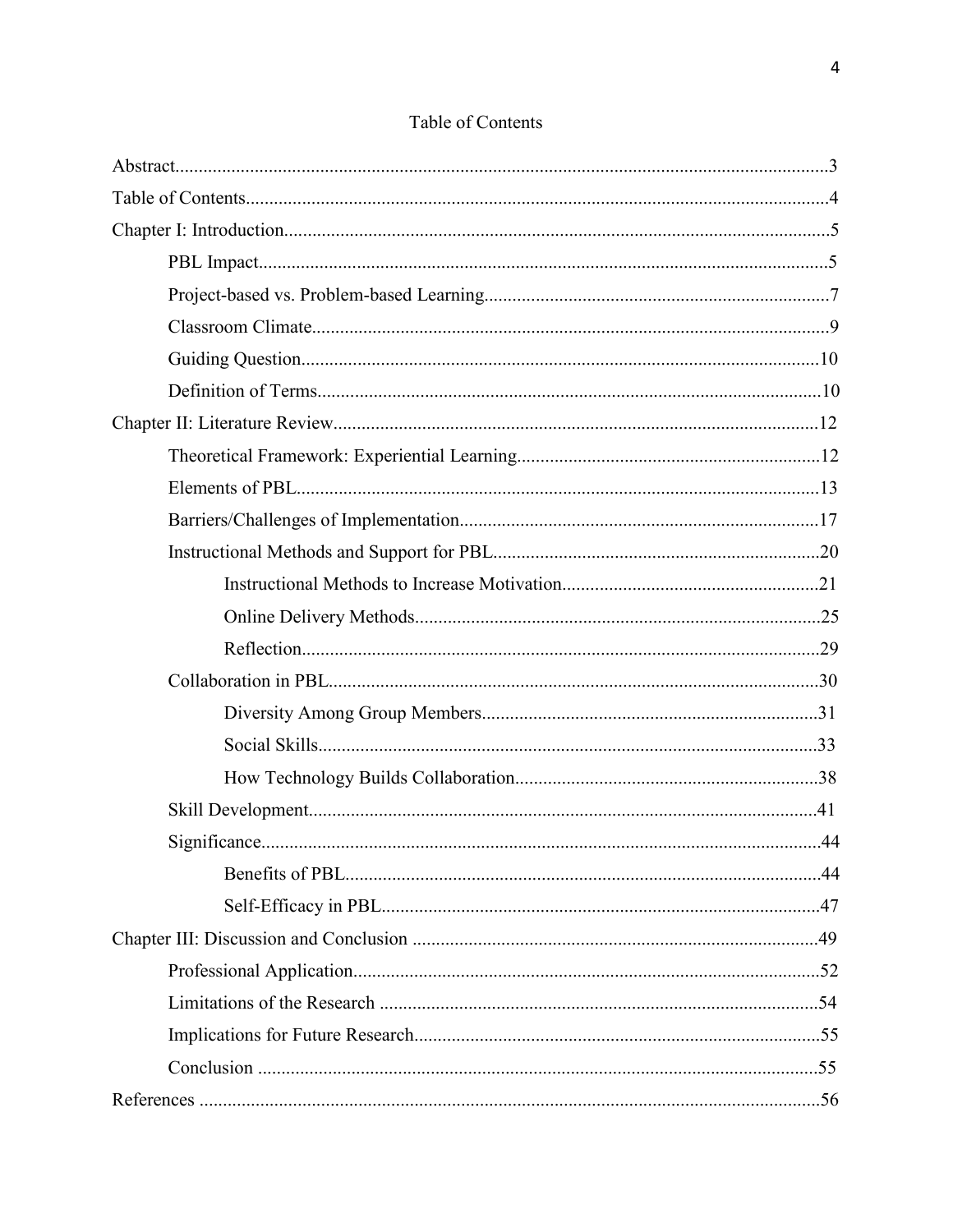#### **CHAPTER I: INTRODUCTION**

As someone who began working in the business world after graduating from college and has since moved into the educational field, I wanted to pick a topic that I could relate to and utilize in my career. Project-based learning (PBL), which involves learning by completing a project, seemed to be an area that would have cross-over between education and real-world experience. There is a lot of research being done on the topic. Although it is a fairly new idea growing in the education field, teachers have been incorporating project-based learning methods into their classrooms for years even if they did not have the term to identify it.

I believe there is a great deal of value gained through job experience and internship programs, and see project-based learning as a smaller scale way to provide similar experiences in the classroom. My experience shows that this instructional delivery method is the best way to get students more involved in their own education and passionate about the topics they are learning about. There are always new trends popping up in education. With new trends/ideas, educators need to decide if they are simply new fads that will eventually fade or if they are a trend worth incorporating into their teaching. In my own experience, I have found value in incorporating PBL practices into my classroom. For example, in my personal finance class, I include a unit on budgeting that is entirely done using PBL. Also, in my entrepreneurship class, the students use a PBL approach to create their own businesses. The purpose of this literature review is to explore project-based learning and its use as an instructional methodology in middle and high school education.

#### **PBL Impact**

 Helle, Tynjälä, & Olkinuora (2006) conducted a study to determine if PBL is a trend worth putting into practice. They had four questions: "What is project-based learning? What are

5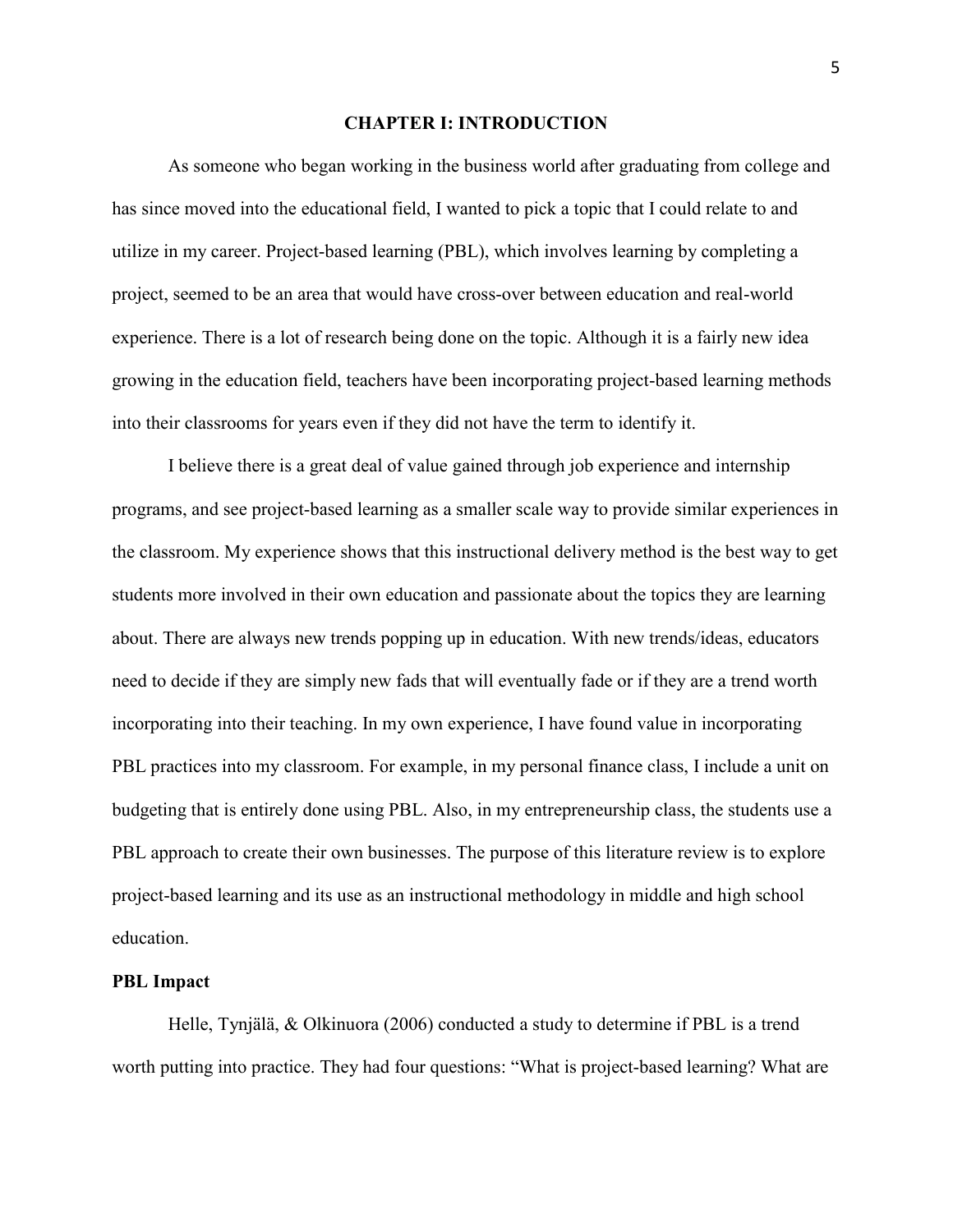the pedagogical or psychological motives supporting it? How has it been implemented in postsecondary education? Is there any evidence in terms of its impact on learning?" (p. 287). To answer these questions, they broke their study into two parts: discovering the definition and rationale behind PBL, and a systematic review of empirical studies on PBL in post-secondary education.

 For part one, they conducted a qualitative review of the literature and discovered five key aspects for their PBL definition. One, projects involve some type of problem solving which is usually determined by the student. Two, the projects also involve student initiative. Three, an end product is created whether that is a report, model, thesis or some other format. Four, the work tends to take quite a bit of time to complete. Five, teachers tend to act as an advisor rather than an authoritarian. They also found three general models of project work used in PBL and four categories of motives. The models include: project exercise, project component, and project orientation. The motives include: professional, democratic or humanitarian, critical thinking, and pedagogic.

 Helle, Tynjälä, & Olkinuora also searched the existing literature surrounding projectbased learning. They found many course syllabi that lacked learning outcomes and coursespecific goals. The syllabi also had poorly articulated pedagogical framework, and many of them included an aspect of collaborative learning. The courses varied in size, but most of the courses required around one to three weeks of full-time work. When discussing group sizes, they typically ranged from three to five people.

 Helle, Tynjälä, & Olkinuora found that they could not get enough information to claim that all parties gain through PBL. They did, however, find that student satisfaction, enjoyment, interest or motivation were more positive with a PBL approach. One problem they found was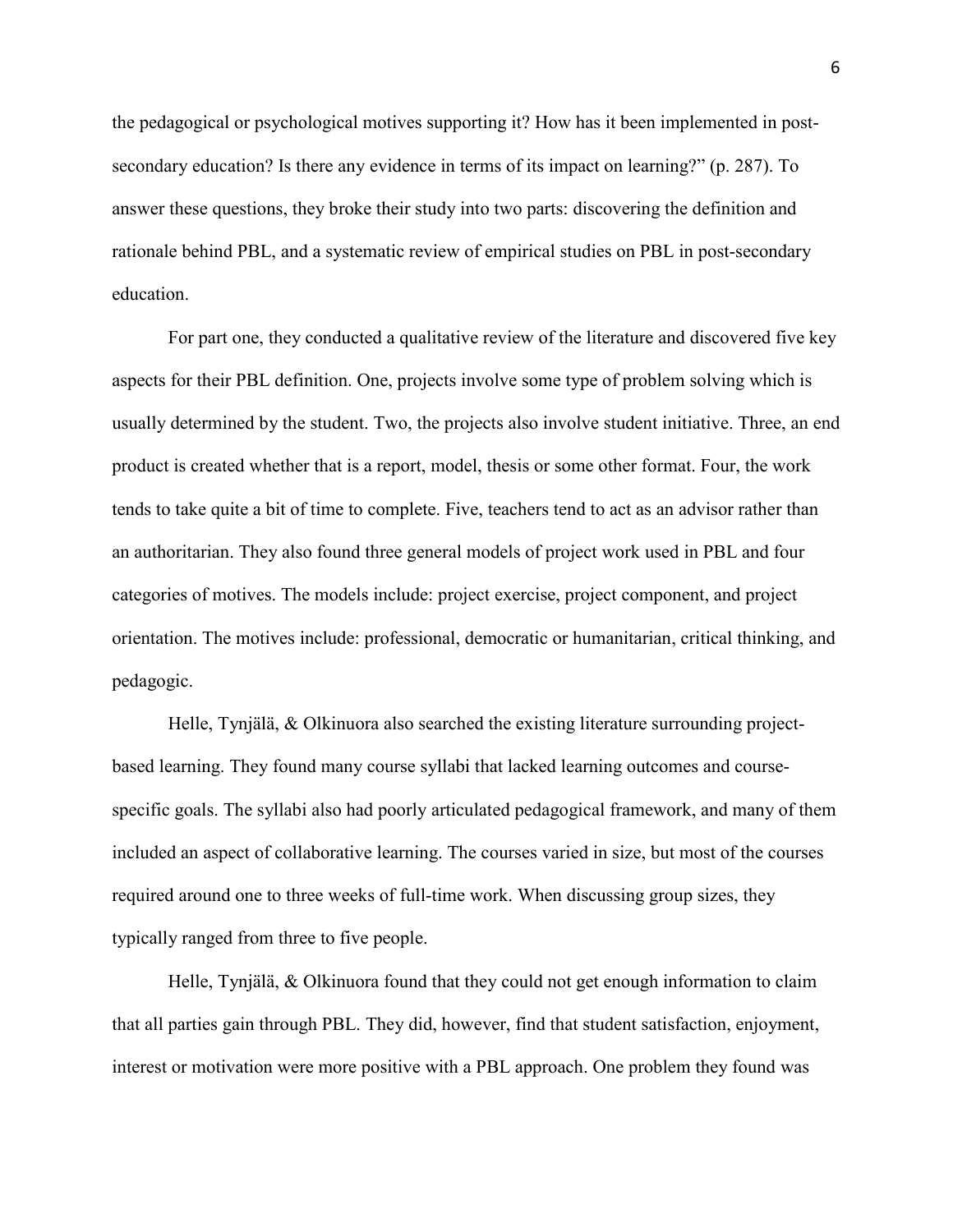organizing and administering the PBL classes was extremely time-consuming. Another problem was trying to match student requirements with task requirements. A third problem that was mentioned only once was the fact that the teacher was too specialized to help the students with the subject matter that they chose.

This study was limited by the amount and the quality of data that was found, and by the fact that it cannot be assumed that course descriptions are representative of the field of project studies in a statistical sense. Also, qualitative analysis requires a lot of subjective interpretation. Helle, Tynjälä, & Olkinuora believe that "students would benefit if curriculum developers and teachers were to invest more in the definition of goals and the congruence between stated goals and the activity students are engaged in" (p. 307). If these can be more congruent, and assessment of these projects can be improved upon, teachers should consider the possibility of project-based courses.

#### **Project-based vs. Problem-Based Learning**

Self-regulated learning (SRL) allows students to have more control over their learning process. Project-based learning is a method used to promote self-regulated learning, because it forces students to be active participants who can control aspects of their thinking, compare their progress with a goal, and regulate themselves as they work to achieve those goals. There has been quite a bit of research done on PBL itself, but not much comparing it with problem-based learning. The goal of the study by Stefanou, Stolk, Prince, Chen, and Lord (2013) was to discover the relationship between problem-based learning and project-based learning, as well as find the self-regulated learning outcomes of each.

A design-based research approach was used that contained five aspects: happens in a real educational setting, has an element of intervention, capable of having multiple methodologies,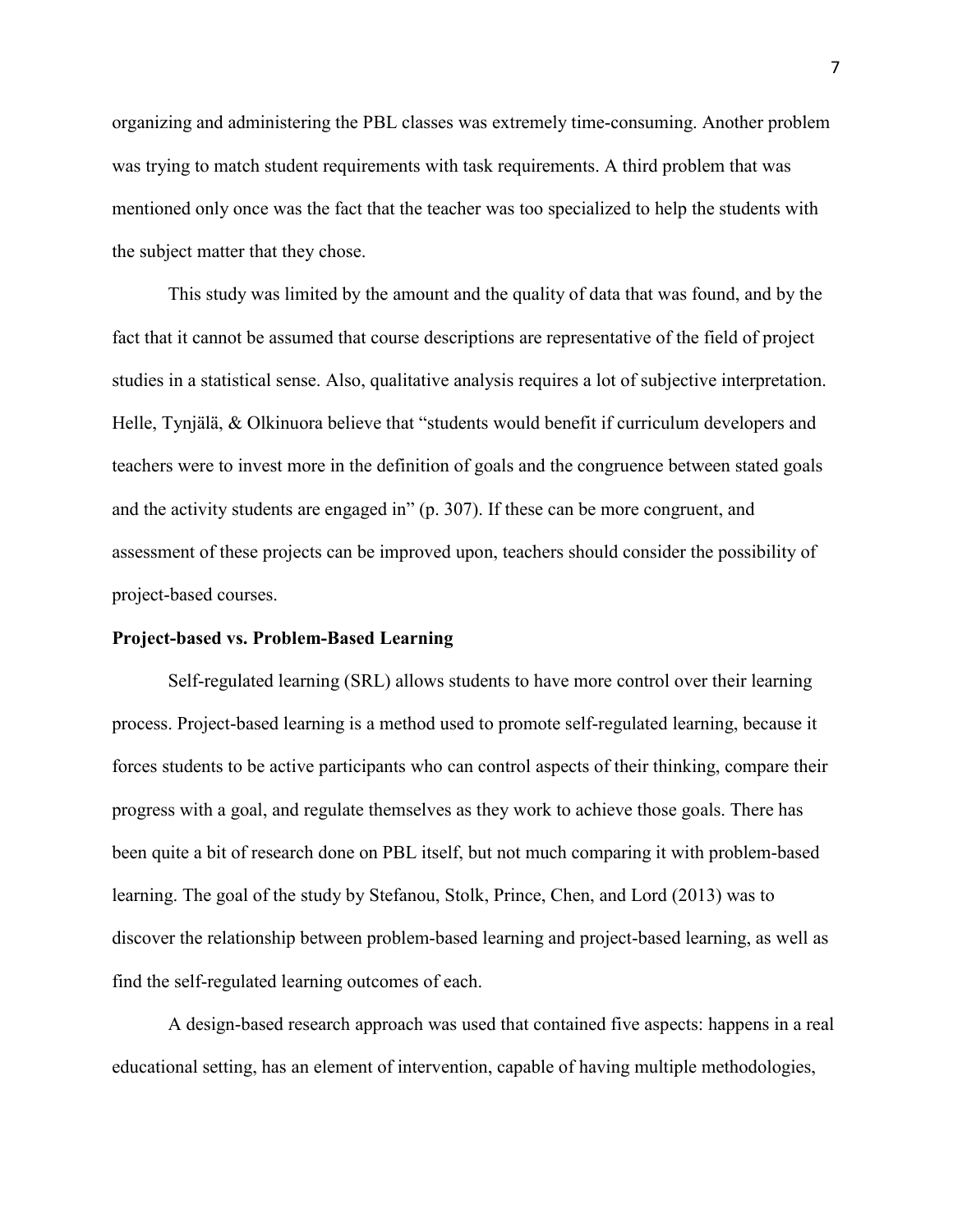capable of having multiple iterations, and contains collaboration. Students completed selfreports of SRL that were collected at two private universities. The quantitative data was collected over 2-years (2009-2011) during six courses. Two of the courses were employed using problembased learning and four of the courses used project-based learning. There were 77 undergraduate students involved in the study along with two instructors. For the problem-based learning courses there were 10 females and 17 males. For the project-based learning courses there were 28 females and 22 males. The students who participated in the study were required to complete a questionnaire at the beginning of the course [Motivated Strategies for Learning Questionnaire – MSLQ] and another at the end of the course [Learning Climate Questionnaire – LCQ].

The MSLQ contained 81 items that measured motivational orientations and the use of learning strategies. The LCQ contained 15 items that had to do with their perception of whether they found the educational environment supportive or controlling. According to the MSLQ, the students in the project-based learning courses showed significant differences in the following areas: elaboration (increased), critical thinking (increased), metacognitive self-regulation (increased), and time and study environment (decreased). On the other hand, students in the problem-based learning courses only showed significant increases in peer learning. For the LCQ, the students who took the project-based learning courses perceived higher amounts of autonomy support than those that took the problem-based learning courses.

Neither problem-based nor project-based learning environments proved to increase the surface-level learning strategies in this study, but students who participated in the project-based learning courses had higher levels of learning in key areas from their initial start point compared with the problem-based learning students. This may suggest that project-based learning can have a more significant effect on student SRL, but both designs were successful in facilitating student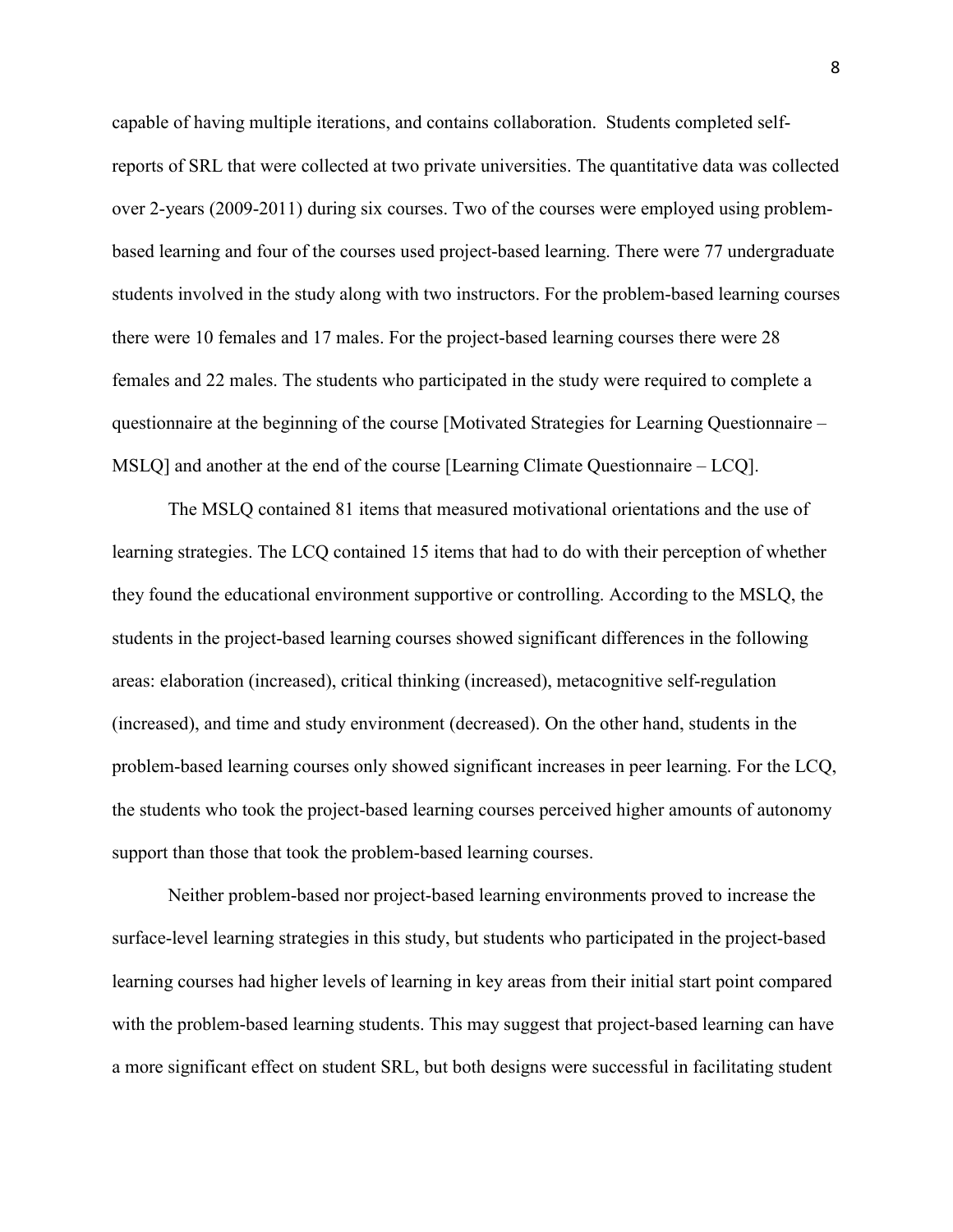engagement of self-regulated behaviors and attitudes. There were limitations. Studying an openended course was not the most ideal way to collect data. Another limitation was that there are different areas of cognitive development, and it was difficult to judge whether project-based or problem-based was better when each might support the development of certain types of cognitive development more than the other. It was recommended that each instructor should choose the approach that best aligns with their desired learning outcomes.

#### **Classroom Climate**

Classrooms vary so much depending on the climate that the teacher creates with the students. There are two classroom approaches: TC (teacher-centered) and LC (learner-centered). A TC approach focuses on course content and delivery while an LC approach focuses on the students, their needs, and their process of learning. Students in an LC classroom rate themselves as having higher abilities, expectations, and pride in their accomplishments. Project-based learning is definitely more of an LC approach. Hugerat (2016) wanted to answer the following question: "How do perceptions of the classroom climate differ among students who learned science according to a project-based learning strategy in comparison with those who learned according to a non-project learning strategy?" (p. 388).

Hugerat used a questionnaire to assess a group of science students' perceptions of their classroom climates. The group of 458 science students were around 15 years old, in  $9<sup>th</sup>$  grade, and attended two different junior high schools. One junior high school group used a traditional non-PBL learning strategy and the other junior high school used the project-based learning strategy.

 The questionnaire was designed with five factors in mind: satisfaction and enjoyment and teacher supportiveness, teacher-student relationships, gender inequality and tension, student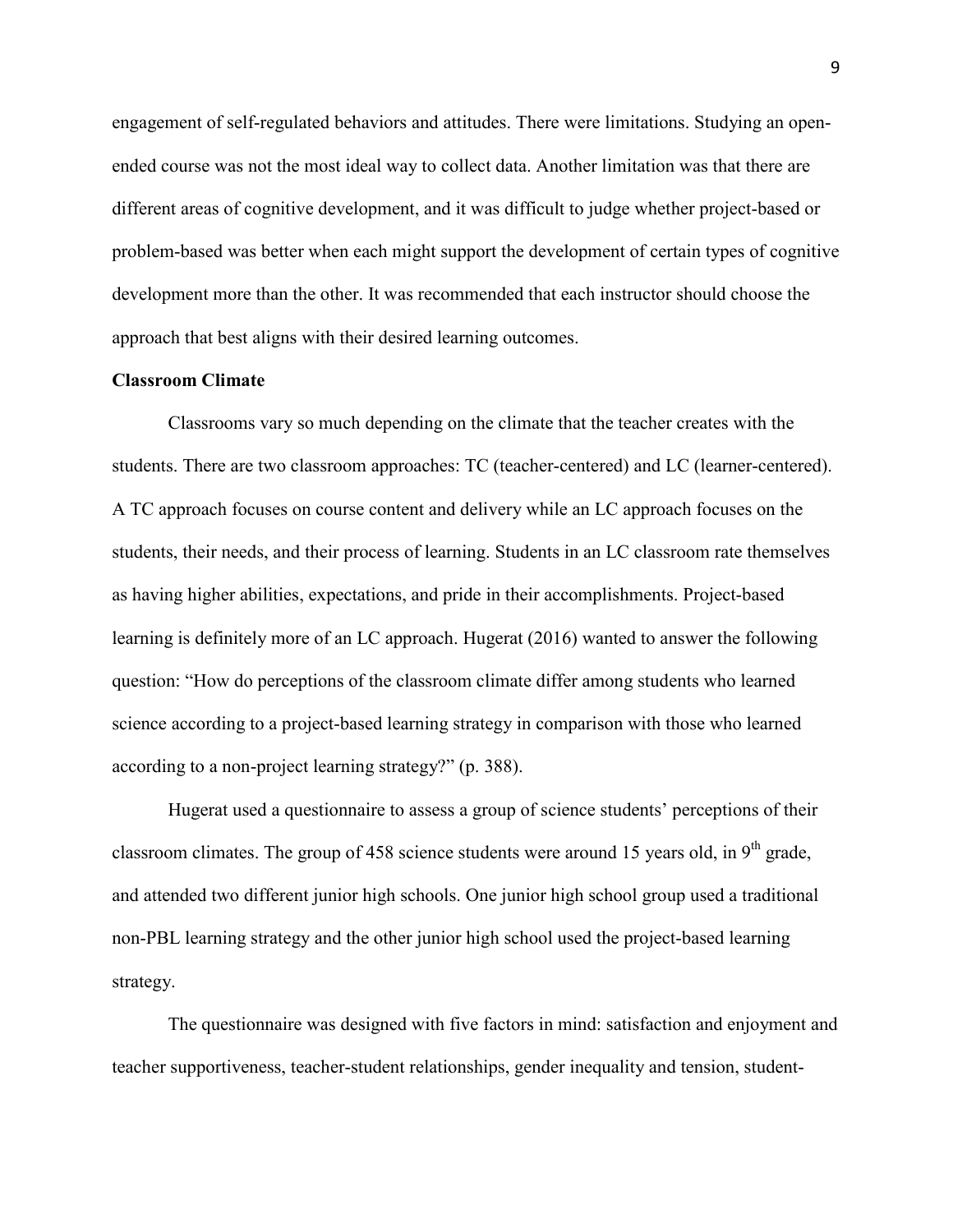student relationships, and competitiveness. The students who were in the PBL science class ranked higher in four of the five factors: satisfaction and enjoyment and teacher supportiveness, teacher-student relationships, student-student relationships, and competitiveness. The students in the traditional science class ranked higher in the gender inequality and tension factor.

Due to these results, Hugerat believes that choosing an LC approach is the way to go. Students who are involved in a PBL environment have a more positive perception of their classroom climate than students who are in a traditional TC classroom. When students have a more favorable classroom climate, they have higher interest, motivation, and achievement levels. In this study, student-teacher relationships were improved which enhanced students' enjoyment of the class as well.

#### **Guiding Question**

 The intended outcome of this literature review was attained through focus on the following guiding question: Is project-based learning an effective instructional method to increase learning in middle and high school education?

#### **Definition of Terms**

The following terms are defined to help readers understand the literature review:

*Employability Skills:* Wickam (2015) discusses the fact that employability skills can be in one of three areas: academic, personal management, or teamwork domains. A skill can be considered an employability skill if it is transferable to any environment, can be learned in multiple ways, and there are ways to improve them over time.

*Extrinsic Motivation*: Lam et al. (2009) discuss that extrinsic motivation describes someone who is motivated by external factors such as physical rewards or money.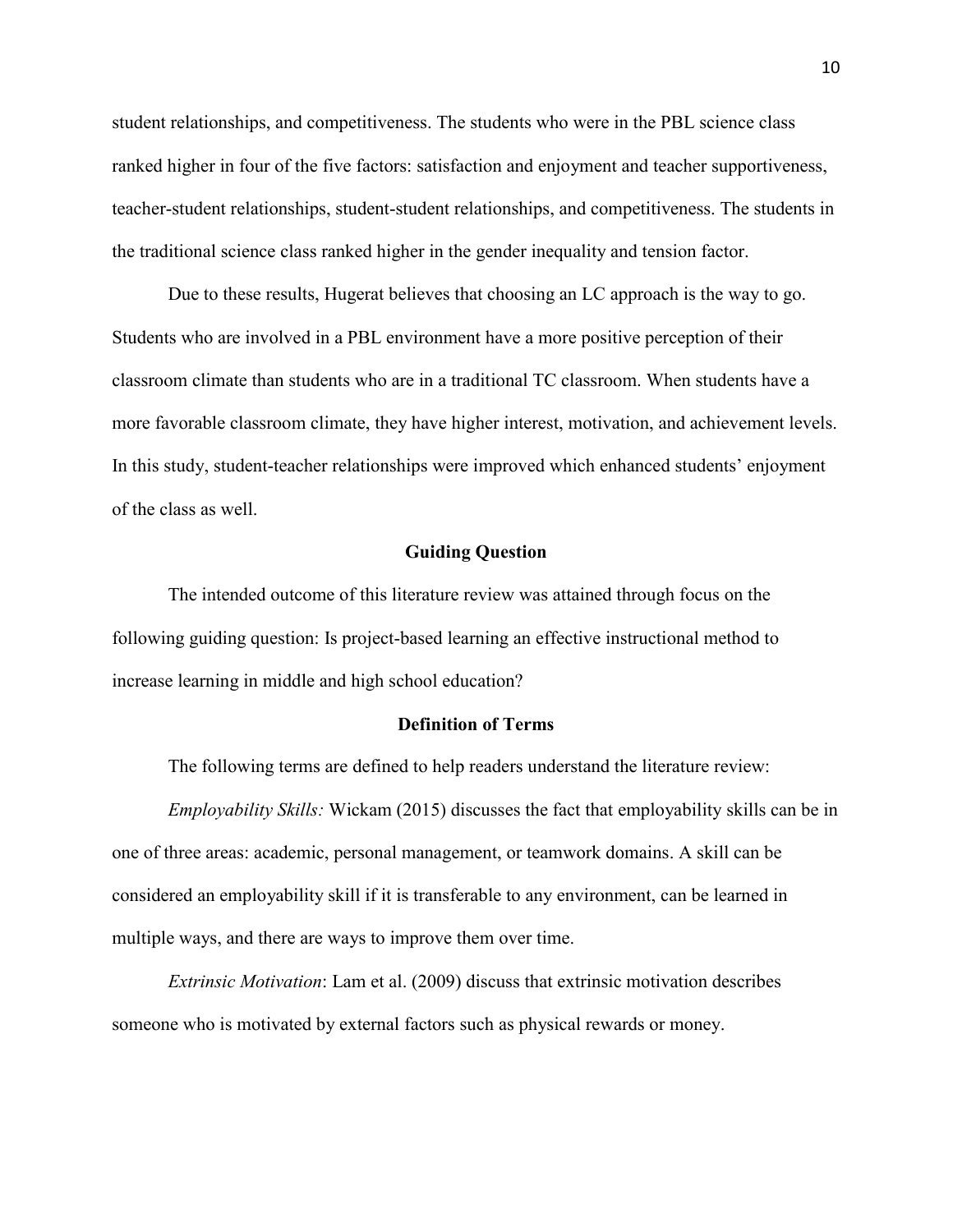*Intrinsic Motivation*: Johari and Bradshaw (2006) explain intrinsic motivation as an attitude of self-determination at the core. They describe someone who has intrinsic motivation as someone who feels competent, engages in beneficial relationships with people, and has autonomy.

 *Problem-based learning*: Rather than applying or integrating knowledge like in projectbased learning, Prince and Felder (2006) believe that the emphasis for problem-based learning is on acquiring knowledge. Loyens et al. (2008) explain that problem-based learning uses simulations of problems with assistance from the teacher that the students work through to solve and meet objectives.

*Project-based learning*: According to Prince and Felder (2006), project-based learning puts an emphasis on applying or integrating knowledge. Barron et al. (1998) explained that project-based learning begins with a question that drives the learning with a task that is based in real-world problems.

 *Scaffolding*: Lam et al. (2009) describe scaffolding as a way to support student learning by using methods such as modeling and coaching.

*Self-efficacy*: Bandura (1977) describes self-efficacy as the belief that one has in himself or herself to accomplish things.

*Self-regulated learning (SRL):* Stefanou et al. (2013) define self-regulated learning as student control of the learning process. They assume four things of SRL: 1. Learners are active participants, 2. Learners control their thinking, motivation, and behaviors, 3. Learners compare their progress against certain criteria to determine whether they are reaching their goal, and 4. Self-regulated mechanisms are used to mediate between the learner, the information, and the outcome.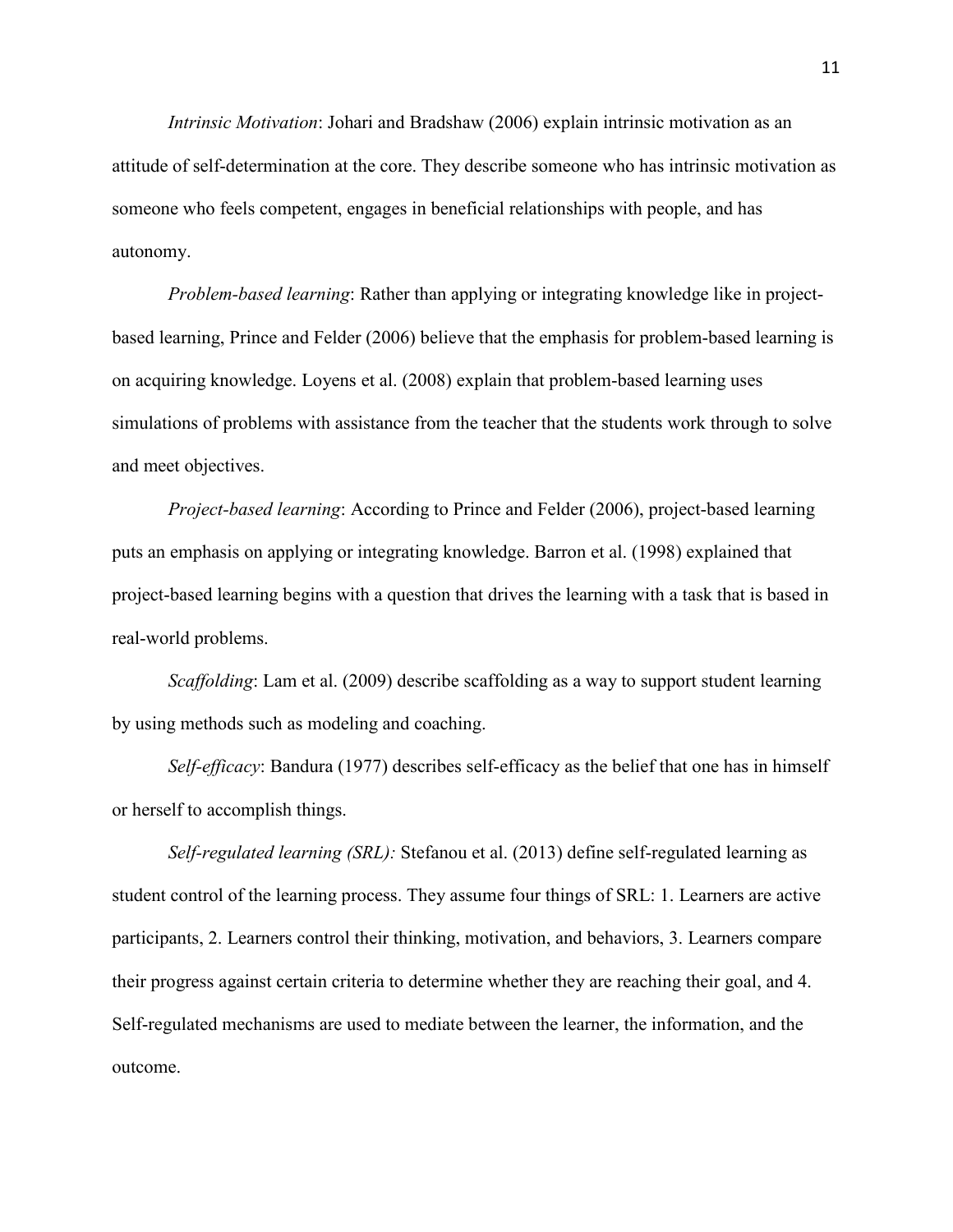#### **CHAPTER II: LITERATURE REVIEW**

 To find relevant studies, The Bethel University Library databases were used. While conducting my online search I used phrases combining the following terms: *Project-based Learning*, *Problem-Based Learning*, *Middle School, High School*, *Business*, *Education*, and *Self-Regulated Learning*. Because this topic is fairly new, I included studies about both middle and high school level project-based learning as well as college level project-based learning.

The goal of this chapter is to present and critique the literature to answer the question identified in Chapter I. The Guiding Question for this literature review is: Is PBL an effective method to increase learning? This chapter is organized as follows. First, a theoretical framework for experiential learning is described. Next, there are studies that address the elements of PBL, the challenges and barriers of implementation with PBL, the instructional methods and support used in PBL, collaboration in PBL, and what skills are gained from PBL.

#### **Theoretical Framework: Experiential Learning**

A useful theoretical framework for project-based learning is Kolb's experiential learning theory. According to Kolb (1994), learning happens through the transformation of experience. He developed the experiential learning model that is made up of a four-stage cycle to describe experiential learning. The four stages are: concrete experience, reflective observation, abstract conceptualization, and active experimentation. His model was based on Dewey's (1938) push in education for students to do real-world problem-solving.

 Step one of the cycle is Concrete Experience. During this step, students engage in some kind of hands-on experience. Step two of the cycle is Reflective Observation; in this step, students reflect on the experience they had in step one. Step three of the cycle is Abstract Conceptualism. After students have reflected on their experience, they draw conclusions and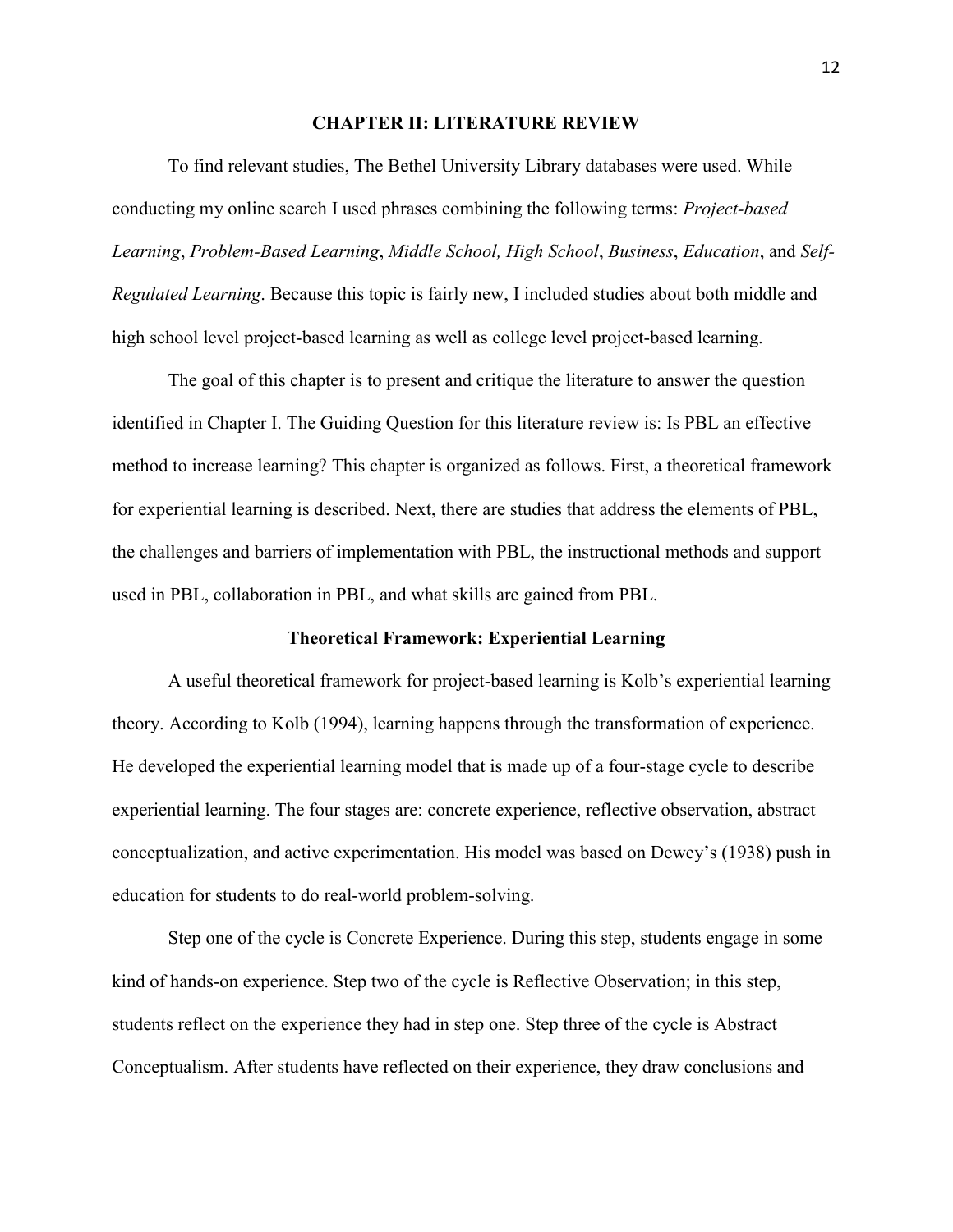learn from the experience that they have had. Step four is Active Experimentation. In this step, students try out what they have concluded or learned from their experience.

 Kolb set up his model as a cycle, because he believed that learning is an ongoing process. Once students complete step four they return to step one and continue to engage in the experiential learning process. Learning involves thinking, feeling, perceiving, and behaving; both the person and the environment the person is in affect the learning that happens and the knowledge that is created through the learning process. Kolb's four-step model is applicable when using the PBL instructional method.

#### **Elements of PBL**

In order to increase student learning, many educators have sought ways to integrate different teaching styles in education. Cho and Brown (2012) conducted a case study at Columbus Signature Academy (CSA) in Columbus, Ohio. The main purpose of their investigation was to discover how PBL was being practiced at CSA and answer the following research questions: What are the essential elements of the use of PBL in this environment and what are the strengths, weaknesses, opportunities, and threats of the use of PBL at CSA?

CSA was established in 2008 as a high school that has a STEM (science, technology, engineering, and math) focus. The reason that CSA was selected for this study was because the school immerses its students in PBL. During the time of the study there were around 370 students and 21 teachers. A case study was conducted that would allow them to gather qualitative results.

The main method of data collection was done through interviews; they interviewed 11 teachers (four of which were in their first year), 12 students (3 students from each grade 9-12), two parents (of one senior and one freshman), four administrators, two community partners, the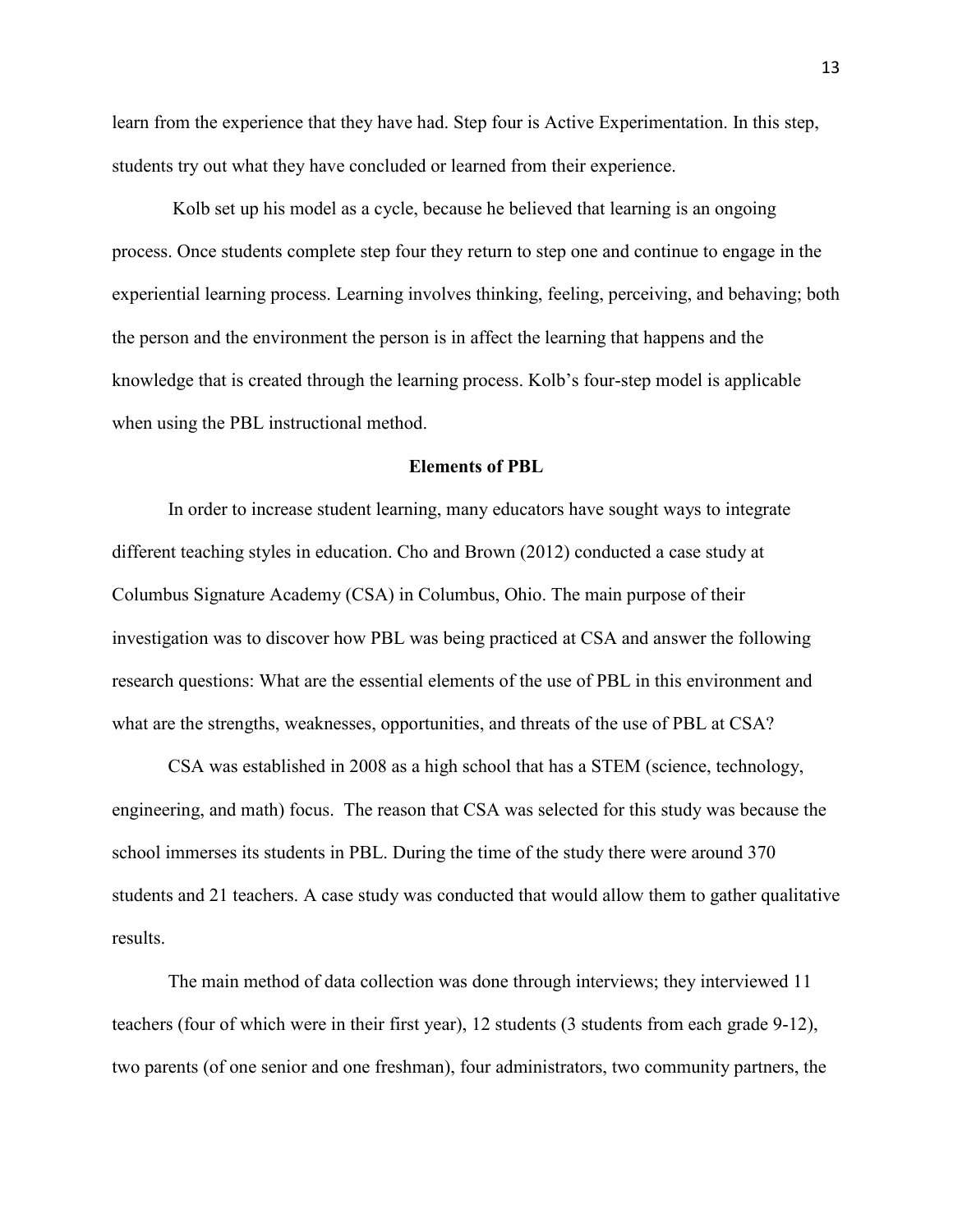Director for the Center for Teaching and Learning at IUPUC, and they did follow-up interviews with six facilitators, two alumni, five admins, and one community partner.

The second method of data collection was done through observation. Several classes and extra-curricular activities were observed and video-recorded. A neighboring company was visited in order to observe how students learn from corporate engineers. A Critical Friend Group (CFG) meeting of teachers who exchange feedback on projects was observed (p. 748-749). Results of the data collection were then analyzed.

Cho and Brown developed a SWOT (strengths, weaknesses, opportunities, threats) analysis to explain the results of the study. The strengths that were found in PBL education included: building on 21<sup>st</sup> century skills, student leadership opportunity, accountability, increased growth in maturity, student engagement, family culture, care from teachers, teacher satisfaction, interdisciplinary approach, trusting and respectful school culture, and supportive administration. The weaknesses included: not ideal way to learn for every student, distractions for students, less support for certain students, difficult to find students who fit into PBL, dependent upon technology, rule setting for first year teachers, and finding a solid work/life balance. The opportunities included: innovation and creativity, natural fit in a digital age, vocational training, reaching out to people, business in the community, and connecting with community partners. The threats included: pressure from standardized testing, perceptions of the school, funding, the teacher union, lack of public awareness, and differences between instructional methods used in high school and higher education.

Cho and Brown concluded that the teachers in this school chose to teach at CSA in order to be challenged in their professional careers or they wanted to be revolutionary in their teaching through PBL. "PBL was new to them but motivating enough to develop themselves through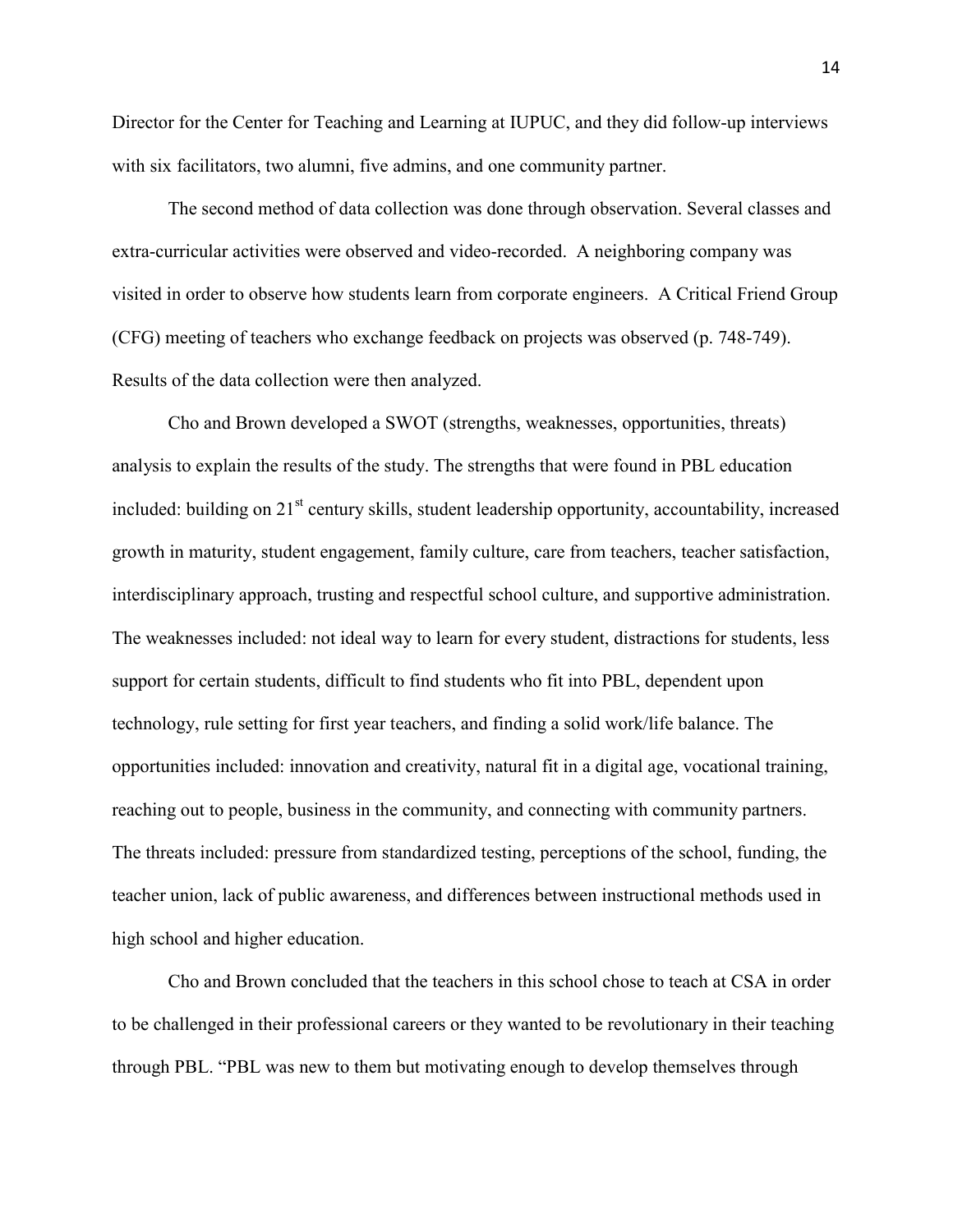professional development tools so they can provide detailed guidance for student group work" (p. 759). The researchers concluded that teachers were challenged to be better facilitators. As for the students, the researchers found that their roles were changed. Rather than being passive learners, students had to become actively involved in the projects to solve the problems that come up in the real world. Students were able to learn content knowledge and soft skills while working alongside community partners. Students were typically willing to share what they knew, were articulate, confident, and were more in charge of their learning.

Although they were able to discover a great deal about this particular school, limitations exist. Since the study was done in a single school in Columbus, Ohio, the results cannot be generalized to other contexts. In addition, the observations were fairly limited due to the number of times they visited the school.

With a growing interest in incorporating problem and project-based learning (PPBL) into schools, many different programs are trying to discover if this approach would be beneficial for them. At the School of Sustainability (SOS), PPBL is used and the program leaders want to be able to describe their goals and initiatives so they can offer guidance to other programs that may be interested in PPBL. At the School of Sustainability at Arizona State University, Wiek, Xiong, Brundiers, and Leeuw (2014) studied the PPBL program. The researchers used data from PPBL from 2008 to 2013. The group consisted of both graduate and undergraduate students and staff with a total of 82 courses, 46 faculty members, and 2,746 students.

The undergraduate program uses a progressive model that increases the students' exposure to PPBL in more challenging ways the longer they are in the program. In the graduate program, SOS incorporates PPBL into its workshop courses and a few regular courses. SOS found that a major reason that PPBL has been successful for them is because the administration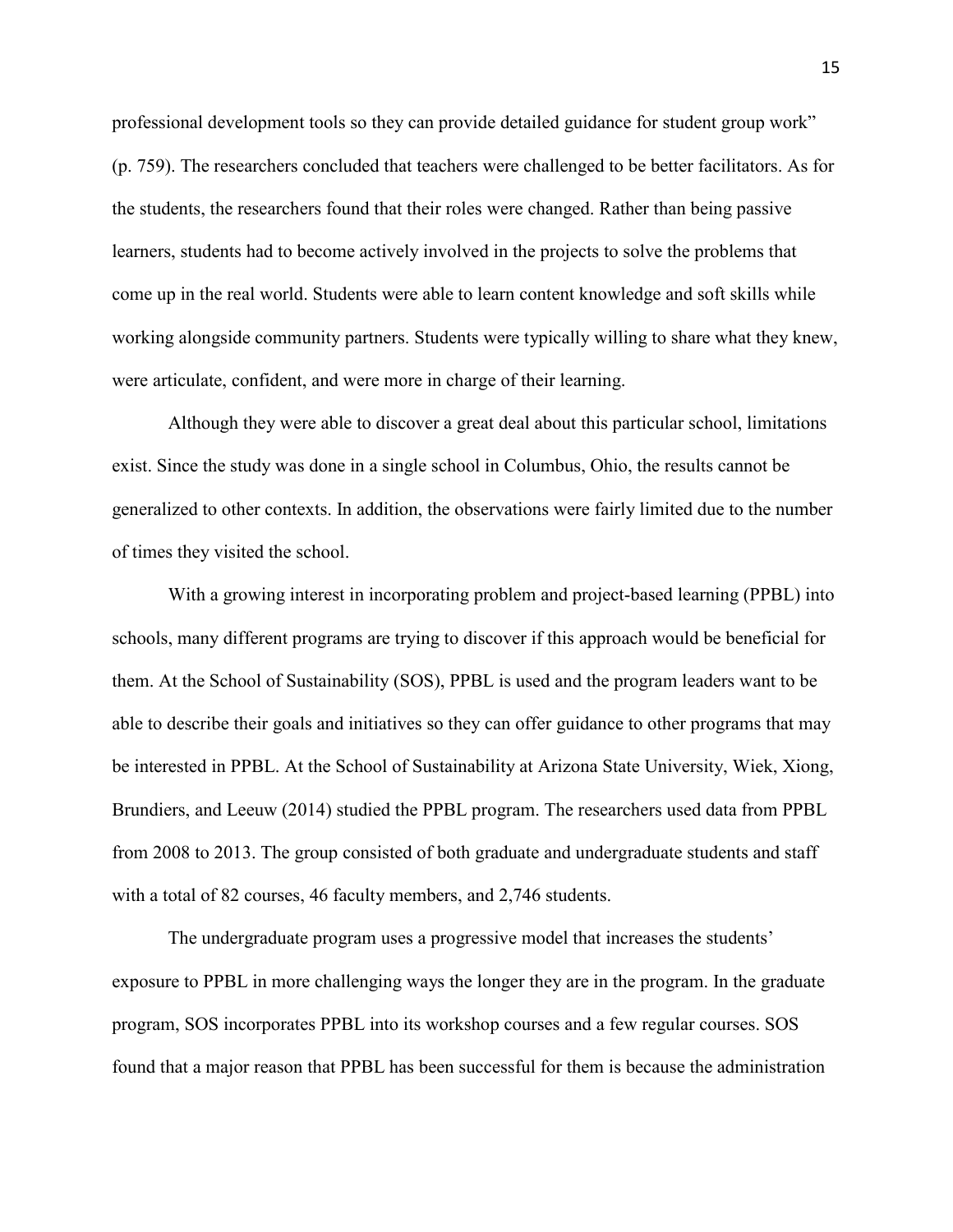has dedicated resources and set aside positions for the students and staff to coordinate opportunities. A community liaison and an advisory board have been established as well. Both are helpful in increasing the success of the program, but there are challenges. One challenge that was encountered was the increase in community fatigue and resentment. There needs to be a focus on keeping those community relationships strong and decreasing fatigue, because taking the community involvement away would be detrimental to the program. Students responded that it led to positive educational experiences, increased acquisition of sustainability competencies, valuable collaborative experience, and higher team-building skills.

The researchers concluded that there should be four actions taken to achieve their objectives for PPBL sustainability programs: development of greater program cohesion and coordination, synthesis of past products and learning, monitoring and evaluating impacts, and develop training programs for both faculty and students. With these four actions taken and a focus on both top-down commitment from administration and bottom-up drive from faculty and students, the researchers believe that a PPBL approach in a sustainability program would have better outcomes than a traditional classroom approach.

A study was done in Estonia by Täks, Tynjälä, Toding, Kukemelk, & Venesaar (2014) to examine how engineering students experience the study of entrepreneurship. To discover the views of the engineering students as it relates to entrepreneurship education, a case study was done to find qualitative results through conducting interviews. A portion of the interviews were semi-structured group interviews and the other portion was an individual in-depth interview. The study examined an entrepreneurship course that lasted four months as a part of an engineering degree. The interview participants were full-time, fourth-year engineering students. The groups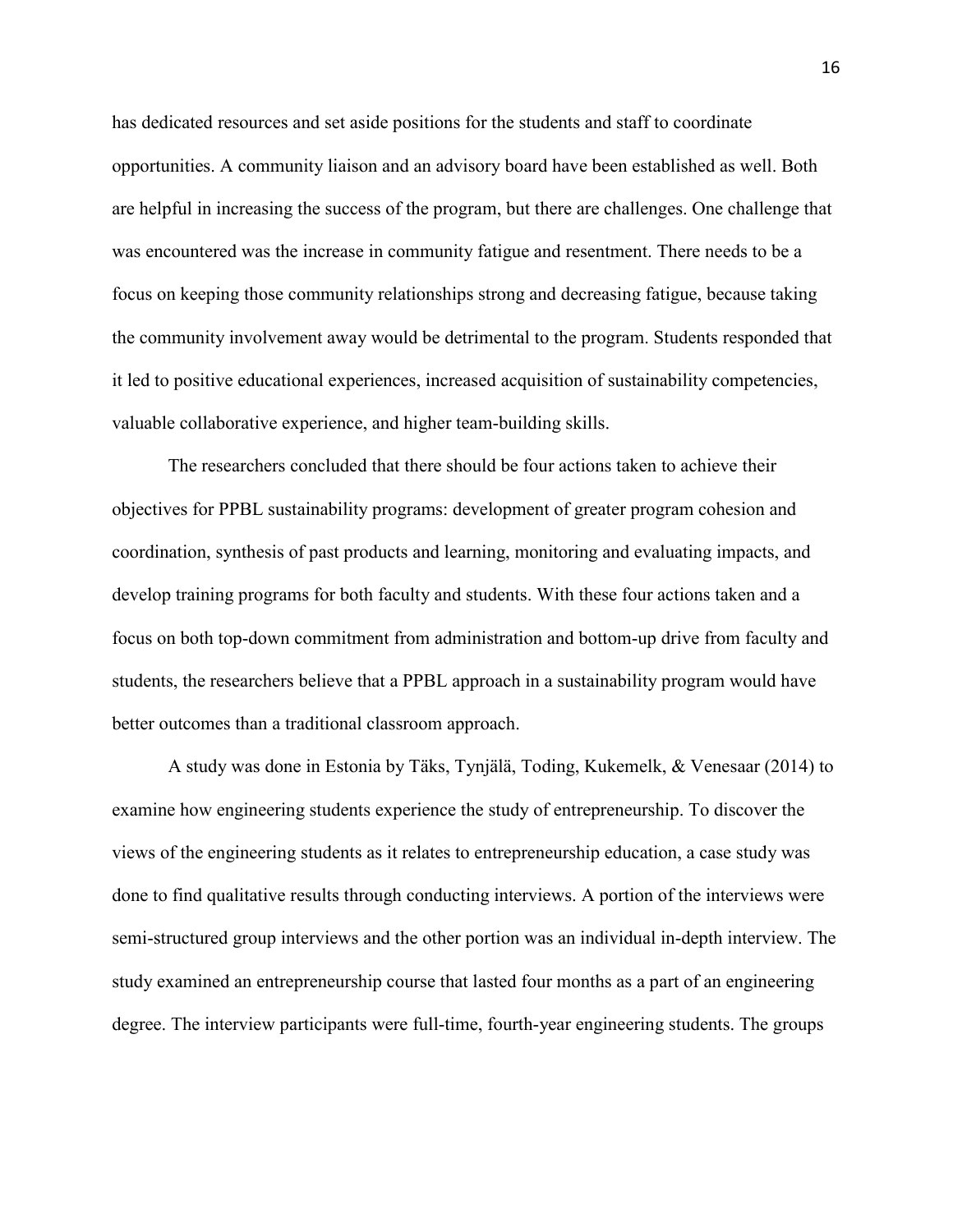were divided based on program: automotive, resource management, and technical design/technology of apparel.

Students viewed the study of entrepreneurship in four parts or categories. The first category was a first step to self-directed learning, the second category was a preparation for work life, the third category was a path to possible self-employment, and the fourth category was a context for developing leadership and responsibility for team achievement. The integration of entrepreneurship in the students' studies can be experienced in seven dimensions. Four of the dimensions were pedagogical; these were: purpose of learning, expectations of the course, emotions involved during the course, teamwork orientation. Three of the dimensions were related to course outcomes: experienced learning outcomes, importance in the curriculum, and attitude toward entrepreneurship.

There were limitations in this study. First, since the sample was engineering students, findings may not be generable to other academic disciplines. Second, it can be difficult to get quality information from large group interviews, and the number of individual interviews was limited (Täks et al. 2014).

#### **Barriers/Challenges for Implementation**

The above section described the various elements of PBL. Challenges exist for implementing PBL; these challenges include technology training, lack of time to finish projects, increased stress and fatigue, lack of resources to carry out the project, deficiencies of skills and knowledge, identifying meaningful projects that will challenge students, and teachers relinquishing some control over class time. This section describes details of these challenges.

Studies have shown that students improve self-esteem, academic achievement, and multicultural understanding when they use online learning communities, but the use of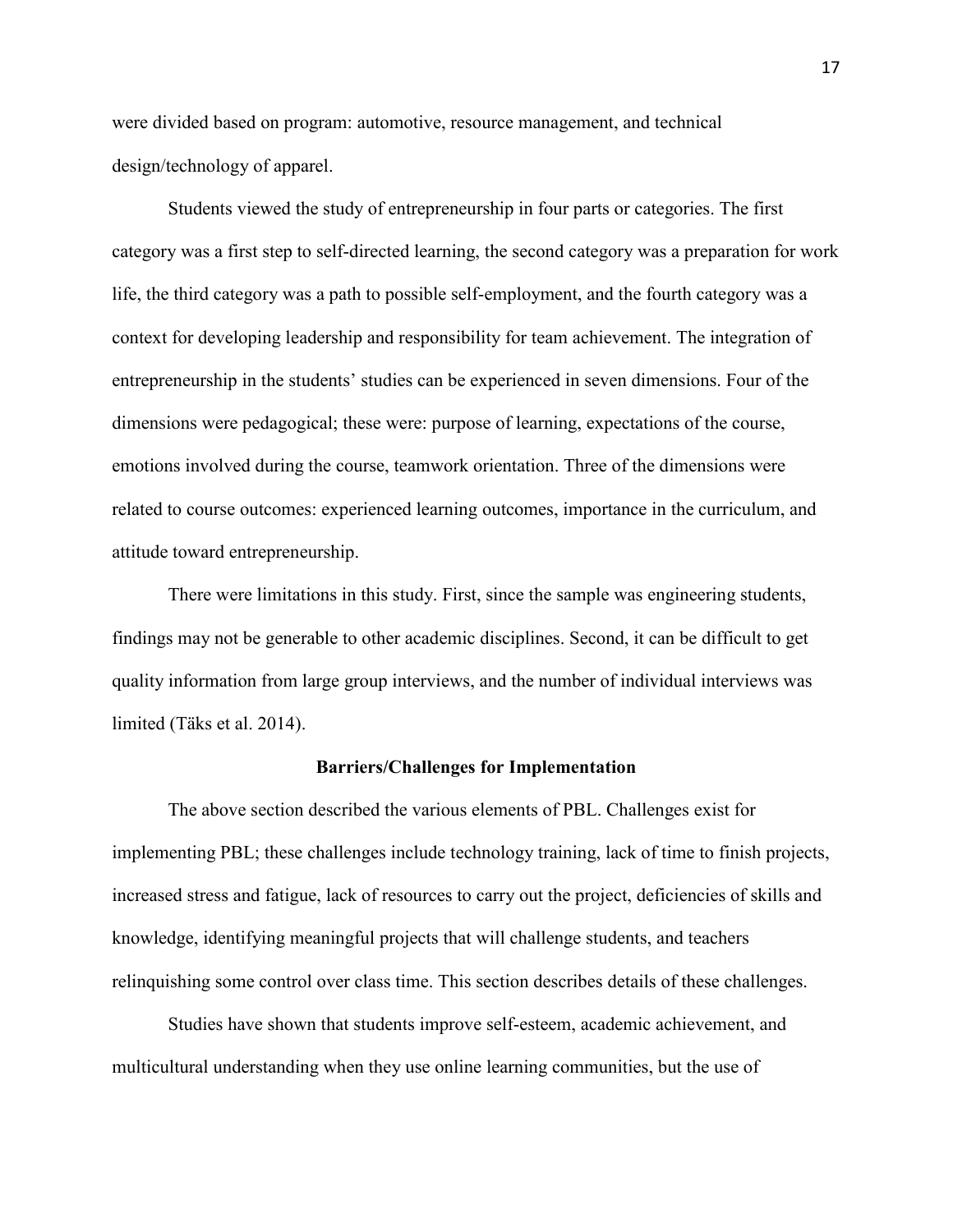Information and Communication Technologies (ICT) in classrooms for PBL activities is very low. Very little research has been done to discover the barriers that exist when utilizing ICT along with PBL, and that is precisely why Kramer, Walker, and Brill (2007) conducted this study. The questions that the researchers sought to answer were: "What barriers have teachers experienced in using ICTPBL with students? Do these barriers vary substantially across the regions of North America, Eastern Europe, and Africa?"

A web-based survey was used to collect data for this study in order to allow a panel of experts to analyze the open-ended questions and reach a consensus on the results. Once the survey was created, participation selection occurred. There was a screening for educators that were part of the iEARN conference, because it would draw a diverse population of teaching professionals that use ICTPBL. The respondents that had two or more years of experience with this approach were used in order to obtain meaningful information. The population was originally made up of teachers from six different continents, but the focus was on three particular continents (Africa, Eastern Europe, and North America).

Data analysis yielded seven categories: issues with internet connectivity, technology difficulties, curriculum/program concerns, teacher training, ICT support, project-related concerns, and miscellaneous items. Not one of the 51 barriers ranked in the "very significant" to "extremely significant" range, but there were eleven that fell in the "moderately significant" to "very significant" range. The majority of the barriers (thirty-five) fell in the "somewhat significant" to "moderately significant" range, and only five barriers fell in the "not significant" to "somewhat significant" range. North America had the lowest number of barriers reported while Africa had the highest. The barrier that ranked highest for North America, technology training, was almost the lowest ranked barrier for Africa.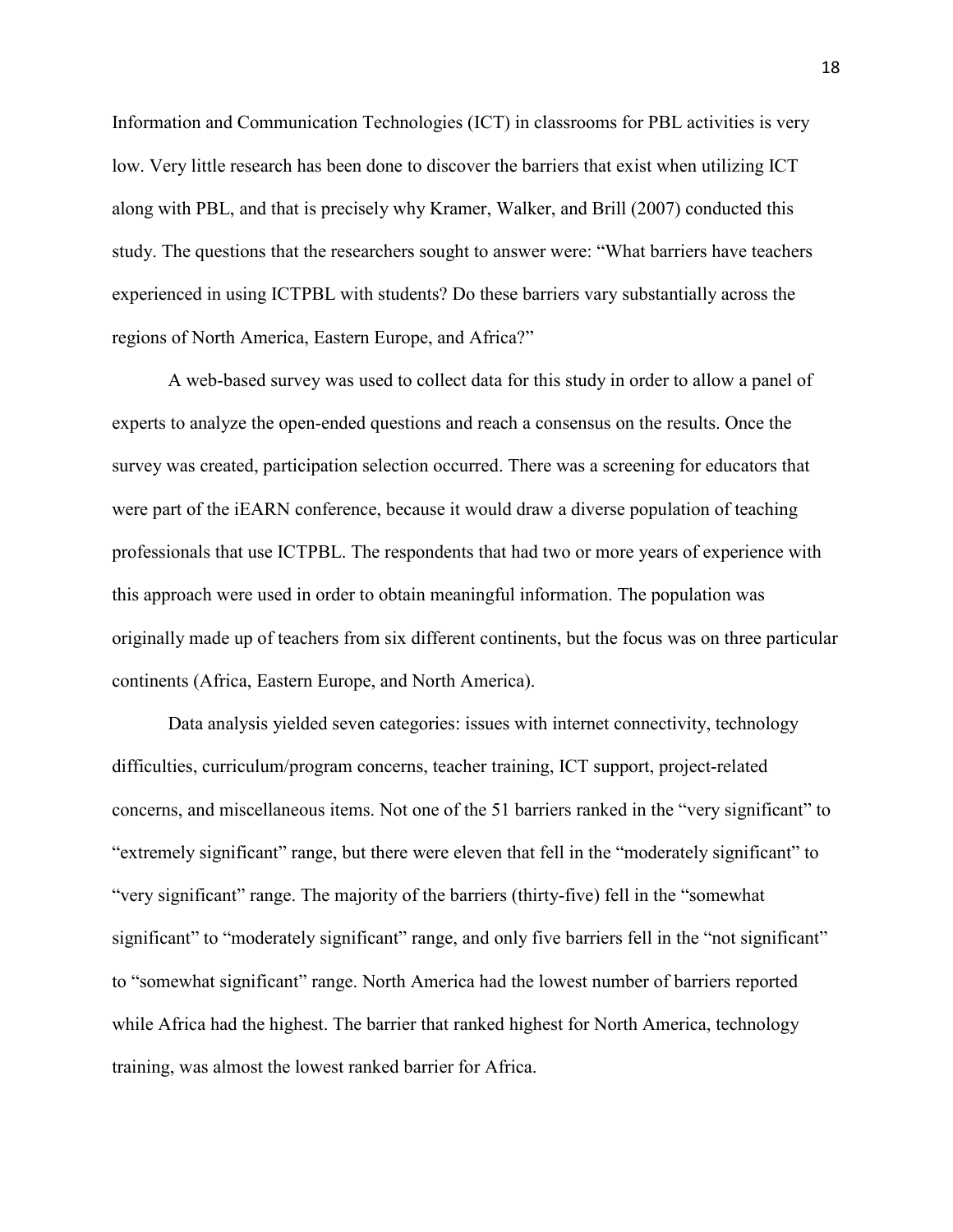Researchers concluded that the situation is more complex than they originally thought. No barriers stood out for all participants, but some stood out based on the regions that were looked at. Some of the barriers that had been prevalent in studies done prior to this one did not have high ratings in this study. This study has its limitations. Since the surveys were sent out to participants on different continents, the ease of access for each participant varied. Some participants in Africa had to use their own money to complete the survey. This could have eliminated some participants from responding and the results could be skewed. Another limitation is the fact that the study was done in English. Since the survey was conducted all over the world, there were some participants that would not have had English as their primary language. Although the study had its limitations and the barriers were not the same across all continents studied, it was apparent that barriers for the use of ICTPBL do exist and pose a real problem for educators interested in this approach. Technology training is an issue that educators need to consider when implementing PBL.

Karaman and Celik (2007) wanted to explore the challenges of PBL as well as find solutions to those challenges. Two of their guiding research questions were: 1. What challenges are they exposed to during implementation? 2. What are their suggestions to overcome these challenges? For the challenges theme they came up with four categories: lack of time to finish project, increased stress and fatigue, lack of resources to carry out the project, and deficiencies of skills and knowledge.

 The suggestions for PBL were: increase the amount of guidance from instructor, course content should be lectured in class, increase the number of checkpoints, students should play a more active role in determining the project, examples of projects should be given at beginning, and decrease complexity of project due to the lack of professionalism of students.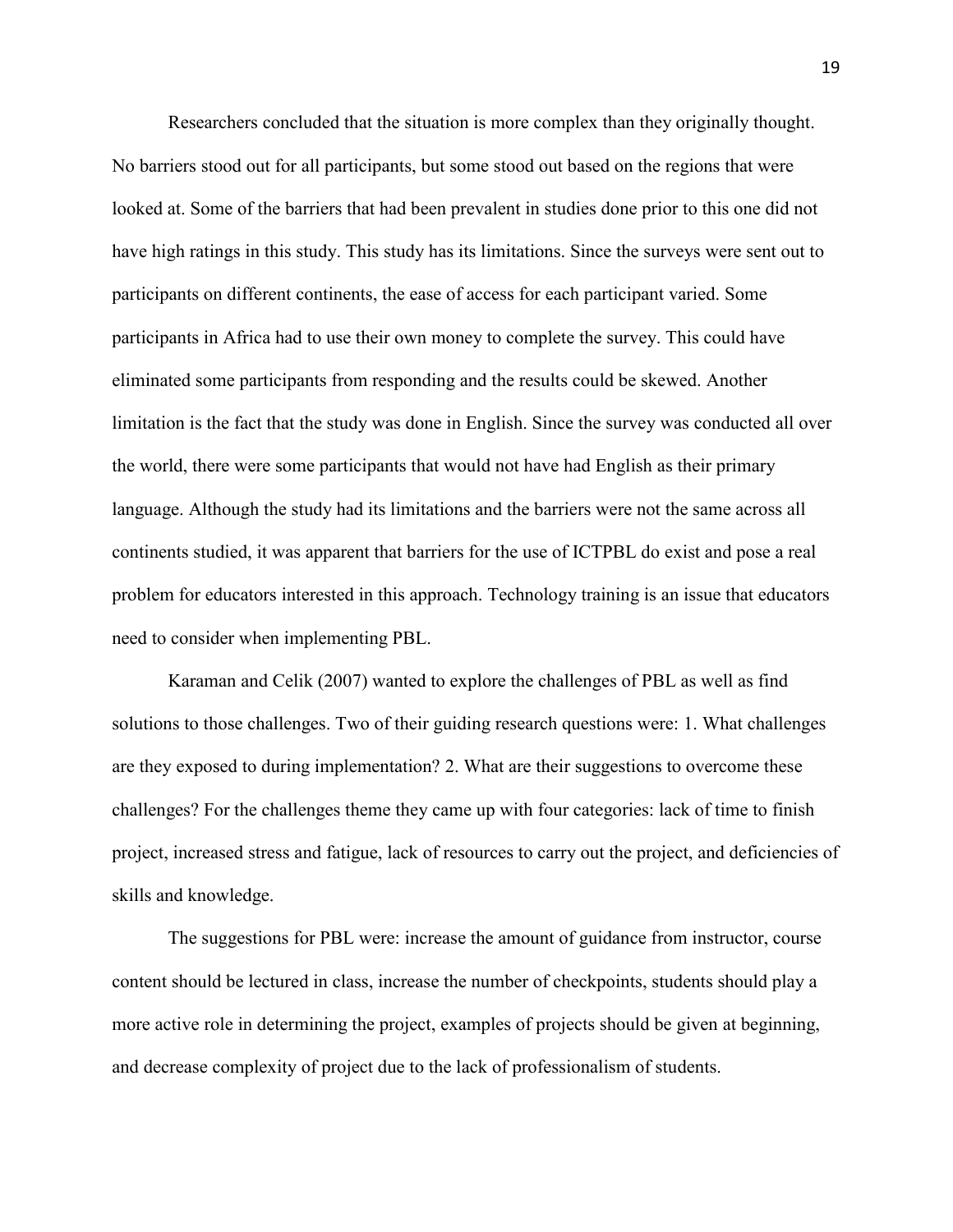The researchers found that novice learners needed more guidance and less responsibility during the process. It is crucial that the correct amount of knowledge, skills, and enthusiasm of the instructor be available to allow for active learning and motivation of students.

Wurdinger, Haar, Hugg, and Bezon (2007) conducted a study to help their school integrate problem based learning into the curriculum. These researchers saw that students' interest in school has been declining over the years, and the number of students that are dropping out of school has increased greatly. They believed that project-based learning could be a way to get students more interested in their education while still challenging the students to learn.

The researchers looked at two interrelated elements: teacher acceptance and student engagement. Surveys, interviews, and staff training sessions were used to collect qualitative data during the 2005-06 school year. The researchers found that teachers started out with a weak understanding of project-based learning. Out of the 36 that took the survey, only two mentioned problem solving as a key aspect of the project-based learning process. They did find that although the teachers were not using project-based learning at the time, the teachers were able to identify benefits of that style of learning. Some of the challenges the teachers identified included time, fairness, and control. It was difficult for teachers to help identify meaningful projects that would challenge students and it was hard to relinquish some control over the class time. Teachers had to turn into a guide rather than a giver of knowledge. This method motivated the students at a higher level to learn more effectively than with a passive teaching approach.

#### **Instructional Methods and Support for PBL**

 Schools have been challenged to equip their students with more than just knowledge. Now schools need to improve skills such as collaboration, communication, and problem-solving. Although PBL has been rapidly gaining acceptance, there are still teachers who are skeptical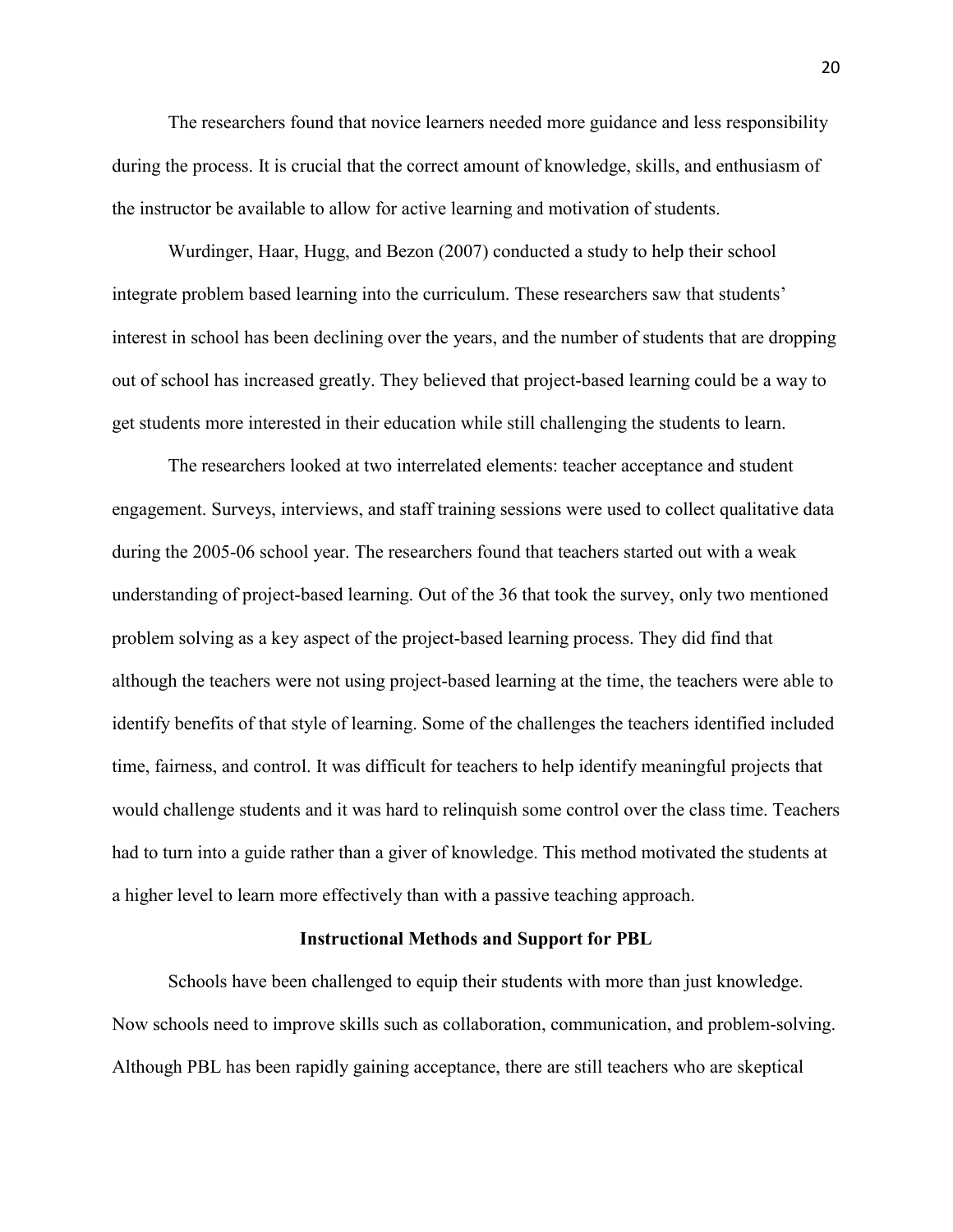about the idea. In order to provide a quality PBL experience for students, teachers must be able to utilize sound instructional methods and provide the proper support.

#### **Instructional Methods to Increase Motivation**

Research has been conducted to measure student motivation when PBL is used (Xu and Liu 2010). Lam, Cheng, and Ma (2008) conducted a study to see how the intrinsic motivation of a teacher is related to the intrinsic motivation of the students in project-based learning. The following two questions were asked: Is the association between the two variables an indirect relationship that involves mediators such as instructional practices? Or is this association a direct relationship that does not involve mediators but simply reflects inflection or modeling? Researchers hoped to help the educators who are concerned with project-based learning understand the mechanisms that enhance student learning motivation.

There were 126 teachers along with their 631 students that participated from four Hong Kong secondary schools. Each of the schools was part of a different district and had implemented PBL due to curriculum reform in Hong Kong. A teacher was paired up with a group of five to six students who studied a topic of their choice over the course of two to three months. At the end of the project, each group handed in a written report and gave an oral presentation on what they had learned. One to two weeks after submitting the project, each student completed a questionnaire. The teachers were also asked to complete a questionnaire and submit in a sealed envelope to ensure confidentiality.

Teacher intrinsic motivation was measured through four items on a six-point scale (1=strongly disagree to 6=strongly agree), and student intrinsic motivation was measured through six items on the same six-point scale. The cognitive support given by teachers was measured through 18 items with six subscales on the same six-point scale. Affective support for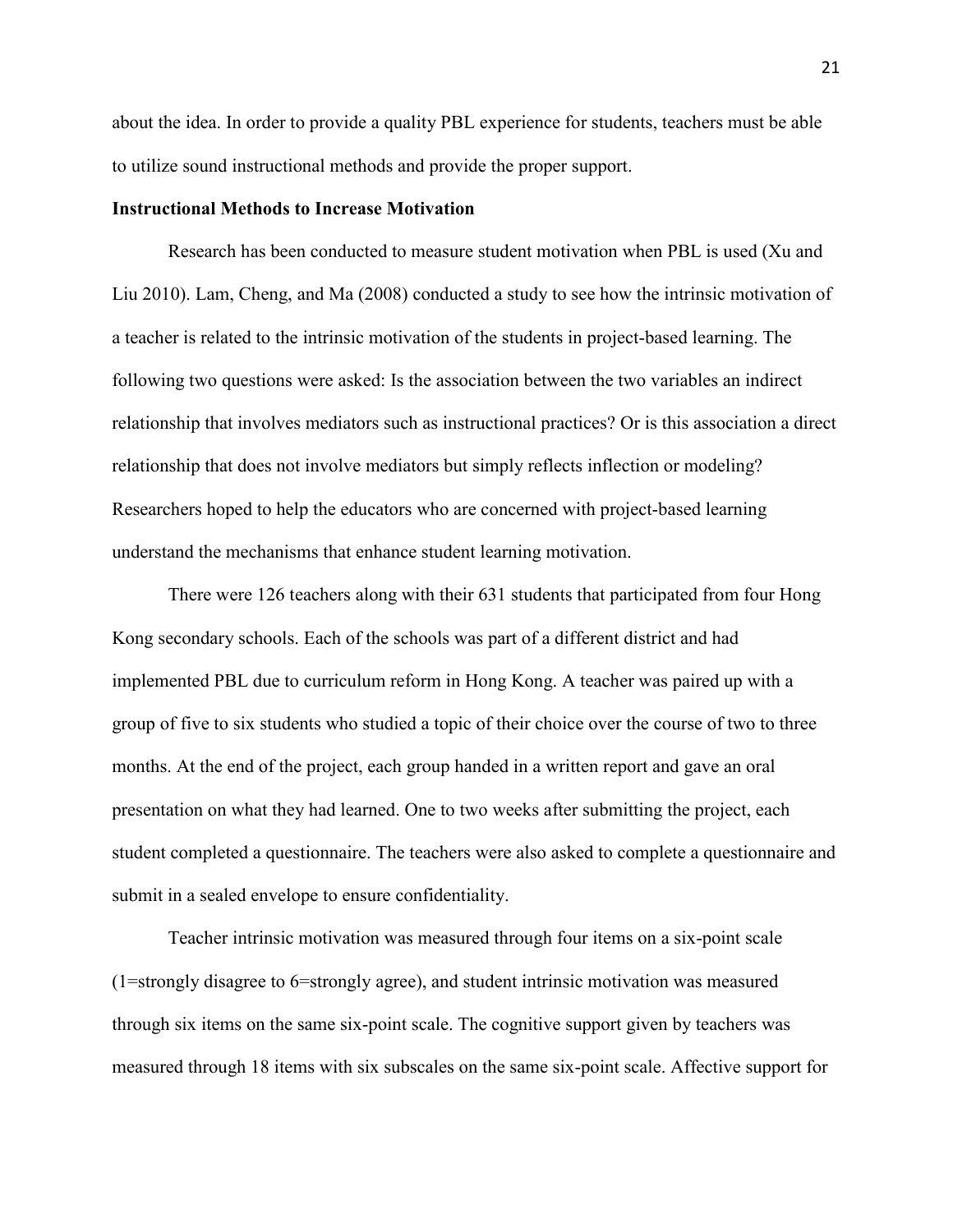students was measured through four items on the six-point scale. The means for instructional support and student intrinsic motivation were 4.09 and 3.68. The mean teacher intrinsic motivation was 3.99.

 Teacher intrinsic motivation and student intrinsic motivation had a positive association with the students' perceptions of instructional support. There was a direct relationship between the teacher's intrinsic motivation and the student's intrinsic motivation; this may be due to imitative learning or modeling. A limitation is that all of the data collected was self-reports from teachers or students. A third limitation of this study is that it focused solely on intrinsic motivation and not behavioral outcomes. Teacher motivation plays an important role in student learning. This is important to understand as educators are promoting reform and advocating for project-based learning. Teacher motivation is correlated with teachers' instructional practices and the success of project-based learning.

There is a push by business/industry to give back to the educational community and internship opportunities are a way to do that. Internships are seen as beneficial to both the company hiring the intern and the interns themselves. Companies are able to get more work done for less money and interns are able to learn in a real-world setting. One problem that arises for an internship program is that certain internships become boring and wasteful if not run correctly. It is believed that using a PBL approach could help combat this problem and help increase the success levels of internship experiences. PBL or Learner-Centered approaches tend to have a component of intrinsic motivation tied to them.

Johari and Bradshaw (2006) conducted a study to discover the underlying reasons why a certain PBL internship program has been so successful, using attribution, self-efficacy and determination as their theoretical framework. All three showed through this study, but the self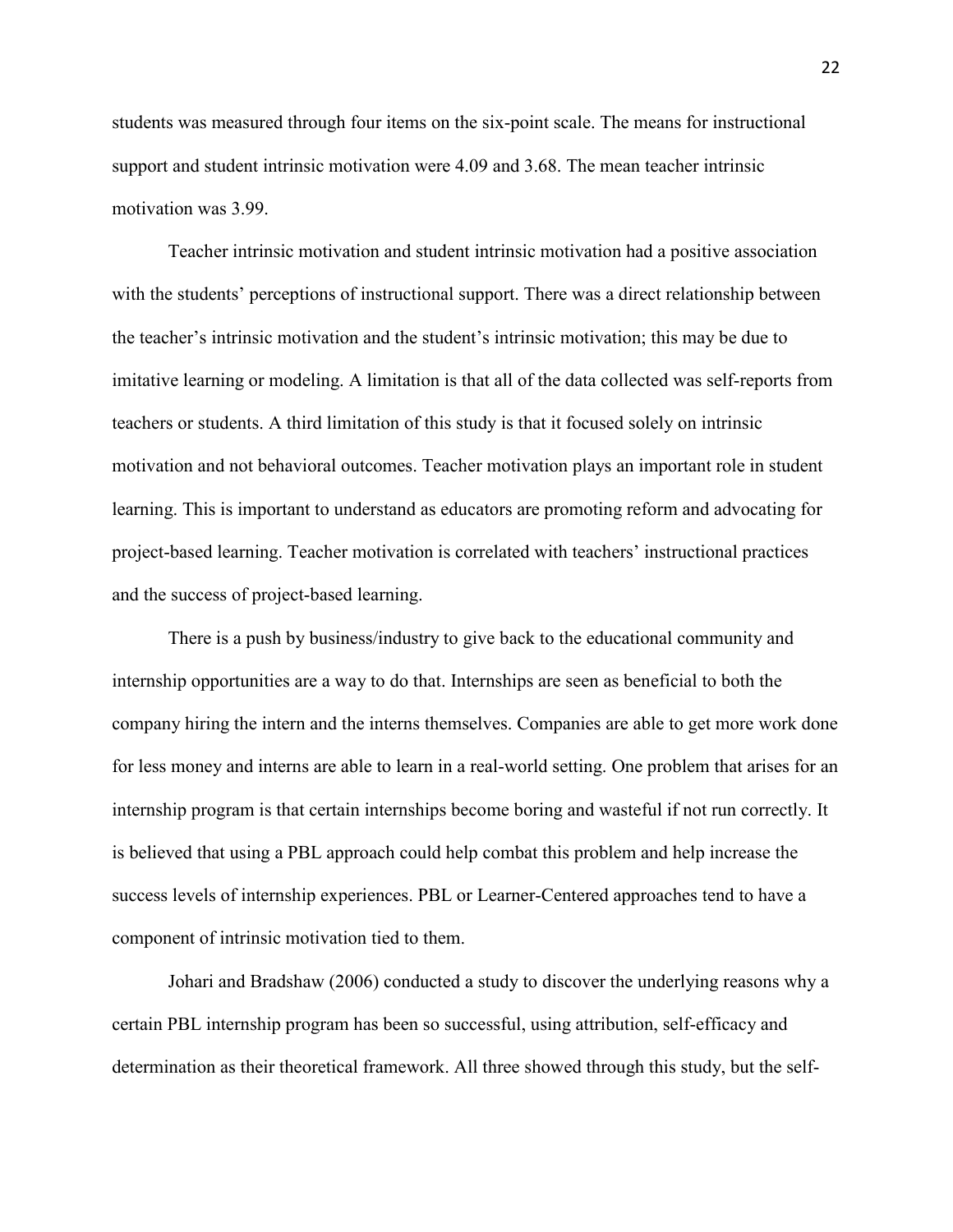efficacy theory was the most evident. They used one primary question and three secondary questions. The primary question was: "What are the roles of tasks, learners, and mentors in these particular internship IT project-based learning environments?" The secondary questions were: "1. Does a successful project-based learning internship program encourage interrelationship among the roles? 2. Does a successful project-based learning internship program support intrinsic motivation? 3. Did the individual aspects of the internship program apply elements of cognitive motivational theories?" (p. 334).

Over the course of six semesters, eighteen undergraduate interns taking Capstone I and II were studied as they developed IT projects and learned organizational behavior. The researchers focused on four key cases in their qualitative analysis of the data. In-depth interview transcripts from interns and mentors, status review notes, individual appointment notes, mentor reports, and intern portfolios were used to collect data. Interns had to complete status reports during weeks 2, 4, 8, 10, 12, and 14. They presented their final projects Week 16. Notes were taken during two individual appointments (week 1 and week 14), and mentors wrote two letters to report to the academic advisor on how their intern did. The internship program strongly supported interrelated intrinsic motivation between the roles. There was substantial evidence of the three intrinsic motivational perspectives.

Johari and Bradshaw had significant findings from this study. The PBL nature of the internship program strongly supported the interrelated roles and intrinsic motivational assumptions made. The PBL environments can require more cognitively complex tasks and problem-solving of real problems, but there should be a collaborative element that helps make the task more doable. Learners will be more engaged in the project if they find it interesting and valuable. An internship with a PBL approach will be more successful if there is structure that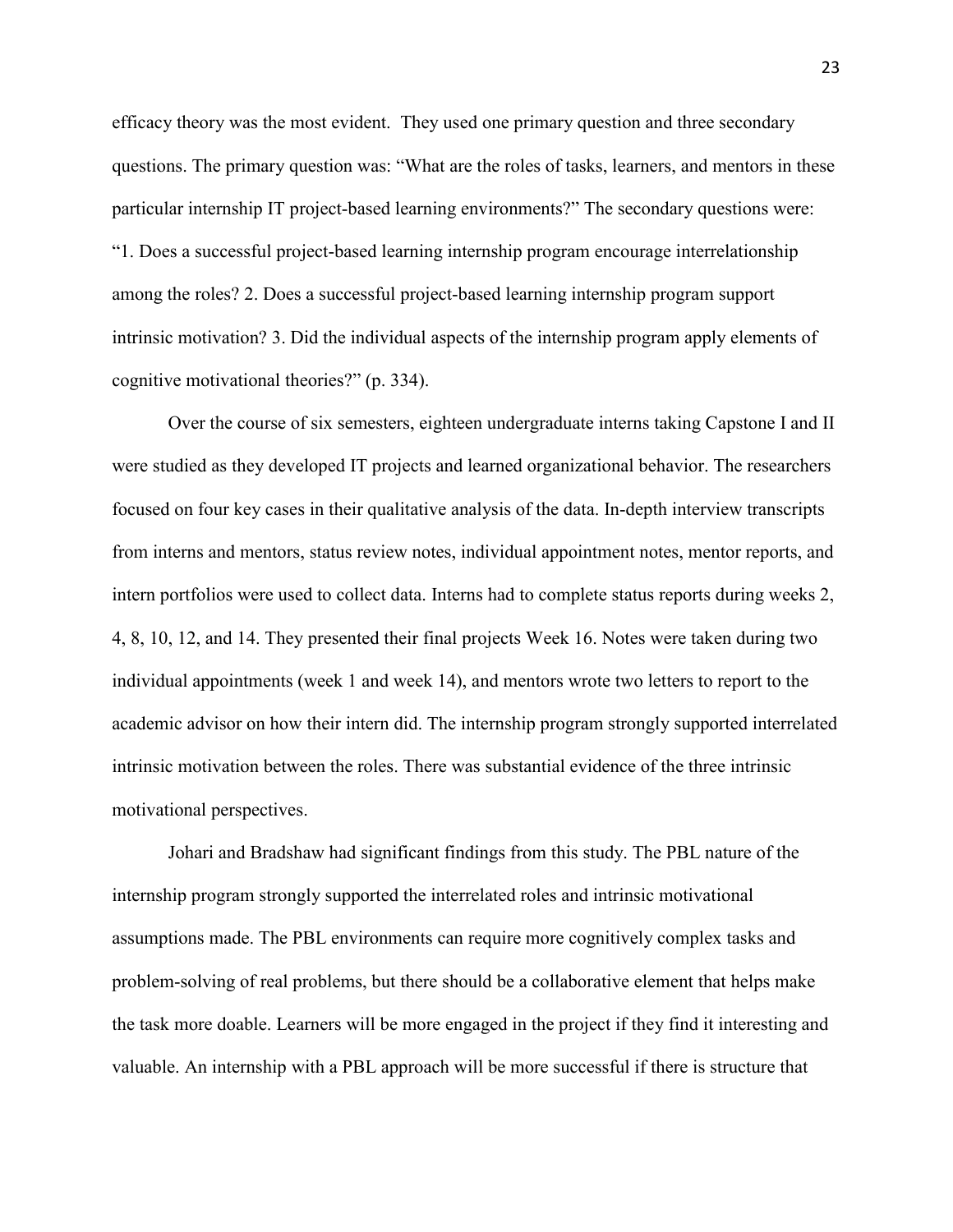supports motivational elements related to the three roles of task, learner, and mentor. Significant planning is required to have a successful internship program.

Project-based learning has its limitations which has led many people to research where these limitations are in order to find ways to combat them. Hou (2016) conducted a study on project-based learning that incorporates online discussion in order to look at behaviors that occur. The end goal was finding where the limitations were and where there needed to be more guidance from instructors to improve the PBL experience.

Hou chose to use an analytical approach that has two methods: quantitative content analysis and sequential analysis. The 70 participants were college students studying management that had previously taken information-related courses and could use online forums. The students were assigned a project in which they needed to complete a collaborative project report with each other over a 14-day period. The students needed to collect data, make comments on its analysis, compile the findings and present the final report as a group. Throughout the process, the teacher was not allowed to help out in any way or provide any guidance.

The following items were measured: the initial analysis of the project, the presence of data collection relevant to the project, the initial evaluation of the collected data, the writing on and analysis of the project content, the comprehensive analysis, compilation of existing analysis, and data, proposing comments regarding task coordination, and discussions irrelevant to the project. Both the initial evaluation of the collected data and task coordination were not found through the study so they were not included in the results. The writing on and analysis of the project content was more frequently seen followed by the initial analysis of the project and the presence of data collection relevant to the project. The comprehensive analysis, compilation of existing analysis, and data and discussions irrelevant to the project made up only 5 percent of the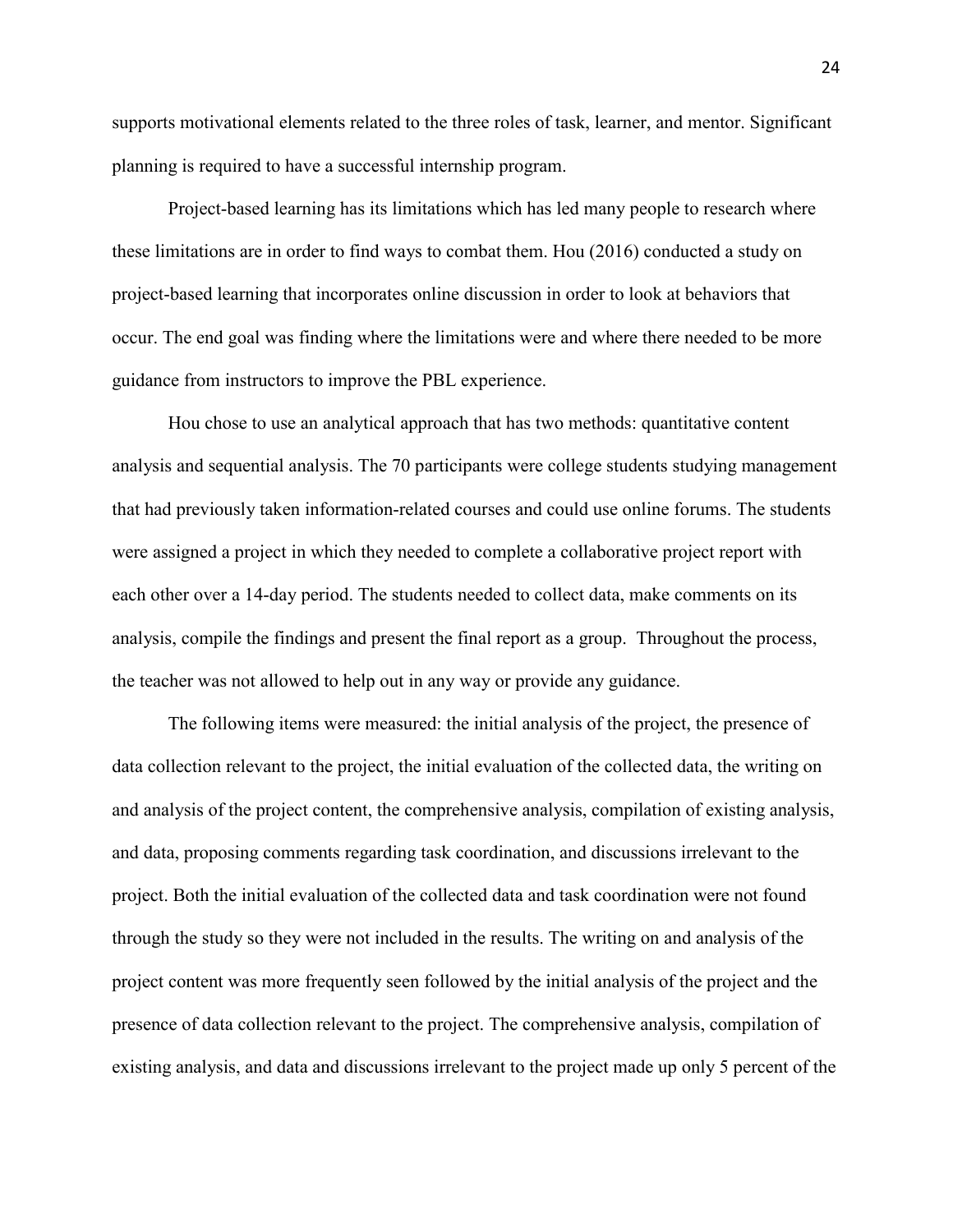behaviors gathered. Writing and analysis made up 67.78 percent of the behaviors seen, and initial analysis made up 18.33 percent of the behaviors seen. The frequency of discussion was measured and the amount of discussion increased greatly as the project came to an end.

The participants lacked good time management and did not have sufficient initial data collection. Since the initial evaluation of the collected data and proposing comments regarding task coordination were completely absent, the discussion throughout the 14 days lacked structure and order. Hou listed two suggestions for teachers and educational system developers: 1. Teachers could provide incentives and increase student motivation towards the beginning of the project. 2. Developers of educational systems should look into the topic of embedding sequential analysis detection calculation into the e-learning system.

A strength of the study was that data collection was very objective. Another strength was that the instructor could not influence the students in any way so the behaviors were raw. On the other hand, the study is not generalizable due to the fact that the samples were all in higher education settings. There should be more studies with different education setting levels to see what outcomes are the same and what outcomes are different.

#### **Online Delivery Methods**

Online delivery methods are another instructional method used in PBL, and the internet is increasingly being used to access resources such as text documents, videos, and animations. Guthrie (2010) sought to improve her understanding of how students use technological resources in a PBL context. Guthrie realized that students become more active participants in their learning and use technology as a scaffold for their projects. The research question was: How are online resources used by students to support project-based learning? (p. 121).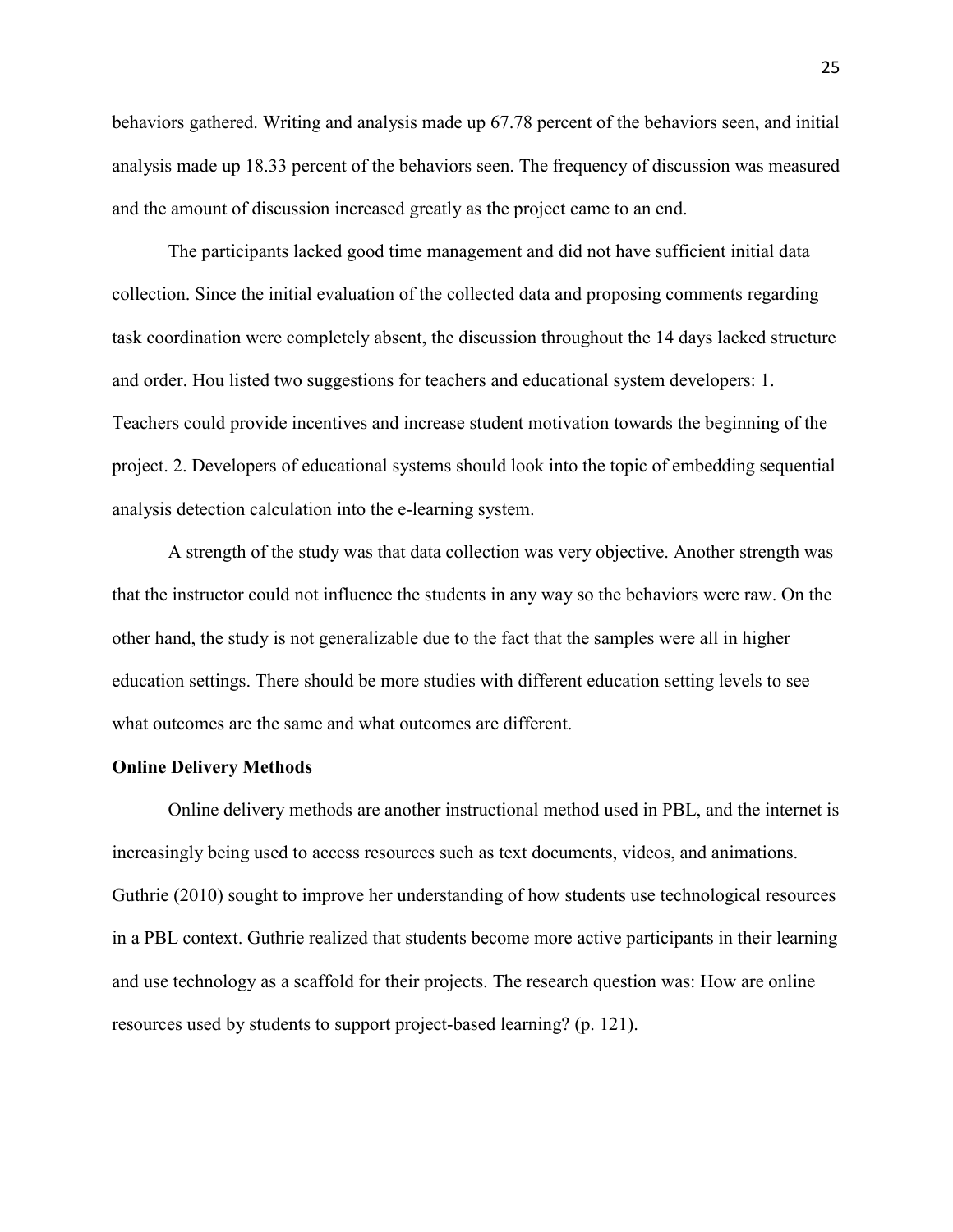Research was conducted in a second-year undergraduate introductory information systems class at a French business school. There were 382 students enrolled in the course, and the instruction was done in French. A case study was conducted to gain some quantitative and qualitative information. The class was divided into random groups of three and instructed to participate in a project under the PBL context. Each group identified and built a web site that would improve the way that a company operates.

The project was divided into three parts: design, development, and implementation. There were deadlines throughout the course for each individual part and a final deadline for the entire project. Throughout the course, online classes with reference materials that would be helpful in completing each section were made available to the students through a class website. Online resources, online classes, scaffolding classes, and project work were used to test the theory.

Data collection happened several ways. One way was through tracking online student activity. Any time a student accessed pages or files on the class web site, it was recorded to a log. Another way was through an anonymous online questionnaire that was distributed at the end of the class. "The questionnaire items measured student's perceived utility of online resources, perceived attainment of class objectives and learning style" (p. 124). The third way was through administrative records. This method allowed measurement of academic success.

Over the course of the class, there were 11,588 logins to the homepage and 6,313 hits on the online resources. On average, each student logged in 30.3 times over the 11 weeks but there were 11 students who had zero logins. As part of the questionnaire, students answered questions that showed their type of learning style as well as whether they found the online resources helpful or not. "There was no significant relationship between learning styles and the perceived utility of online resources. This result is contrary to expectations and invalidates our second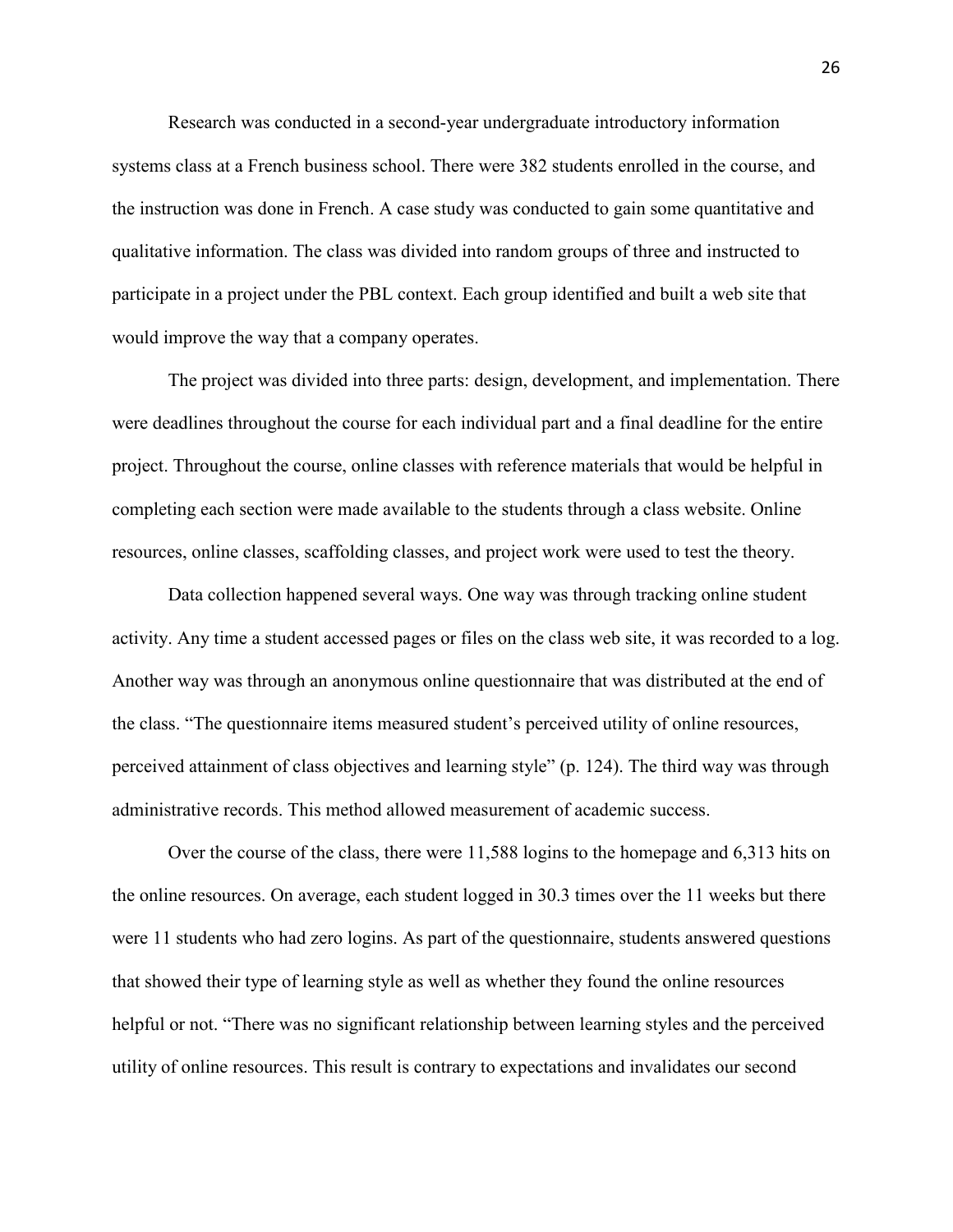research proposition. Students with a preference for abstract conceptualization to concrete experience do not perceive online resources as more useful than other students" (p. 127). Students were also asked whether they preferred a class that was 100 percent instructor-led, 50 percent online and 50 percent in-class instruction, 100 percent online class, or some other organization. Half preferred a 50 percent instructor-led/50 percent online organization, 40 percent preferred 100 percent instructor-led, and 2 percent preferred an online class. Students were also given space to provide suggestions to improve the organization of the class, and the most prevalent suggestion was that online classes should be a support for classroom activities.

Through the case study, Guthrie found that all three types of online resources were needed for their project work. This finding supported what Guthrie had expected, but the second finding did not. Guthrie believed that learning styles would have an impact on the perceived helpfulness of online resources, but the study showed that it did not. The third proposition was that students who have an assimilator (think and watch preference) and a convergor (think and do preference) learning style would perform better than divergor (feel and watch preference) and accommodator (feel and do preference). Guthrie concluded that this was not the case.

One of the limitations was the low number of returned learning style questionnaires. A second limitation was the organization of the class. "Some students expressed frustration with the pedagogy and would have preferred taking classes prior to submitting work. Such negative reactions to the pedagogy may influence perceptions of goal attainment and motivation to use online resources" (p. 129). Although there were some limitations, this study helped Guthrie better understand that teachers need to determine a way to build online learning environments that can support project-based learning throughout the different stages in a student's learning cycle.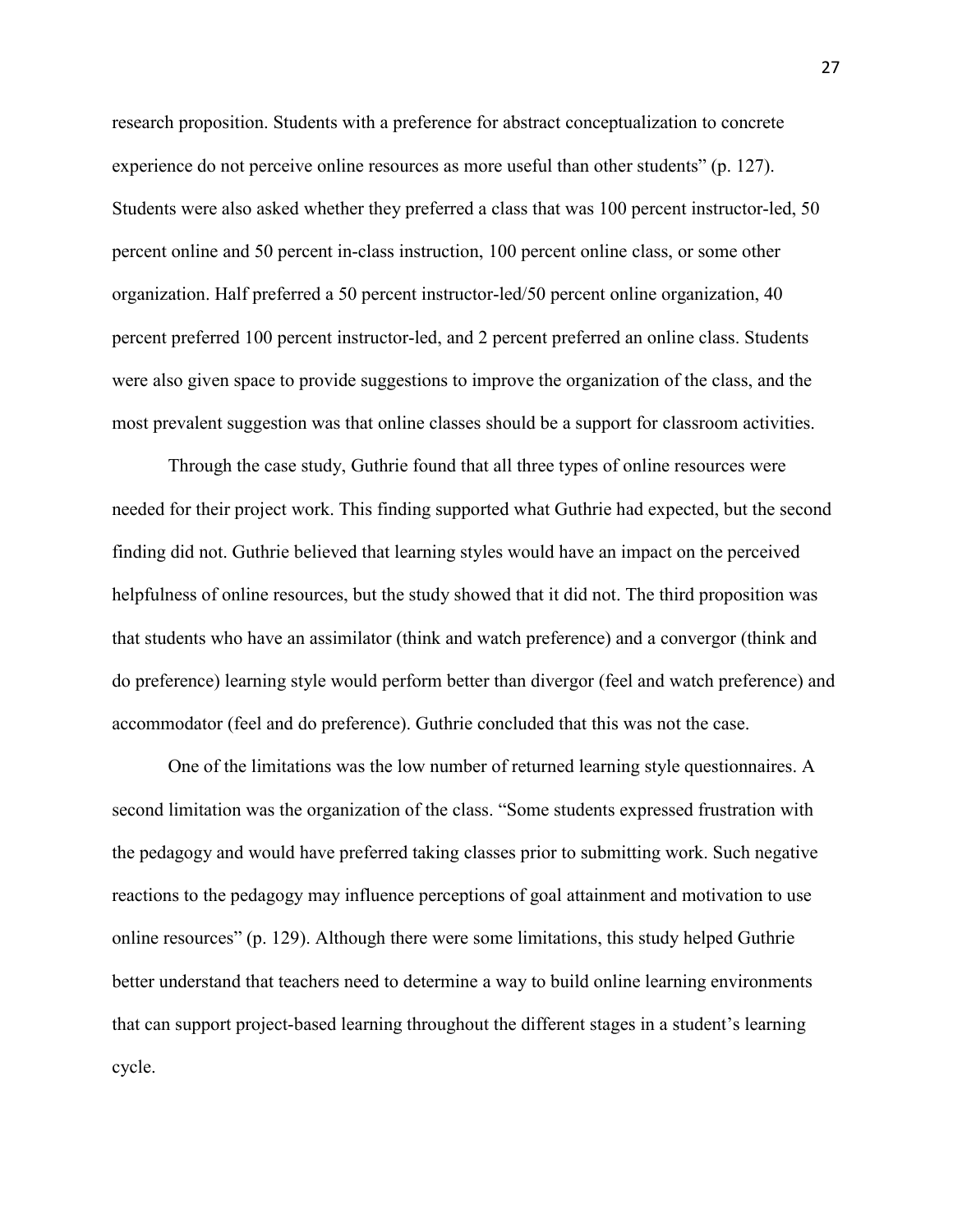Hsu, Dyke, Chen, and Smith's (2014) conducted a study comparing the differences in science knowledge and argumentation skills between students who used a graph-oriented, computer-assisted application for their PBL and those who did not. It also addressed how a graph-oriented, computer-assisted application supported students' development of argumentation skills and affected the quality of collaborative argumentation between the conditions.

This study used seventh grade science students from a middle school in Chicago, Illinois. There was a total of 54 students in the PBL group, which was the treatment condition, and there were 57 students in the control condition. All of the classes were taught by the same teacher and each student worked in a group of three to five. All of the students engaged in verbal collaborative argumentation with their team and then argued with other teams. The treatment condition used a graph-oriented, computer-assisted application when arguing with the other teams while the control condition did not. After the first week of the class, all of the students were required to write essays. A rubric was created to assign a specific number of points to each essay. Two raters separately graded the essays to come up with more accurate results. The treatment group (those that used the graph-oriented, computer-assisted application) scored significantly higher in science knowledge than the control group.

Results showed that students' learning outcomes in a PBL environment can be improved through the use of graph-oriented, computer-assisted applications in support of collaborative argumentation. Results also showed that intensive cognitive processes that are being supported by a graph-oriented application may result in positive learning outcomes. Group size also can have an effect on results. Groups of three to five are ideal for PBL courses, and this study was able to allow for groups of that size.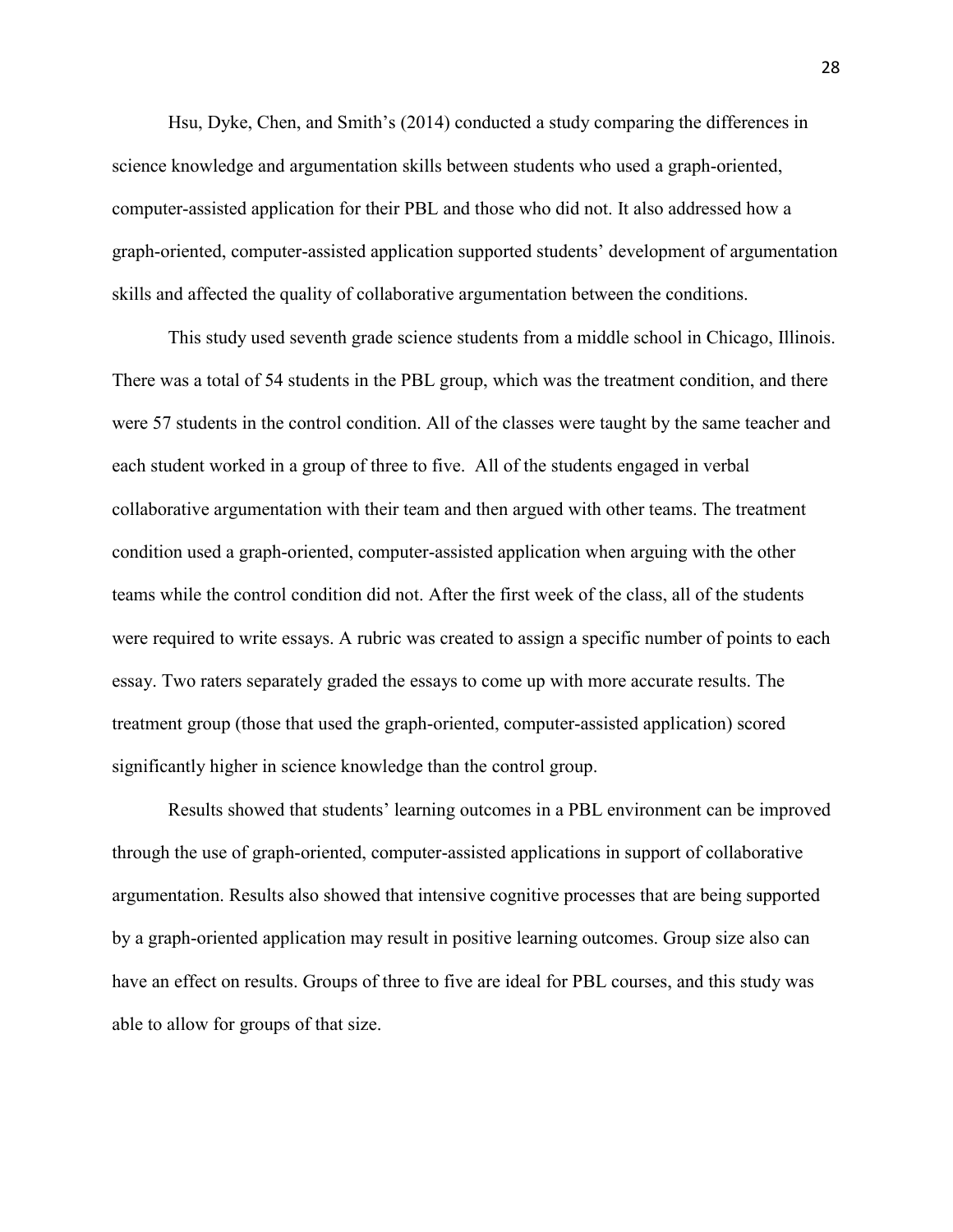#### **Reflection**

Reflection is seen as a tool to help learners enhance their experience and is crucial to any kind of experiential learning. Utilizing the web to collaborate with project-based learning opens up various ways to reflect and change the overall learning process. For example, Papanikolaou and Boubouka (2010) found that collaboration and promoting reflective thinking as it pertains to group work enhances metacognitive knowledge in a PBL e-learning context.

A study by Kim, Hong, Bonk, & Lim (2011) examined the effects of reflection variations on group performance and the inter-relationships among team effectiveness, reflection variation, participation, satisfaction, and performance in a Web 2.0 learning environment. The researchers in this study wanted to explore the different results of three types of reflection: self-reflection (SR), group reflection (GR), and instructor-supported reflection (ISR).

The most popular and active Web 2.0 community system in Korea was used to employ this study. The researchers formed a special course community with 12 group work areas. Each person that was part of the community created a personal profile which was displayed, and the group areas included email, text messaging, announcements, schedules, digital storage, and blogs. These tools were used for interaction among members and could be monitored by the researchers. The researchers chose to do a quantitative study in which an ANOVA (analysis of variance) was employed to analyze if there was a significant difference in the team effectiveness scores and the performance, participation, and satisfaction scores. Team Effectiveness scores as well as Performance, Participation, and Satisfaction scores were measured once at the midpoint of the study and once at the end of the study.

Groups had the same level of team effectiveness at the midpoint of the project and all of the groups had significantly raised levels by the end of the project. The difference between the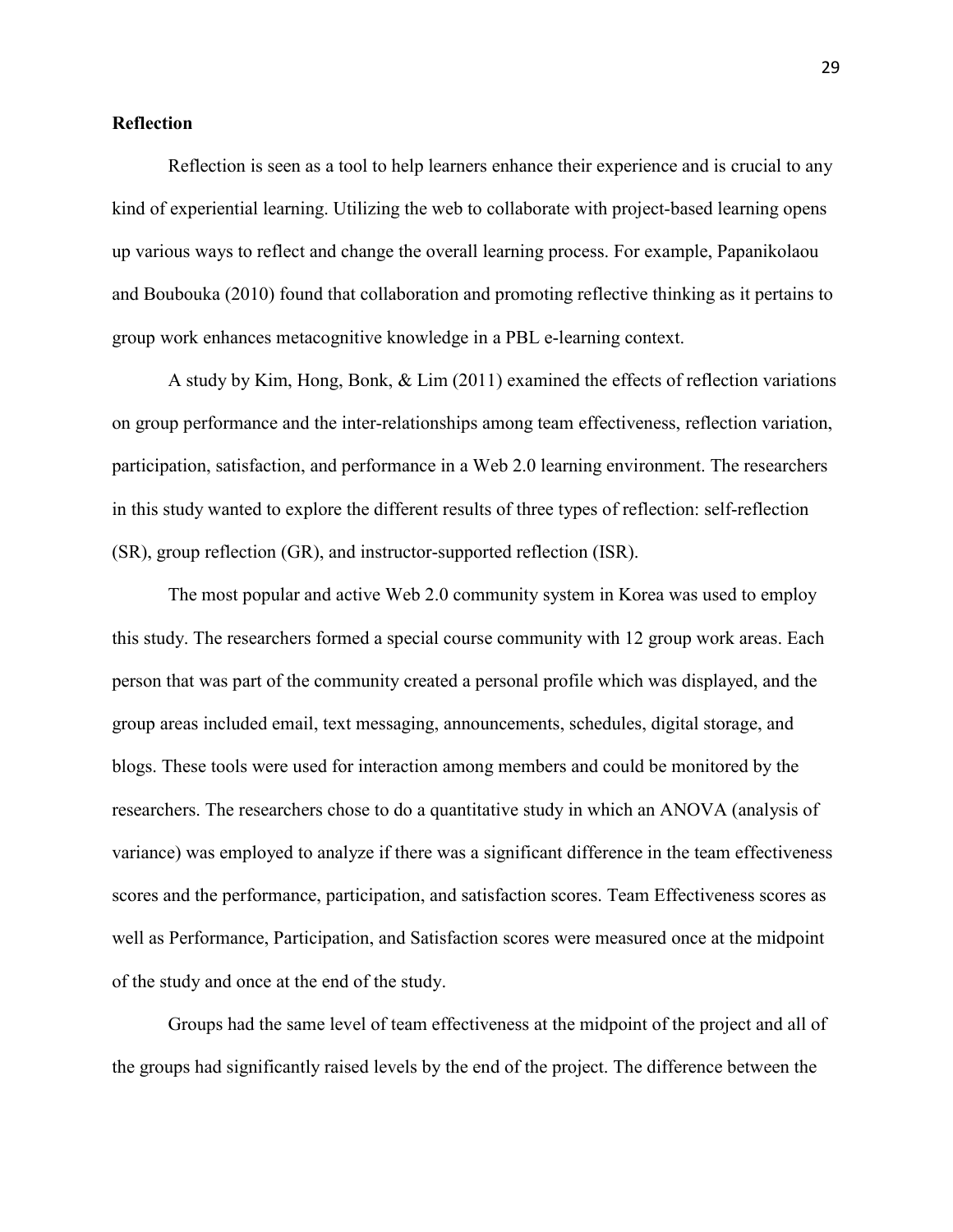midpoint and the end was statistically significant for the self-reflection and the instructorsupported reflection, but not the group reflection. In all three areas (performance, participation, and satisfaction), the instructor-supported reflection results were the highest. The difference between performance in all three teams was statistically significant, but the difference between participation and satisfaction were not statistically significant. A strength of the study was its quantitative methodology. A limitation was the small sample size.

With these results, the researchers concluded that group vision was better shared, member roles were better understood, and overall interactions were improved toward the end of the 14 week span of reflections in the Web 2.0 learning environment. Instructor-supported reflection was the best method to improve team effectiveness and increase satisfaction. The group reflection members had difficulty discussing team problems and member contribution which played a role in the overall team effectiveness. Instructors were encouraged to monitor and take part in the learning process for PBL with reflection. Instructors should make suggestions, references, and provide resources to the learners for their projects. Although group reflection performed the lowest in relation to team effectiveness, it led to the highest levels of performance, which suggests that group reflection is important for higher level learning when online tools are used.

#### **Collaboration in PBL**

Project-based learning has been growing in popularity in the education world, and the integration of technology has been seen as a way to enhance the PBL environment. Xu and Liu's study (2010) found that PBL enhanced collaboration. The three key components of collaboration that the research focused on include the diversity among group members, the social skills among group members, and the technology used to facilitate collaboration.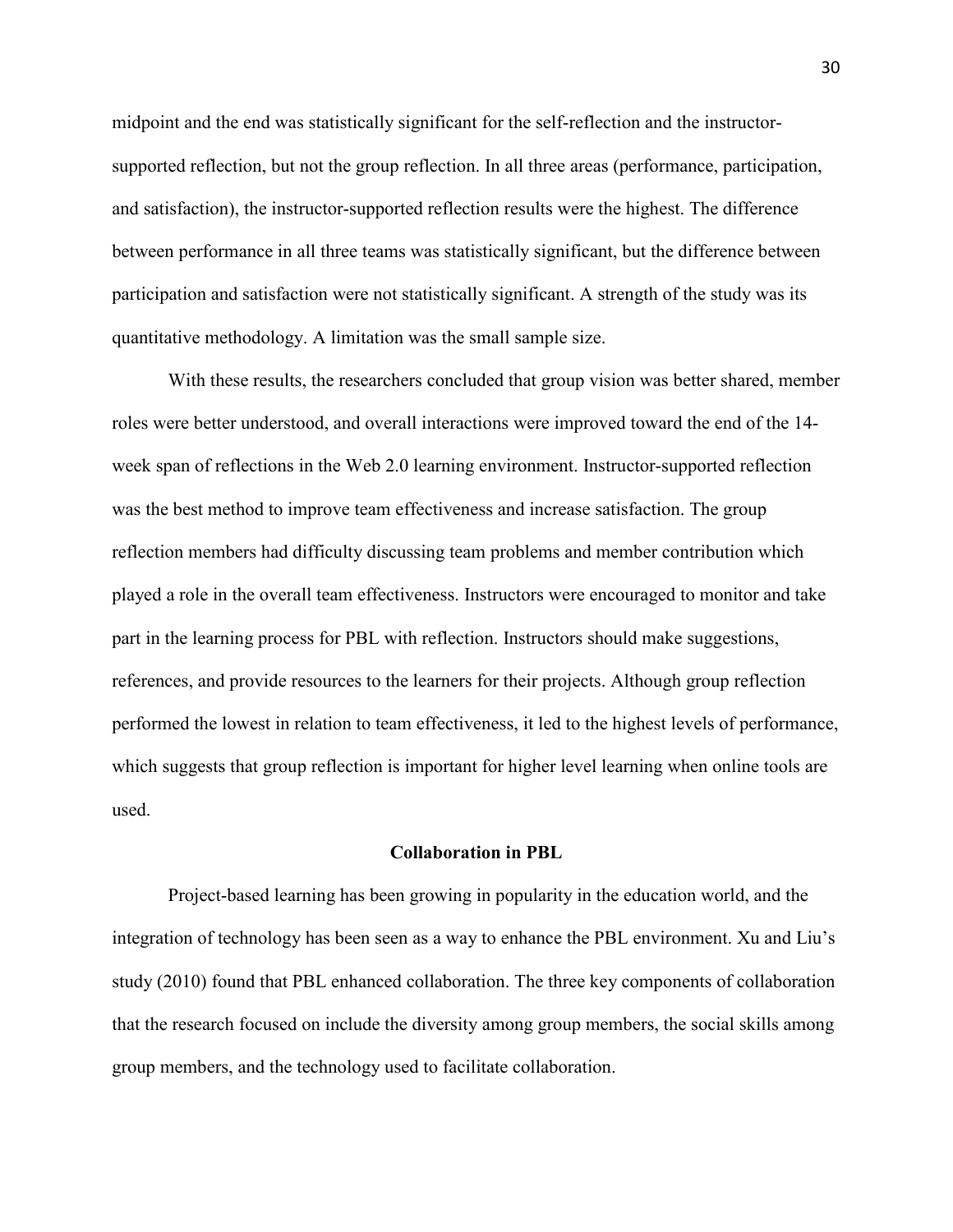#### **Diversity Among Group Members**

Project-based learning usually involves group work or collaboration, and there has been speculation on the best combination of group members for the best learner outcomes. In the past, there have been recommendations to have heterogeneous ability grouping when the group work is on a smaller scale. It has been said that this will help the higher achievers improve by getting practice explaining to the lower achievers, and it will help the lower achievers improve by providing them with encouragement and stimulation from the higher achievers. The problem is that not all research has supported heterogeneous grouping, and it has been shown that group functionality is a huge predictor of students' learning outcomes when it comes to PBL. A study was done by Cheng, Lam, and Chan (2008) to focus on how group processes would affect students' perceived efficacy while doing a group project. The researchers also wanted to look at the discrepancy between self- and collective efficacy.

This study used eight secondary schools from different districts in Hong Kong with a total of 1,921 students. All of the students were participants in PBL for the entire year. The students were divided into small groups in which they completed work on a single topic. Some of the groups were assigned randomly, some students chose their own groups, some groups were divided heterogeneously according to skills, and some students formed mini groups that the teachers then paired with another group. To measure the group processes and efficacy a questionnaire was developed to measure positive interdependence, individual accountability, equal participation, and social skills. Results showed that high achievers had lower perceptions of collective efficacy than low achievers, and a higher quality of group processes predicted a higher collective efficacy than self-efficacy. Both high and low achievers had higher perceptions of collective efficacy when the group process was of high quality.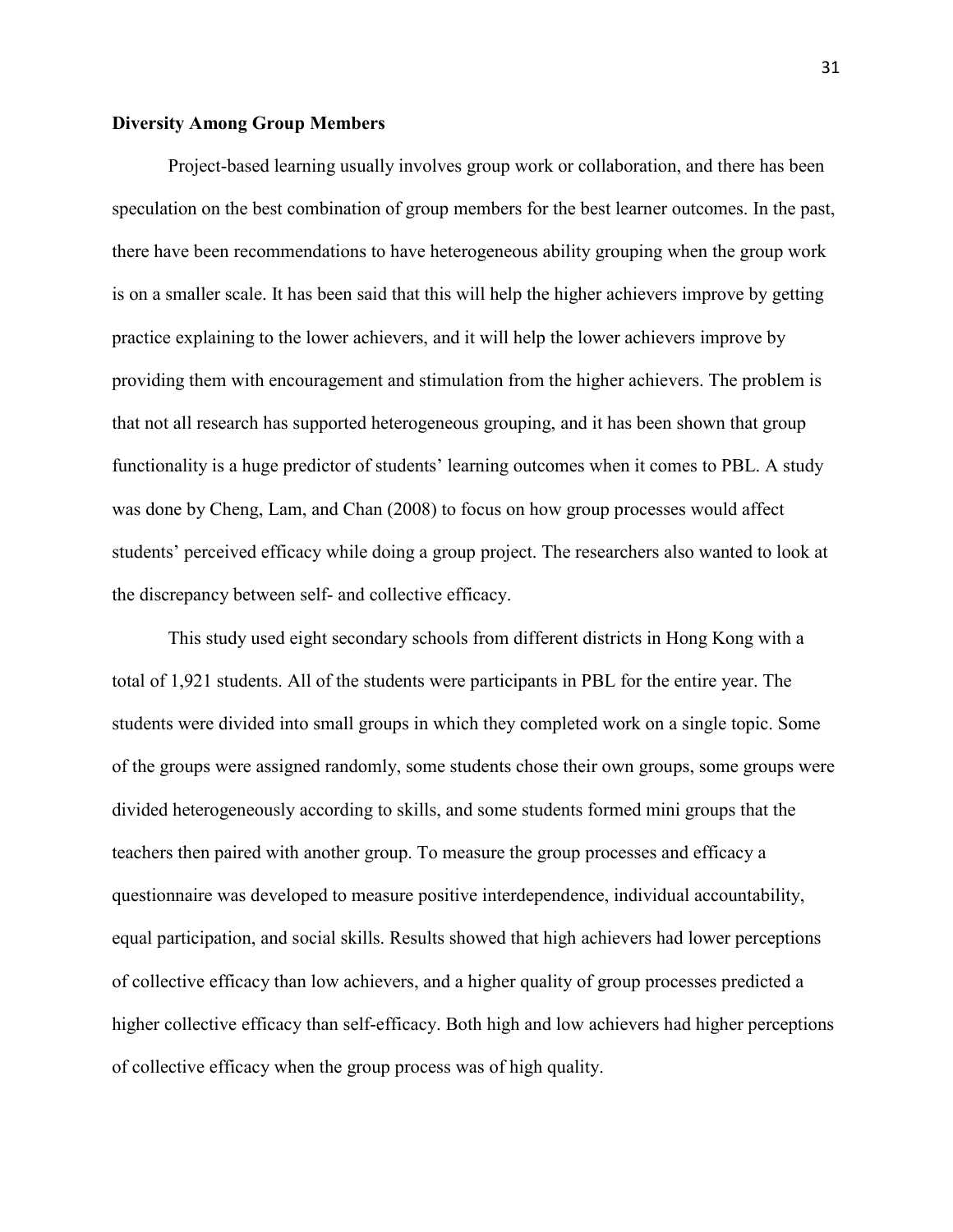Students had higher levels of collective efficacy in a situation where they had high quality group processes. High achievers had lower collective efficacy than self-efficacy. There were no connections found between the heterogeneity of the group (the gender composition and group size) and the amount to which each group reported their collective and self-efficacy.

A possible limitation of the study was that the data was self-reported. In addition, the study could have contributed more had it included other educational outcomes in its investigation. Future research should be done to look into strategies that would promote positive group processes.

Each year expectations get higher in education. Colleges continue to expect high school students to come to them more prepared than the previous year, and they not only expect knowledge in key areas, they expect skills as well. Many teachers are beginning to incorporate PBL in their curriculum to get students more prepared. A lot of studies have been done to determine the benefits and strengths of PBL, but not many have looked into the differences between male and female students as it pertains to applied learning projects. Farazmand and Green (2012) wanted to find out whether there were differences between the outcomes for male and female students who participated in PBL and what influenced their learning.

A group of marketing courses from an undergraduate business school were used in this study. 116 students (69 males and 47 females) participated in the study. The course began with teaching and learning information from a textbook and transitioned to a project-based learning environment during the second half. During the semester, each student was given three surveys [a pre-test, a mid-term test, and a post-test]. Data was also collected from the instructor in the form of exam and project scores and students' cumulative grade point average.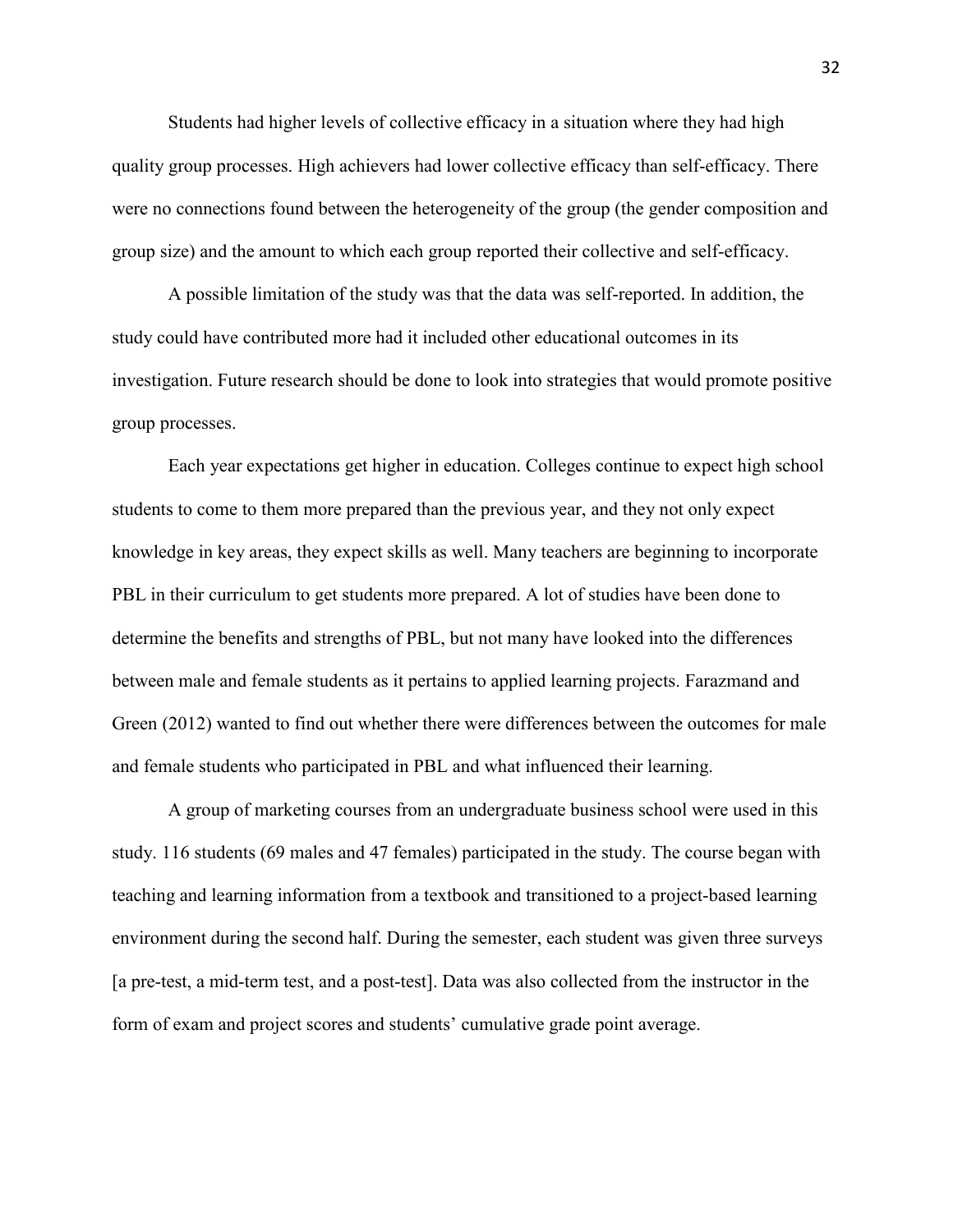Male and female post-test results were compared using the t-test method, and there was only one category that showed a significant difference between the genders. Males rated that they would be more willing to work in groups in the future than females. Both genders had similarities when it came to knowledge, skills, and personal development as well as feeling favorable towards applied learning experiences. As for students' grades, females achieved significantly better scores than males, while males had significantly higher perceptions of the team assignment benefits than females.

The students' perceptions and their learning outcomes had a significant positive relationship, which shows that the students who were open-minded to different teaching strategies had higher levels of motivation and performed better. Teachers need to be proactive in showing the students the benefits of applied projects. When looking at the variables that were measured, male students experienced more benefits in four of the six items, but got lower scores. Partnerships between a male and a female or a female and a female performed better than a partnership between two males. This may show that men tend to be more individualistic and women tend to be more collaborative, but should be a topic of further research. The researchers found that women gained more through the applied learning strategies than other teaching strategies by increasing their motivation, improving from the learning experience, and advancing their professional development. Since the study was done with a specific undergraduate program, the results may not be generalizable to all undergraduate business students.

#### **Social Skills**

Lee, Huh, and Reigeluth (2015) studied how collaboration can be achieved as an instructional method using collaborative project-based learning (CPBL) to find what the causes are for task, process, and relationship-related intragroup conflict; they also examined how social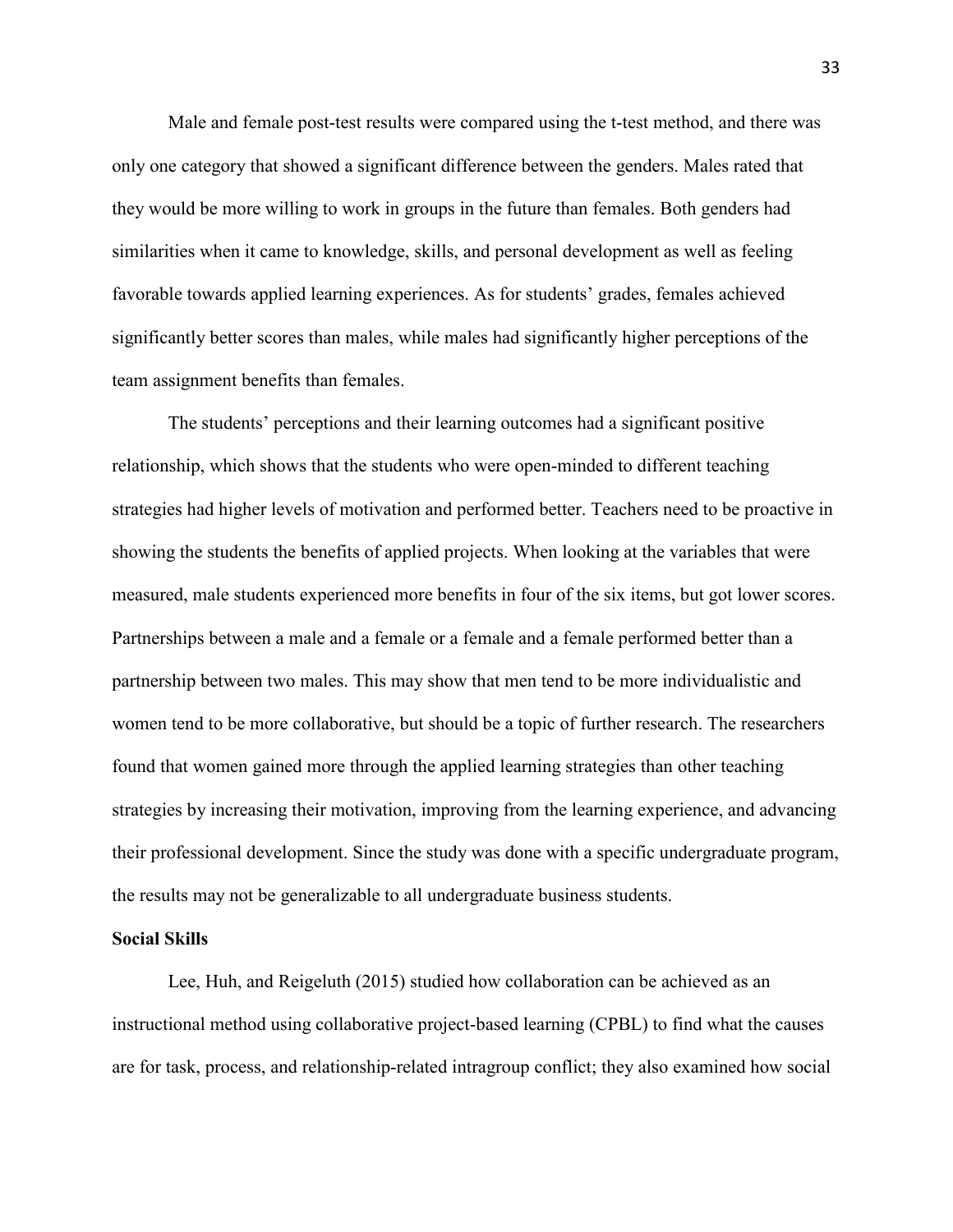skills are related to intragroup conflict and collaboration. They wanted to find answers to the following questions: "What individual difference factors trigger each type of intragroup conflict in CPBL in high school classrooms? How does social skills impact intragroup conflict and collaboration during CPBL at individual and group levels?" (p. 563). They chose to conduct the case study in a high school located in a small Midwest city in the United States, and they did their research using two American studies classrooms.

The American studies classes were co-taught by two teachers. The classes contained students in  $9<sup>th</sup>$  and  $10<sup>th</sup>$  grade in which over half were male and the ethnic and racial backgrounds were mostly homogeneous. The classes met twice a week for an hour and a half, and the students worked in groups of two to five for their projects. The three projects contained a planning phase and a production phase. The data was collected using an online questionnaire and by conducting some follow-up interviews.

The survey measured the levels of intragroup conflicts, collaboration, and the use of social skills. They asked 181 students to complete the survey, and 156 of the students actually completed it. Out of the 53 groups that took the survey, thirty-seven reported conflict. After looking through the survey results, sixteen follow-up interviews were done with members of the groups who experienced conflict to figure out what the triggers for each type of conflict were.

The teachers felt that they could see the benefits of CPBL, but they also felt that the intragroup conflict that arose was a major challenge for the students and for implementation by the teacher.

There were several conclusions. Multiple types of conflict occurred simultaneously and group-level social skills were more influential than individual social skills in reducing conflict and enhancing collaboration. In addition, the combination of conflicts occurring simultaneously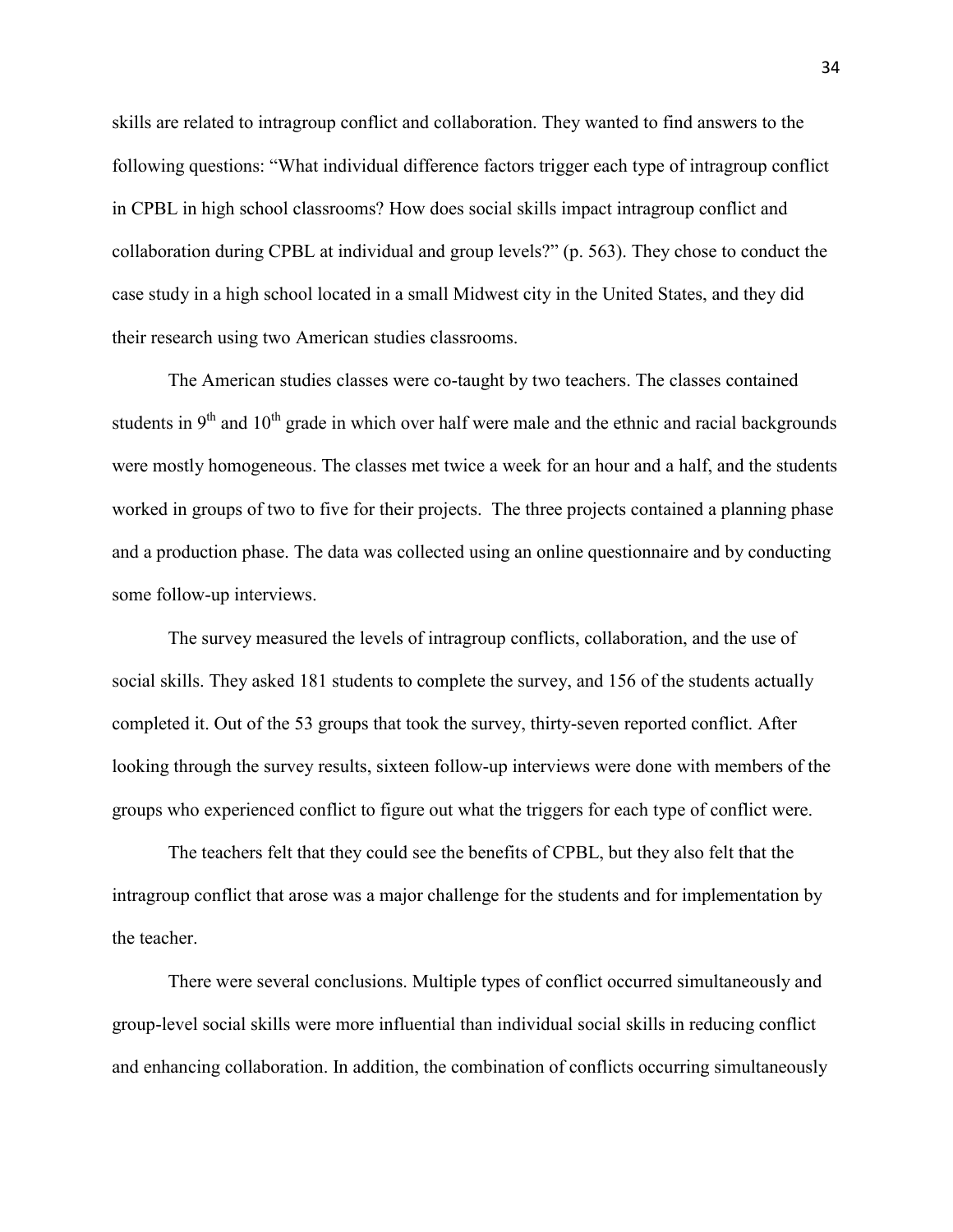may deter or outweigh the positive impact of the task conflict, and the lack of social skills can be detrimental to collaboration.

A limitation was that it was conducted in a small-town school in Midwest United States, and the findings could be specific to this context. A second limitation was that the data was selfreported, and it could be distorted. The third limitation was that the data analyzed may not be enough to examine all of the variables and relationships between conflict types.

Collaborative learning is often used alongside project-based learning, and the use of social skills is important to make collaborative learning effective. A study was done by Notari, Baumgartner, and Herzog (2013) in order to discover which social skills (both at the personal level and the group level) are predictive of the perceived quality of collaboration. Two of the research questions were: "Which personal social skills are predictive of communication behavior, satisfaction with performance and self-rated quality of collaboration in a collaborative PBL setting? Which group configurations of social skills (average level and within-group variability) are predictive of communication behavior, satisfaction with performance and selfrated quality of collaboration in a collaborative learning setting?" (p. 135). These questions are important to answer when trying to understand social skills and their impact on collaboration within project-based learning.

The study looked at two cohorts made up of 155 participants (92 females and 63 males – average age  $= 24.3$ ) from a mandatory media education course in 2009 and 2010. The course required each student to complete a media project in groups of two or three over the span of three months. The study did not require a specific communication channel, but all email communication between the groups was automatically recorded. At the beginning of the course, each student took a questionnaire that assessed various social skills. At the end of the course, the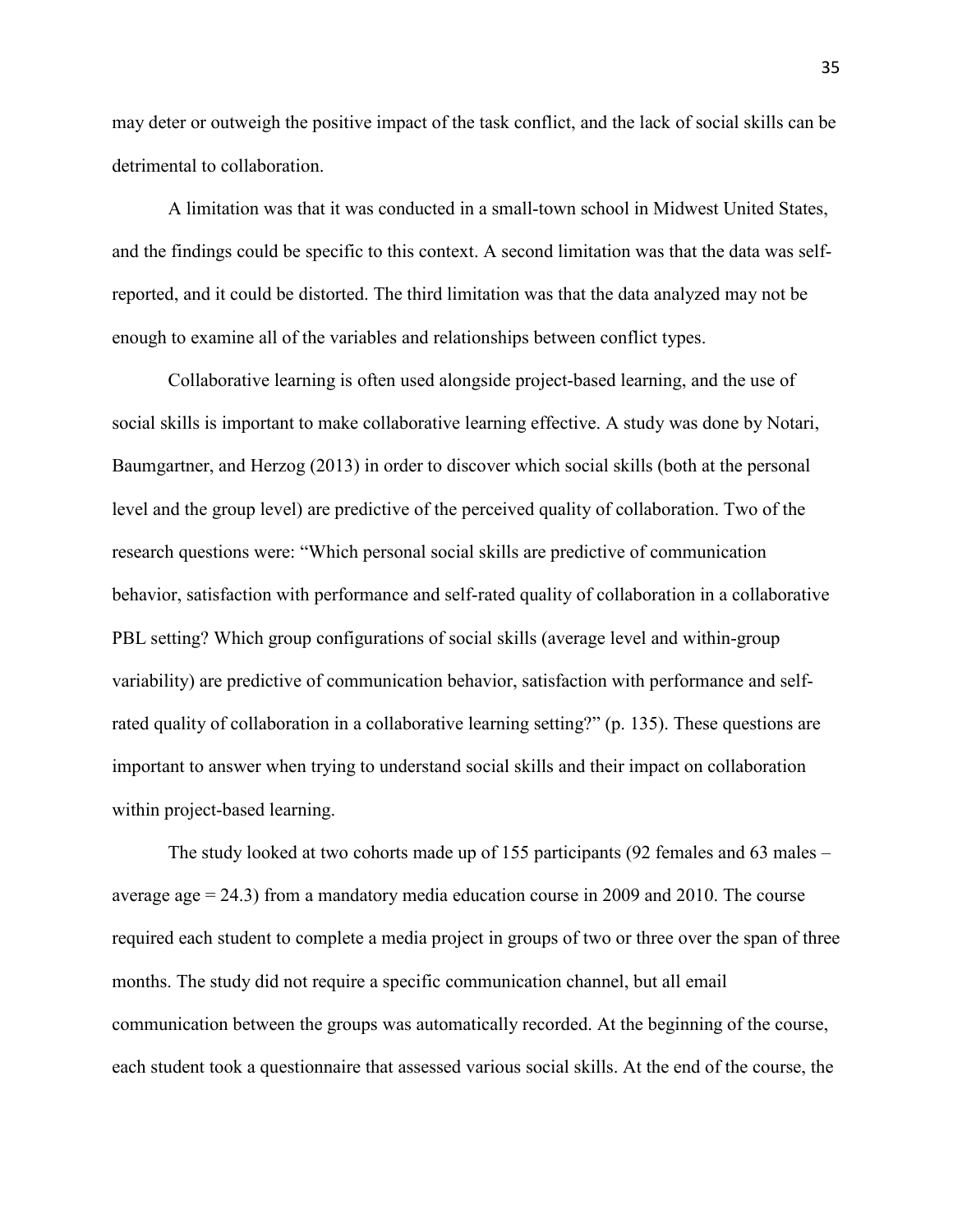students were required to take a different questionnaire that focused on the group's performance and quality of collaboration.

The results for the first survey were broken down into five social skills: cooperation/compromising, prosocial behavior/openness, social initiative, leadership, and assertiveness. Three of the five were predictive of specific achievement outcomes. If students scored higher in leadership they saw the group interactions as less supportive, and they tended to send more emails. If students scored higher in assertiveness they saw less permissibility to bring their individual ideas into the work process. Although these correlations were predictive, there was low to moderate significant correlation between social skills, group process, and email communication behavior.

Having groups made up of students who have similar or dissimilar levels of certain social skills will produce different achievement and performance levels. The study was inconclusive on how the differences would affect the performance level. From the communication and performance aspect, there really was no significant correlation between email communication and performance. However, due to the fact that this was the only form of communication monitored and students could have been using other forms this is not a surprise. Students with high leadership skills tend to be less happy with mutual support in the group and students with high assertiveness had a hard time bringing their ideas into the project. Looking from a group perspective, there seemed to be better results when the members had a higher level of homogeneity in cooperation/compromising, prosociality/openness, assertiveness, and leadership. This study demonstrated the importance of social skills as it pertains to the group-level construct. Research was constrained by the sample size and the limited number of social skills that were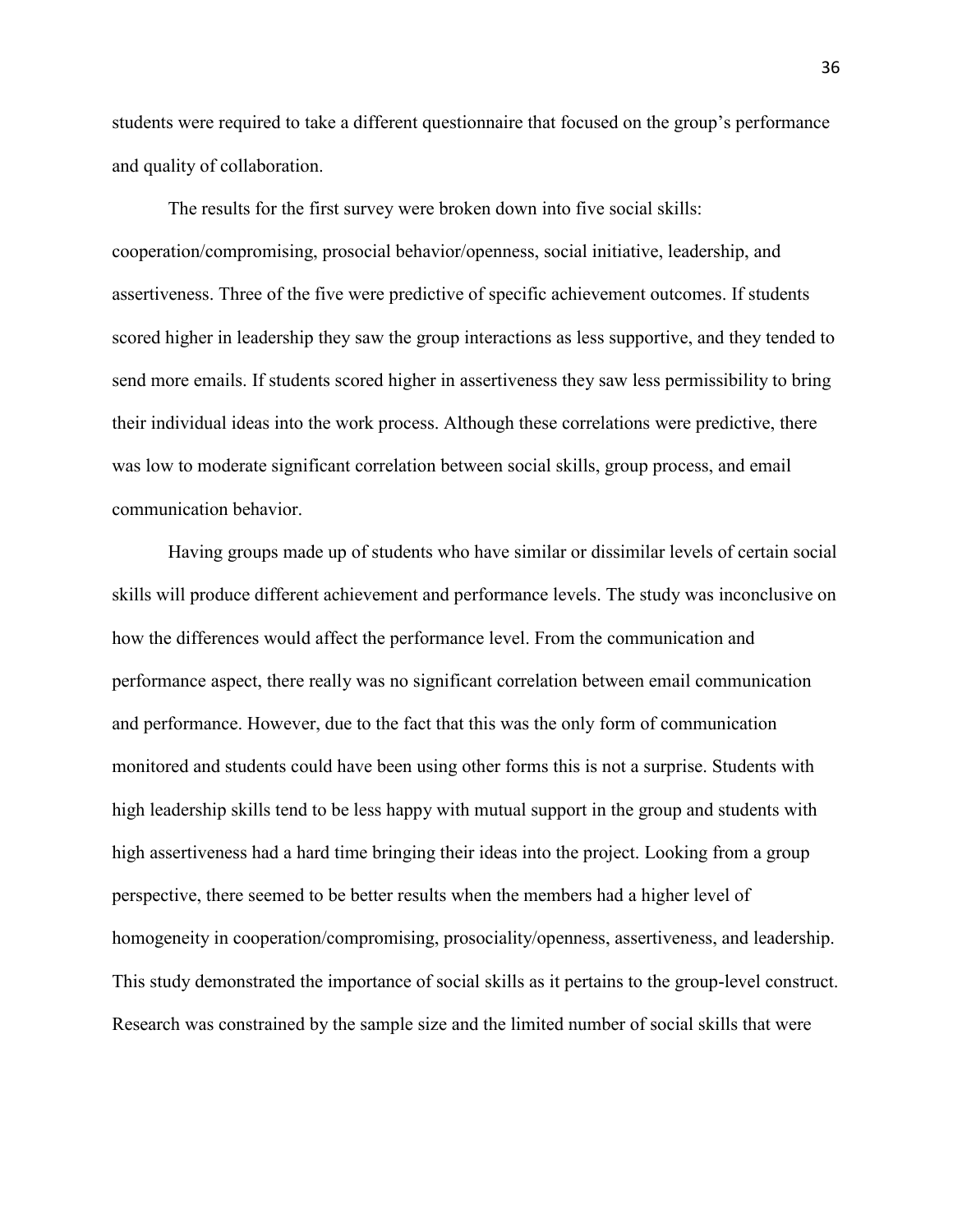measured. In the future, there will need to be more research done on the validity of these results and additional social skills and their relevance in collaborative learning.

 Du, Harvard, Adams, and Lee (2005), believed that collaborative learning accelerates knowledge construction; they conducted a study on an online class to examine how the online project-based learning approach would affect the cognitive skills development and motivation of the students as well as explore what factors would lead to a successful collaborative project.

The study was conducted with students who were enrolled in a Master of Science in Instructional Technology (MSIT) program in the southern part of the United States. The course that the students took was called multimedia design for instruction and it followed a WebCT database which allowed the instructor to record, manage, and support the interactive activities of the students.

 The study was conducted over the course of two semesters. Students worked in groups. Learning was interactive, collaborative, multi-disciplinary, and student-centered. Group projects were given that would assess whether students were able to apply theoretical and technical requirements for multimedia design instruction.

 The results showed that the behaviors within the group were contagious. If one member exhibited a behavior, it became a norm for other members to exhibit that same behavior. "Almost all the students reported accountability, responsibility, unselfishness, commitment, and dedication as major attributes that ensured the success of online collaboration. Students felt that their online collaboration on the project was more successful, because students in their group exhibited these characteristics" (p. 18).

 There were differing styles of leadership exhibited in the various groups. The group that was the most successful had a team leader who coached the team by taking a step back and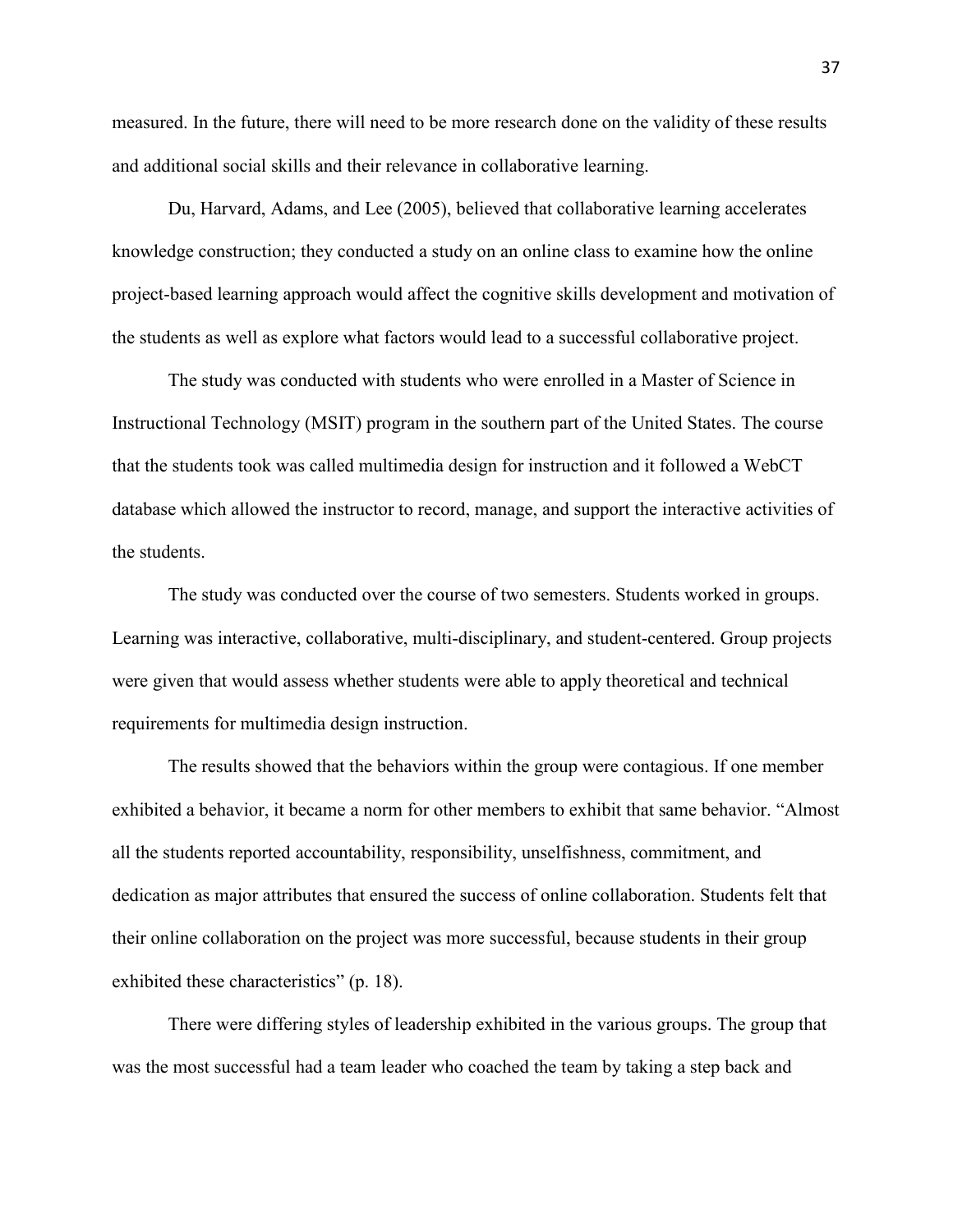letting each team member shine. The other group members felt as if they had ownership in the project and knew that their input was important. One group had a leader that needed to step down due to outside responsibilities. Due to this lack of leadership and the fact that no one else in the group took on the leadership role, this group became ineffective for an extended period. It was not until the instructor gave directives, that the group got back on track.

 Setting common group goals was seen as a crucial part of having a successful project. It was important that the groups had a common vision and a set timeline that was followed and managed by the team leader. If one team member was late with his or her portion of the project it could cause another team member to be late and miss deadlines as well. The greater the communication and dedication to these deadlines, the better the project outcome. It was very apparent that the united strength of the group was much more powerful than a single member's strength or leadership.

 Peer support was another important aspect of this group dynamic. Friendship, trust, receiving help from other group members, and receiving compliments from other group members helped make team members more self-confident which in turn created a more selfconfident team. This dynamic helped students avoid disagreements and come up with solutions through open discussion. The success of the group depended greatly upon the leadership within that group, and groups that focused on the success of the group had better outcomes. Setting goals, peer support, and accepting responsibility also led to a better outcome. An aspect that made no difference in the outcome was the race or gender of the group members.

#### **How Technology Builds Collaboration**

With the growth of technology, many new forms of interaction have evolved and changed the way that people collaborate. Chanlin (2008) focused on integrating technology into a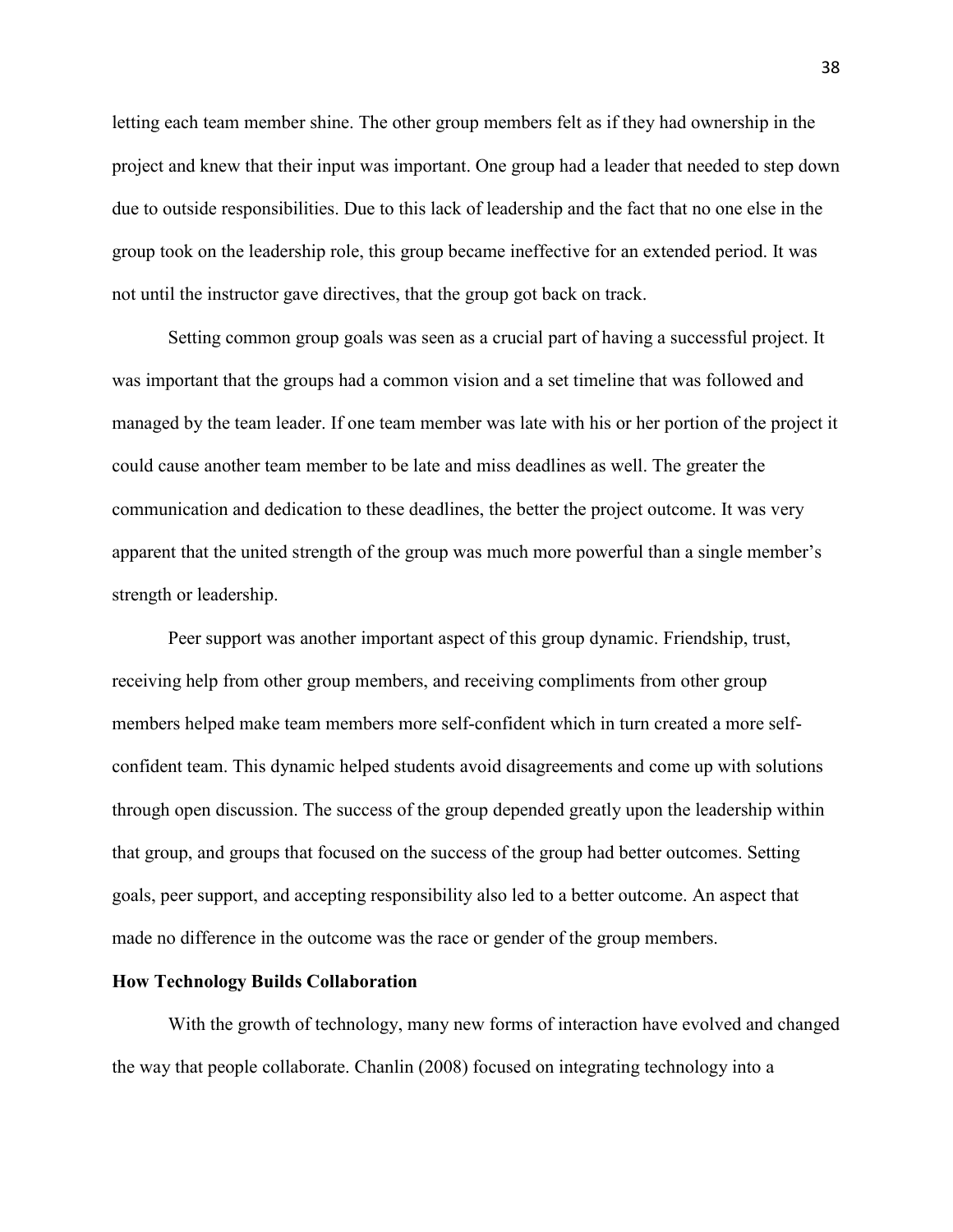scientific project-based learning environment. The main goal was to discover the tasks and outcomes of project-based learning as a result of the students' involvement.

Fifth graders from a science camp in Taiwan were the participants of the study. Each student was grouped with 3 to 4 other students to create a team that would participate in research activities. As the groups worked on their projects, students were told to keep a group journal. Other data was collected through observations, teacher journals, interviews, and questionnaires. Collected data was analyzed and placed into categories: action, cognitive achievement, and affective.

Through analyzation, qualitative results were recorded. Students who participated in a PBL environment felt that they had a positive learning experience, and students' skills in handling simple and complex tasks improved over time with the scaffolding from the teacher. Students also saw task and outcome as interrelated in a PBL environment. Since the students were using a self-directed approach, the teachers' involvement in guiding the students was crucial for success.

Students were able to derive completely new information through their own exploration. The teachers and students learned from each other's views. Students were also able to learn from one-another during the group interactions. Along with the group work came conflict, but the teachers were able to help the students learn how to work through conflict in a healthy way. A feeling of task accomplishment among students was developed due to the complexity involved in learning in this environment.

A case study was conducted in a virtual reality class by Morales, Bang and Andre (2012) in order to figure out two things: the first was to document the nature of learning activities and processes that were occurring in class, and the second was to describe the student learning that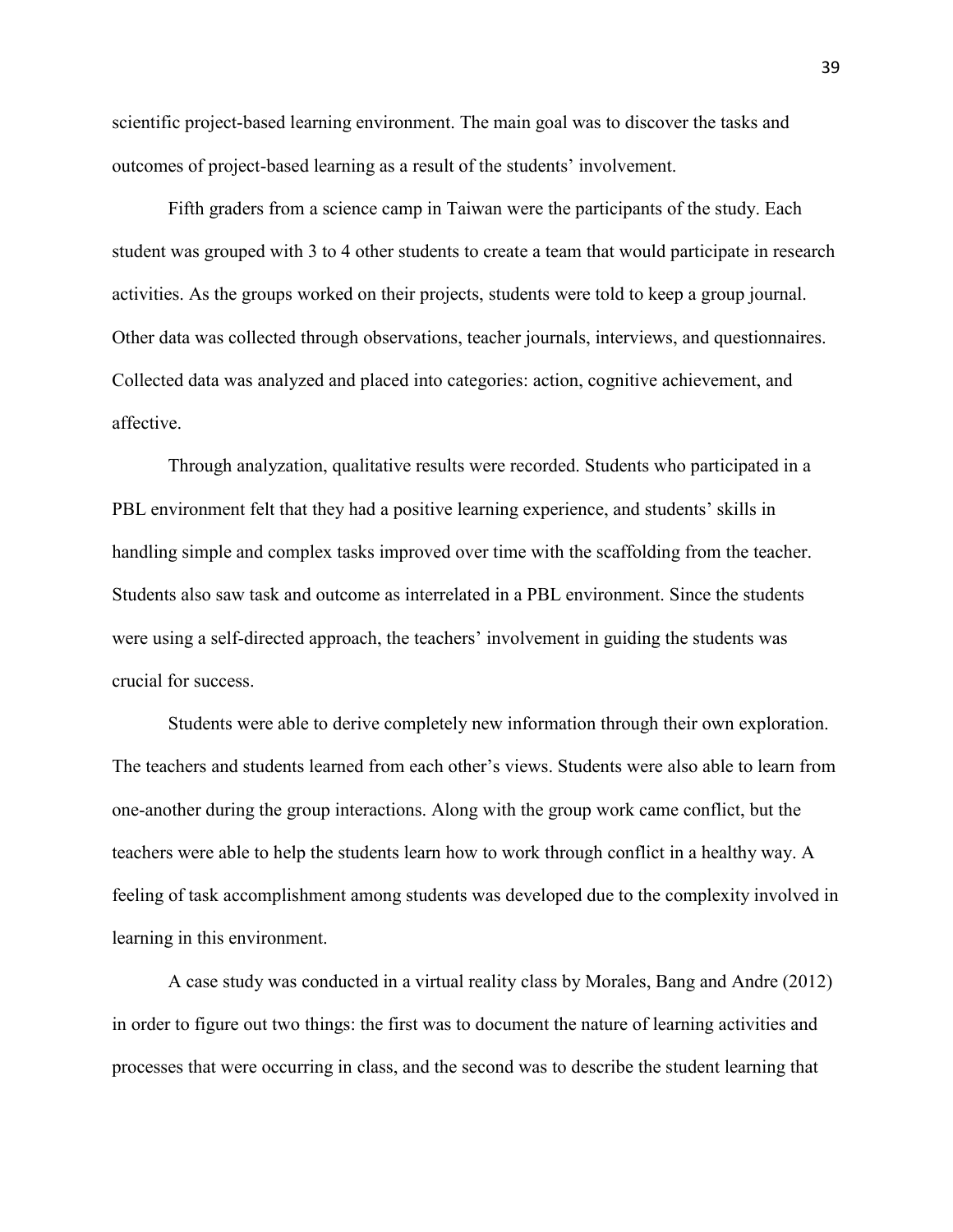was occurring. Since the class was set up with no teacher running it and the interactions were done primarily among the students in the class, the researchers wanted to understand and find answers to the question "how do the students' interactions and collaborations influence the development of the learning community?" (p. 791).

Data was collected from 31 students between 15 and 18 years old. The average GPA was 3.11 out of a 4.0 scale, and ranged from 2.365 to 4.0. The science standardized test score mean percentile was 68.5. The students did not stand out from the general population. Six male students and two female students were selected from this initial group for some focus group observations, and three of these eight were recruited for a formal interview. Eight teachers and twelve parents or guardians participated in an online survey to provide triangulation for observation and interview data.

The first question that was addressed was: "What were the students' social interactions in this class, and how did they influence project development, and student learning, and behavior?" (p. 798). The social interactions were identified and divided into various types including play, peer mentoring teaching, online peer teaching, collaboration, and global. Play helped generate ideas and creativity, peer mentoring teaching and collaboration helped knowledge-building and problem solving, online peer teaching helped develop mentorship relationships, and global helped enhance the learning in the classroom. The second question that was addressed was: "What academic content knowledge, understanding, and problem-solving skills were demonstrated in the student projects?" (p. 794). The researchers found that content knowledge and understanding was deepened through this process, and problem-solving skills were developed through the collaboration and mentorship relationships. Along with this, the teachers' surveys showed that the students had growth in social maturity, leadership, responsibility, public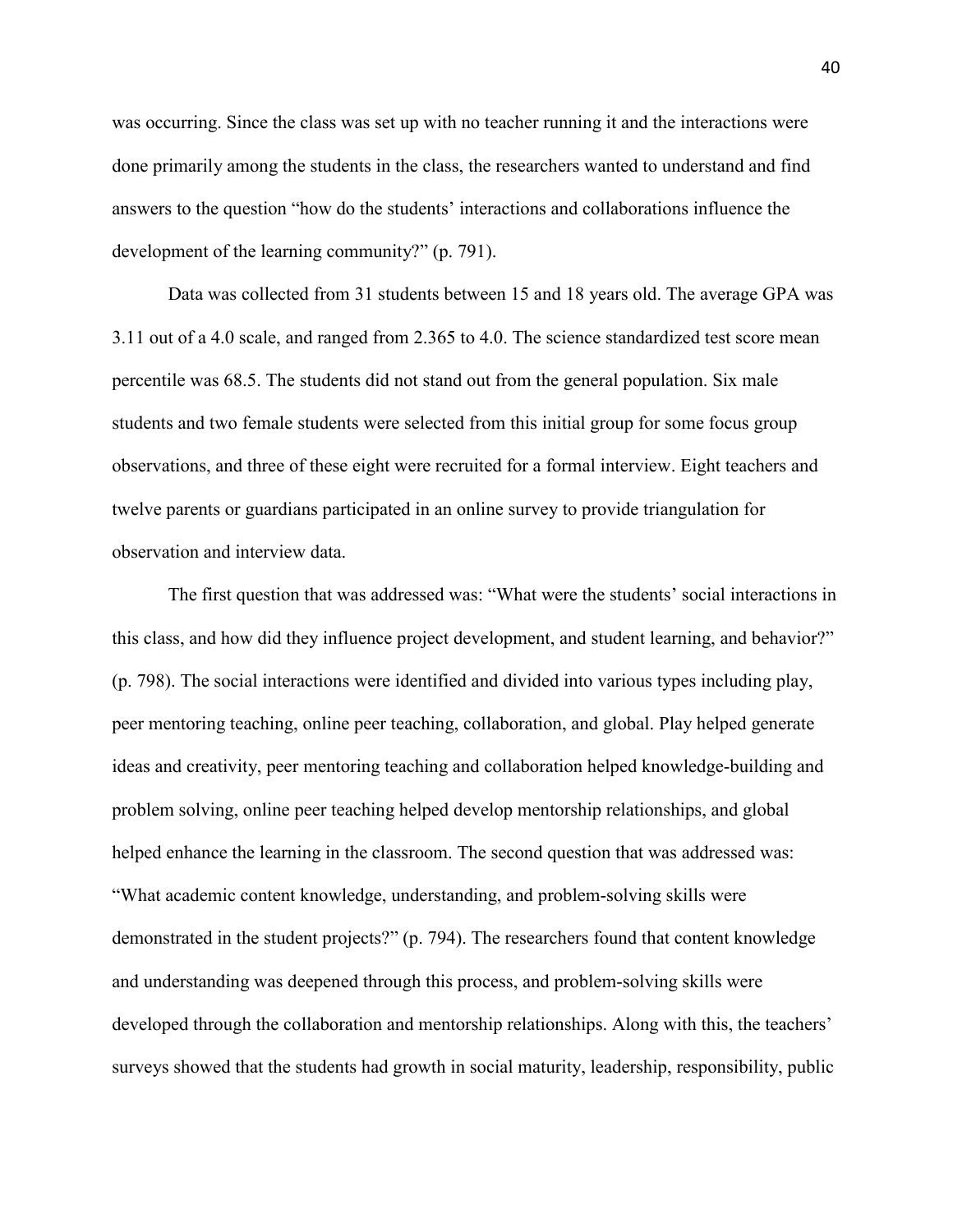speaking, and creativity/inventiveness. Parents surveyed believed that their children grew in maturity and responsibility. Although there was mostly positive feedback, there were some parents and teachers who expressed concern about the unstructured nature of the class.

The researchers found that "in this very much student-directed learning environment, students developed a social system in which (1) knowledge is communal, (2) skill development is socialized, and (3) each individual student can draw from the collective pool of knowledge and skills of the group, to benefit his or her knowledge acquisition and skill improvement" (p. 801). Overall, the researchers found that PBL is authentic and is a student-driven collaborative activity.

This study has its strengths and limitations. One limitation is that since the researchers had to interpret the qualitative data, there is always room for error or personal input. On the other hand, all of the data was triangulated and analyzed across multiple sources.

#### **Skill Development**

There have been many skills developed through PBL including a sense of self-efficacy, life skills, and employability skills. For instance, Lepistö and Ronkko (2013) found that PBL helps develop creativity, courage, initiative, openness, self-esteem, and collaborative skills. Research has also found that PBL enhances life skills.

 Wurdinger and Qureshi (2014) conducted a study to determine whether or not life skills could be developed during a Project Based Learning course. Time management, responsibility, problem solving, self-direction, collaboration, communication, creativity, and work ethic are the life skills that the study focused on. The study group consisted of 15 graduate students (ages 22- 55) that were enrolled in a 16-week PBL course as part of a Master's Degree Program in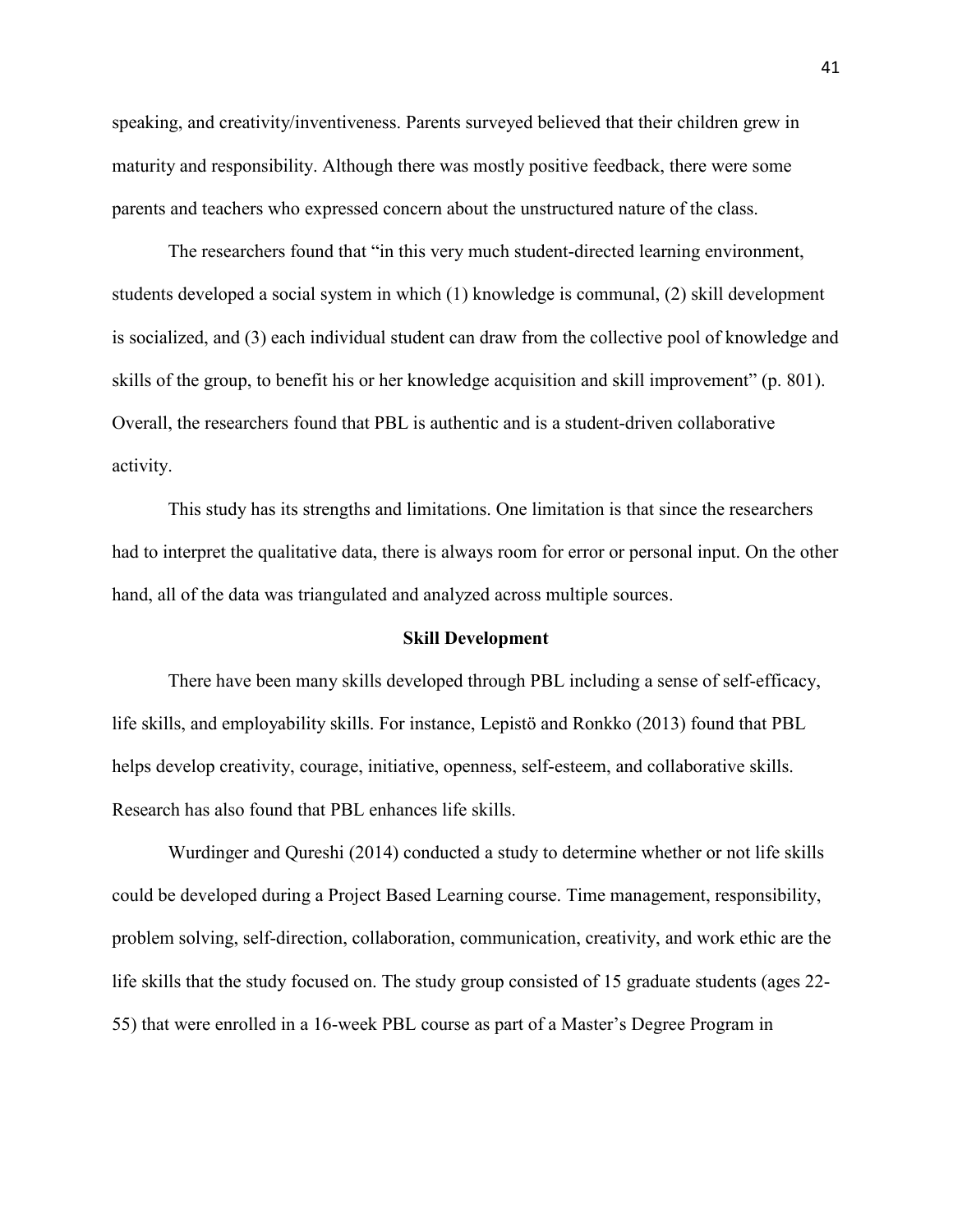Experiential Education or Educational Leadership. The group consisted of seven males and eight females.

 The class that the students were taking was about PBL; it included PBL readings, PBL discussions, technology use with PBL, and time for students to work on their own projects. For the project, students were allowed to work together, but they all chose to work alone based on personal interests and project topic choices. Before beginning their projects, the students needed to complete a project proposal that covered what questions they wanted the project to answer, why the project was important/significant, and how the project would affect their lives outside of school. The first few class periods the students completed readings and had discussions. During the fourth class period the students turned in their proposals and got feedback from their peers in small groups. For the following eleven class meetings, the students networked with peers and experts to help them develop their projects. The final day of class was used to have students present a five-minute presentation about their finished projects.

They found from the survey that all eight life skills were seen as increased from the beginning to the end of the course, but not all of them increased at a significant level. There was not a significant increase for time management, collaboration, and work ethic, but there was a significant increase for responsibility, problem solving, self-direction, communication, and creativity.

 Certain life skills can be developed during a PBL course, but they were difficult to assess due to the fact that life skills required a significant amount of time to develop and people improve upon them over time. In addition, other factors such as family life, extracurricular activities, or personal life experiences that were happening outside of the class may have had an impact on life skill development as well and there was no way to assess that. A third limitation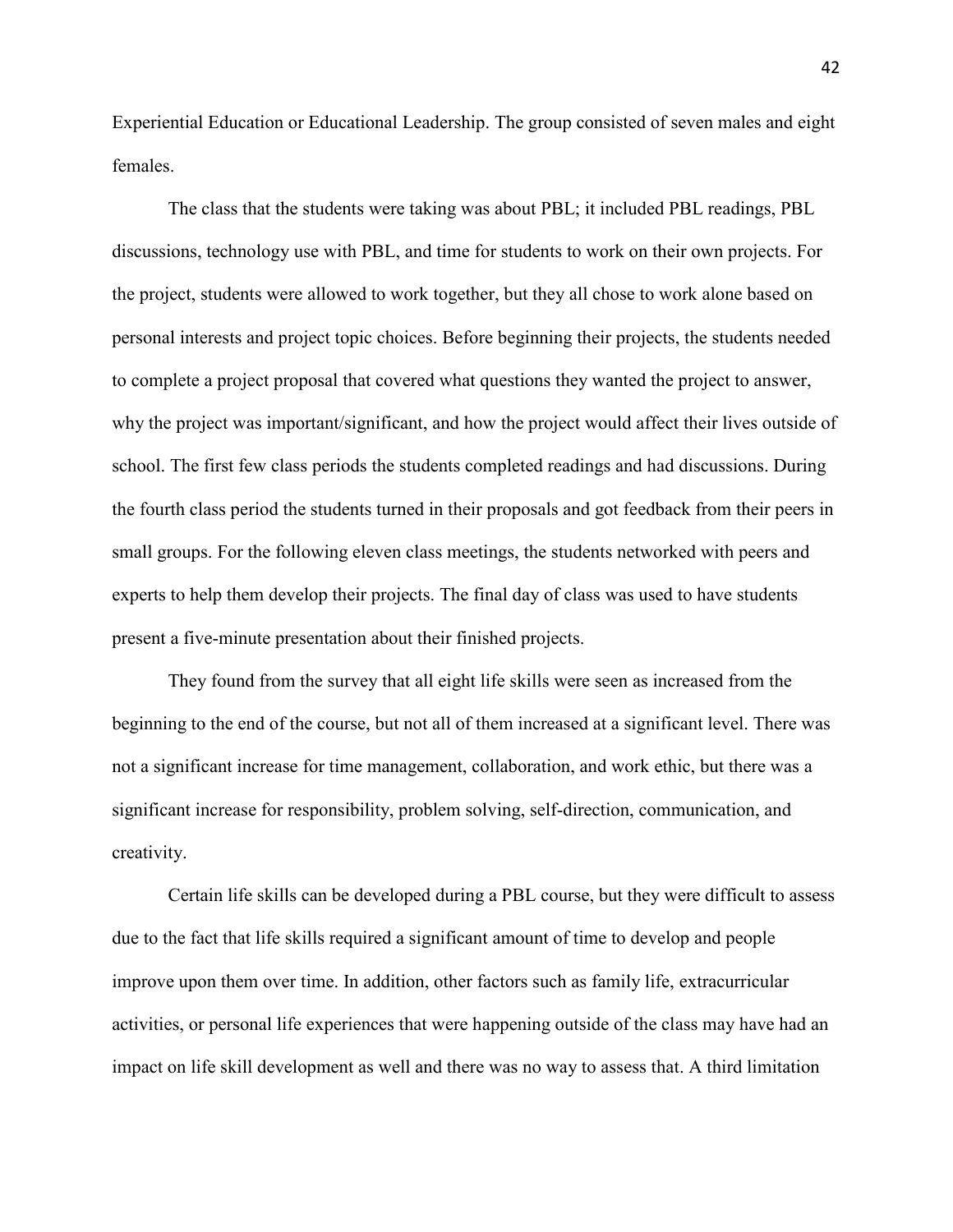was that the sample consisted of graduate students who may have developed some of their life skills during their undergraduate programs.

 The research did lead them to believe that PBL promotes an increased level of students' life skills especially as it pertains to problem solving, creativity, responsibility, communication, and self-direction. "PBL is an effective teaching methodology that motivates and inspires students to learn, as long as they engage in relevant projects" (p. 286). Wurdinger and Qureshi both believe that PBL should be considered as an effective teaching approach at the collegiate level.

 Xu and Liu (2010) conducted a case study in China to look at the differences between traditional style courses and project-based learning courses in higher education. Higher education should cultivate creativity, critical thinking skills and other professional qualities, but many people in China are reluctant to attend higher education, believing the courses are outdated and work experience will be more beneficial. Xu and Liu wanted to determine if project-based learning could be the solution to this problem. They wanted to answer the question: Will a project-based learning approach be successful in providing post-graduate students with more autonomy and creative learning experience?

 Based on the results, the researchers found that the students had positive feedback about the course which is unlike other similar courses at the University. The students also believed that they had developed their research capabilities by attending this course. The researchers concluded that the majority of the students learned a great deal through the course and agreed that the methods of using project-based learning, self-directed learning, teamwork and peerreview assessment helped improve innovation and collaboration. This method was more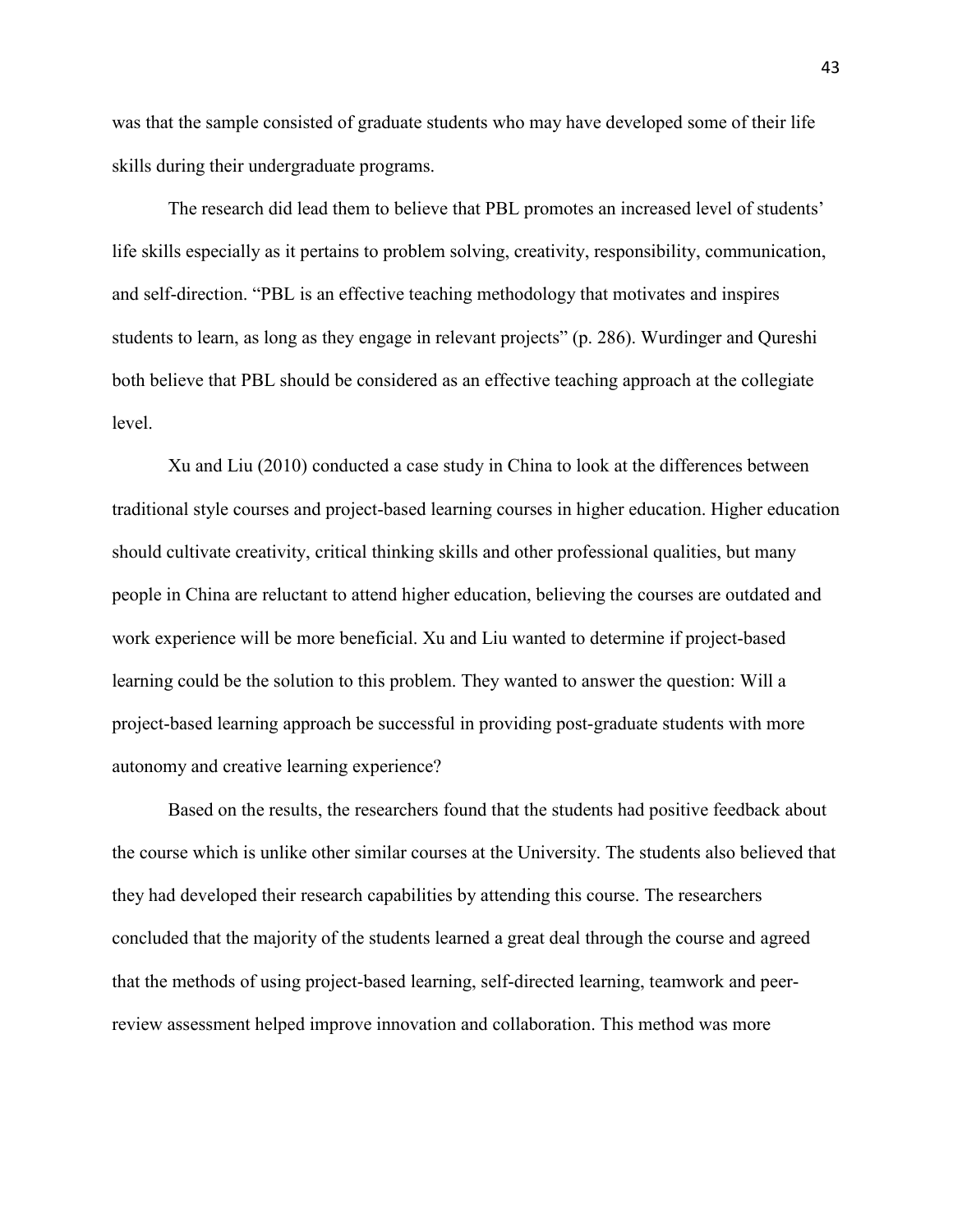beneficial for students with the proper academic background and motivation toward the subject matter.

#### **Significance**

Many studies have been done on project-based learning which are focused on whether or not PBL is successful. It is also important to look at the benefits of a PBL classroom and determine if there is self-efficacy involved. With so many available instructional methods it is important to know and use the ones that have been proven to increase student achievement.

#### **Benefits of PBL**

 Karaman and Celik (2007) wanted to explore the benefits of PBL. One of their three guiding research questions was: What are the gains of prospective teachers who participated in PBL implementation? They conducted a qualitative study in which they collected data through an open-ended questionnaire that had seven items. The students were part of a 14-week class called Application of Authoring Languages in PC Environment. During this course, students were required to develop educational software and present their final projects. The survey was given and the researchers chose to group the responses to the 7 items into three themes: benefits, challenges, and suggestions about PBL.

Karaman and Celik created sub-categories with the responses to go under each of the three themes. For the benefits theme they came up with 13 categories. The benefit categories were: gained long life skills, increased opportunities to learn content and skills outside of course content, gained self-confidence, effectiveness of learning process, gained required skills to use in teaching, better course attendance, learned a planned manner of studying, improved imagination, better study habits, gained responsibility, increased patience, better problem-solving skills, and increased cooperation in group studying. The researchers concluded that "PBL is a convenient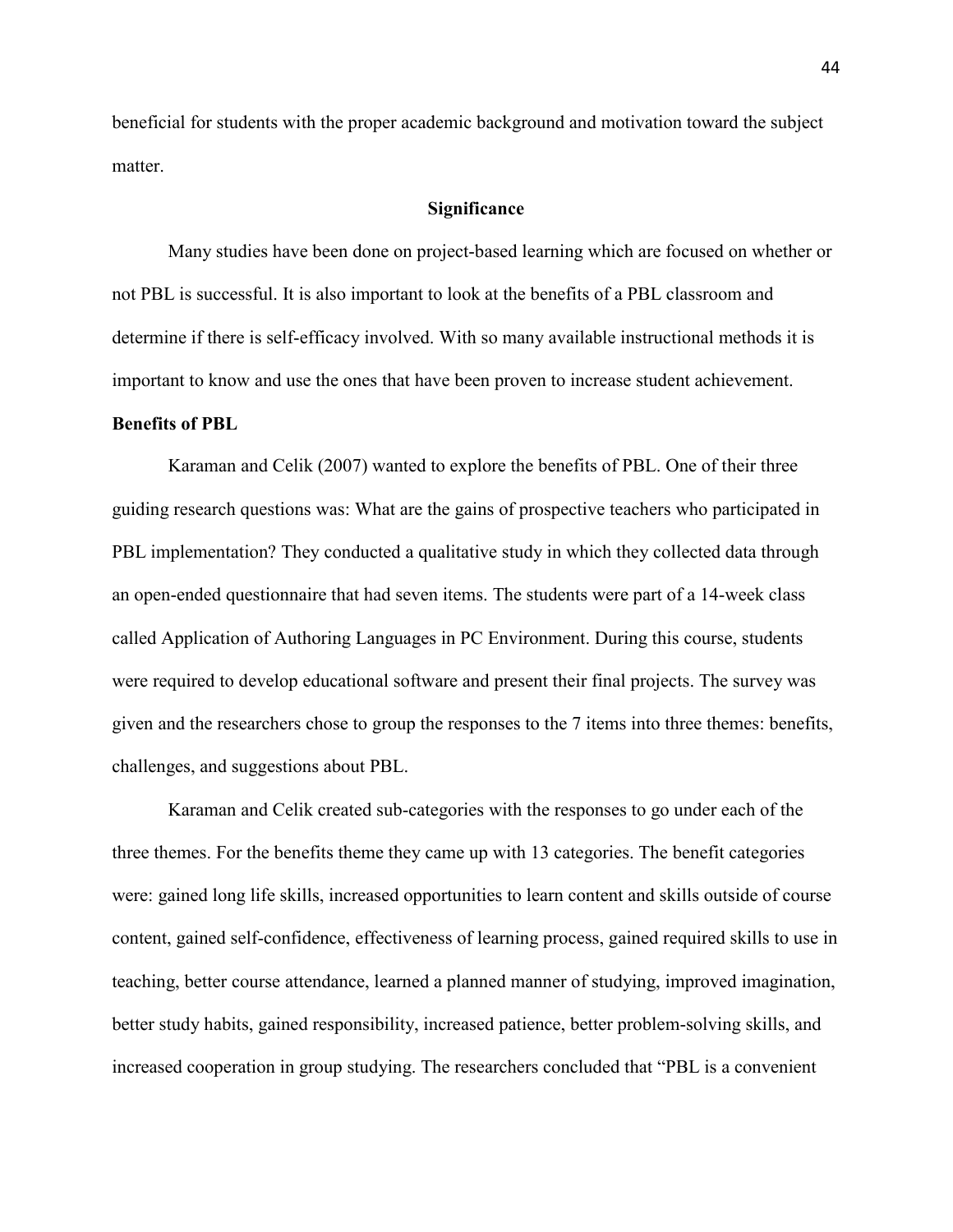learning approach to allow prospective teachers to gain numerous skills which may be interdisciplinary or multidisciplinary…" (p. 213).

Tan and Frank (2006) sought to answer the following question: Can problems modelled on real-world issues actually mirror real-life business situations? A case study was conducted that would explore whether or not a PBL program centered around entrepreneurship would enhance the students' ability to think and respond to new venture creations. They studied the Republic Polytechnic Institution, because it practices PBL for all of its curriculum, and PBL is a strategy that can force students to work through a problem modeled on real-world issues.

Each class at the Republic Polytechnic is divided into 16 sections and each section addresses a particular problem. Through self-directed learning and peer teaching, students work to solve problems in small teams. The entrepreneurship program called Developing Enterprise (DE), is an elective for students who want to go deeper into the dynamics of entrepreneurship The DE pilot program was what the case study was focused on.

The main learning objective that the DE hoped to have students reach was to have a broad understanding and feel of what it takes to develop a business. Since PBLs emphasize the application of knowledge over memorization of facts, the elective program has no exams that require the regurgitation of facts. Assessments are based on critical thinking, teamwork and individual participation. Reflection journals and monthly short understanding tests are used. Students are also to come out of the program equipped with the tools to anticipate and manage challenges of new venture creation. The development of cognitive processing skills is an important focus for the PBL program.

In order to develop cognitive processing skills and equip the students with the necessary tools to anticipate challenges in a new venture creation, the DE tries to model real-life problems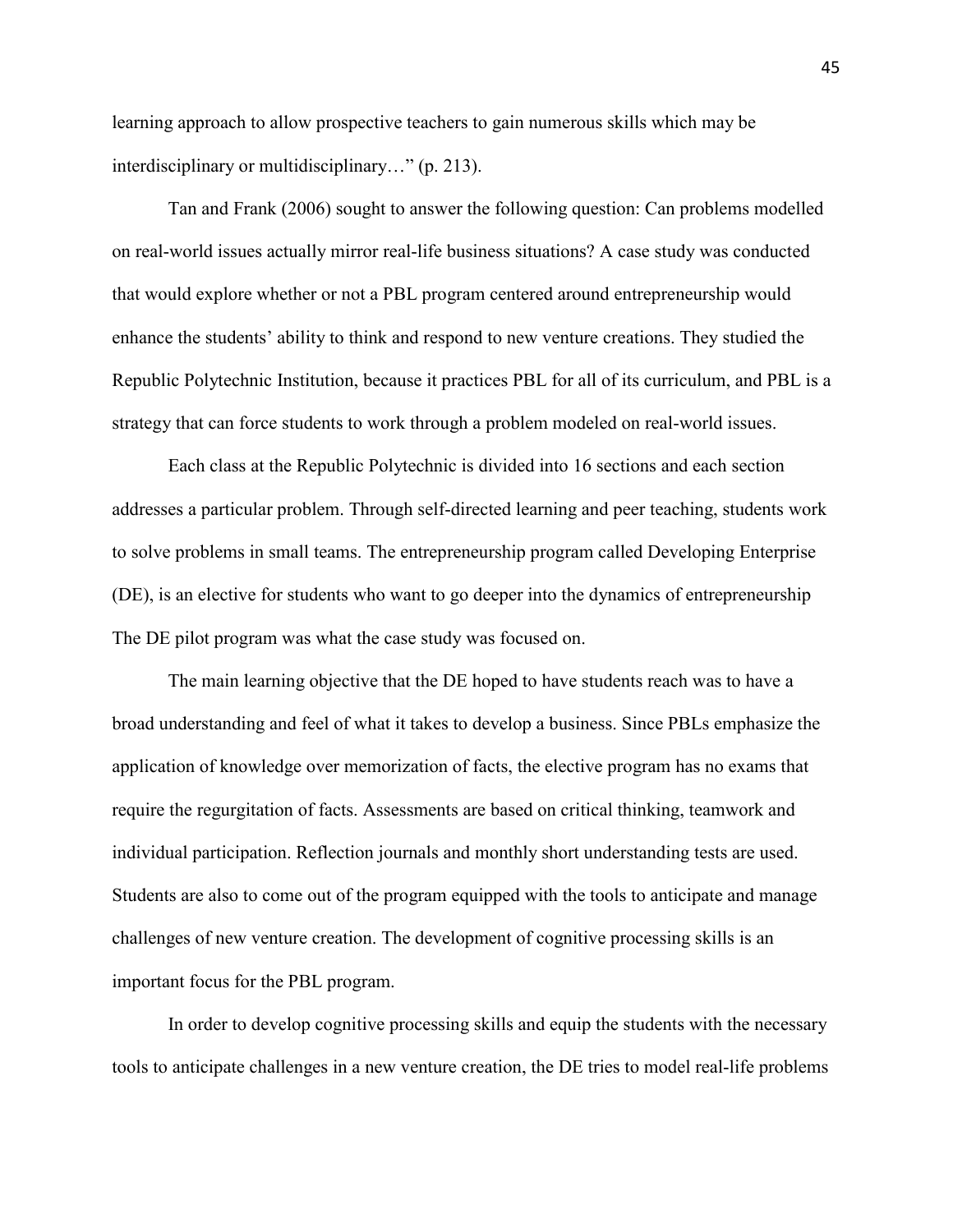in the classroom activities. The DE integrates authentic problems through newspaper articles, video clips, excerpts from policy documents, company financial reports and role-play in its classroom activities. Their hope in providing these simulations, is to have students leaving their program a little more prepared for what they might encounter in the real world.

Tan and Frank wanted to determine if Republic Polytechnic's curriculum was successful in enhancing students' ability to think and respond strategically towards new venture creation. Some of the world's top ranked entrepreneurship education programs, such as those from Babson College, Stanford Graduate School of Business, MIT Sloan School of Management and the London Business School, were compared with Republic Polytechnic's curriculum.

Tan and Frank found multiple similarities between these schools and the republic polytechnic pilot program. They said, "Most of these successful programmes encompass a strong 'learning-by-doing' element through outside-the-classroom activities such as internships with startups, creating and running small ventures on campus and working on small consulting jobs" (p. 2). Another similarity was in final exams. The successful programs did not count these endof-course examinations as a prominent figure in the program, and they placed a large emphasis on the development of a business plan. The use of an interdisciplinary approach, supporting infrastructure for curriculum development, a diverse student population, and staff that does research are characteristics shared by the reviewed programs.

The researchers identified three problems with their study. First, they discovered that it was difficult to take a real-world issue and condense it into a problem that can be solved in a day, which limits the comprehension of more complex business issues for the students. Second, they ran into a lack of financial resources. Third, entrepreneurship is a multi-disciplinary field and the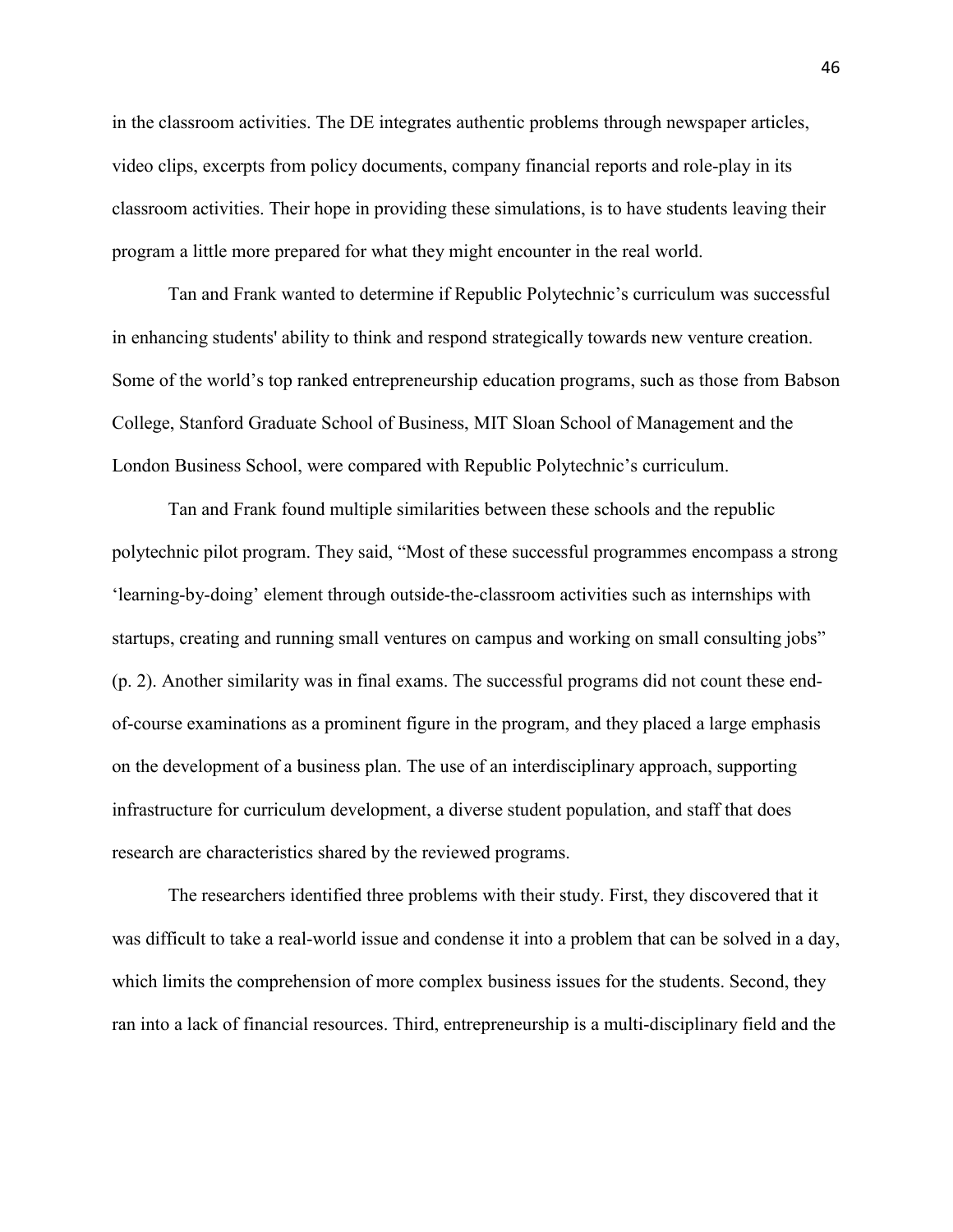faculty may not know enough about every single discipline to provide sufficiently for the students.

#### **Self-Efficacy in PBL**

Project-based learning with collaboration is growing in popularity as an approach to instruction, and now people are looking into adding a cross-disciplinary component. By adding a cross-disciplinary component, instructors are forcing their students to go beyond the disciplinary boundaries and look at things from a new framework. There have been studies on how efficacy is affected in PBL environments, but these studies have not considered a cross-disciplinary component. This study done by Schaffer et al. (2012) seeks to discover how team context, team complexity, and individual characteristics can impact efficacy for students working together from different disciplines. One of the research questions was Does student efficacy for cross disciplinary team learning change over the course of the semester?

A service-learning program at a Midwestern University was used for this study. Undergraduate students were selected based on the fact that they were part of the servicelearning program and taking a one or two credit semester-long course. The teams of students were a mix of freshmen to seniors, and most were studying a type of engineering. During the 2010 spring semester there were 303 students enrolled in the program. To collect data, students were given a questionnaire, and their performance was judged based on personal learning journals, peer reviews, team design documents, expert review of design presentations, and client reviews. A pre-project questionnaire was given at week four and the post-survey questionnaire (which contained the same set of questions) was given at week 15. There were 178 participants that took the pre-survey and 191 that took the post-survey.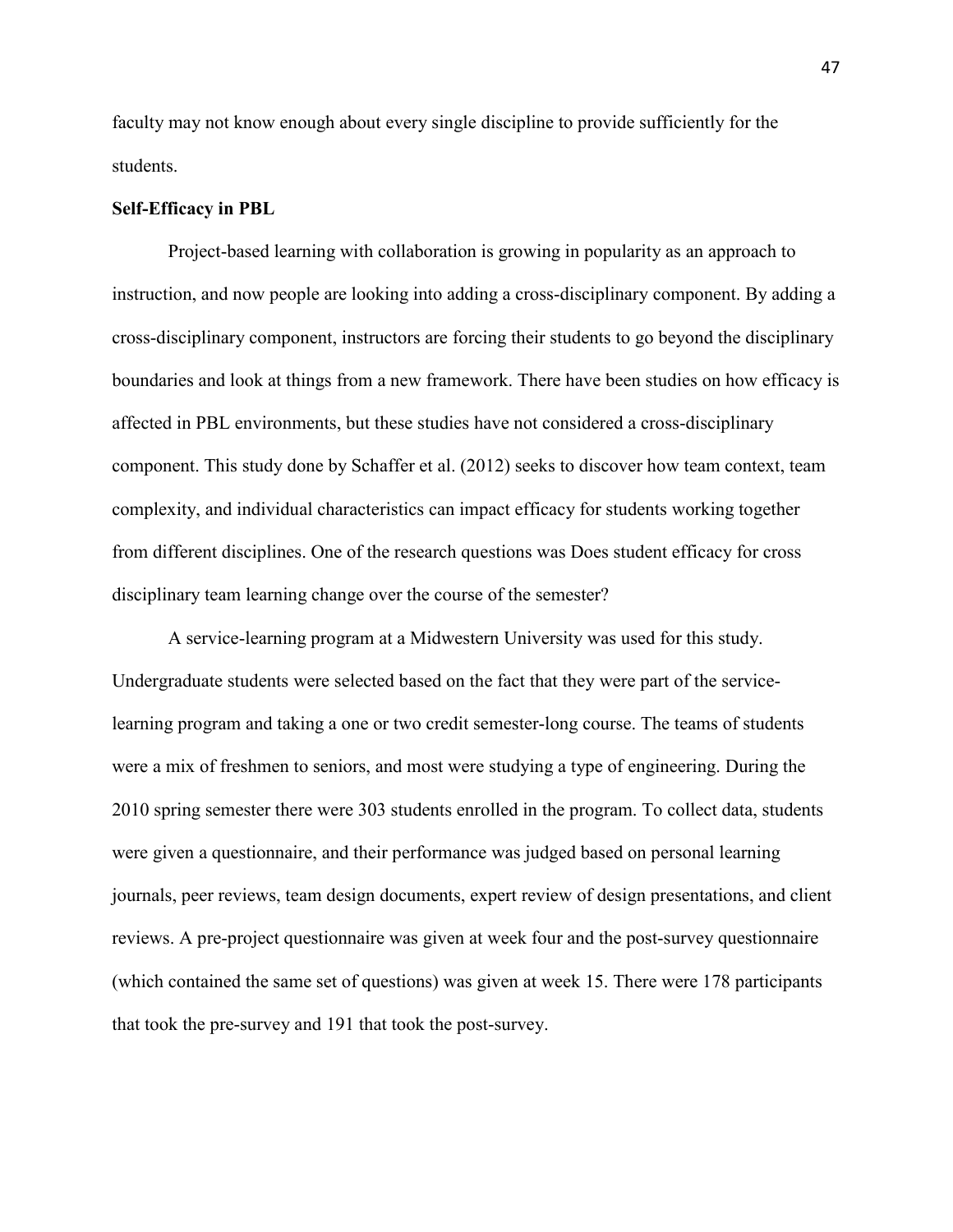The questionnaire included the following three elements of cross disciplinary team learning. The first element, identification, was the ability to self-identify skills, knowledge, and potential project contributions. The second element, recognition, was the ability to recognize others' contributions to the project. The third element, integration, was the ability to interact with other team members and be able to discover and clarify the various disciplinary perspectives. The degree of change in self-efficacy from the first survey to the second survey was examined. Results showed a significant increase in students' self-efficacy. In addition, of the four elements, identification changed due to individual and team level factors, but recognition and integration had no significant changes.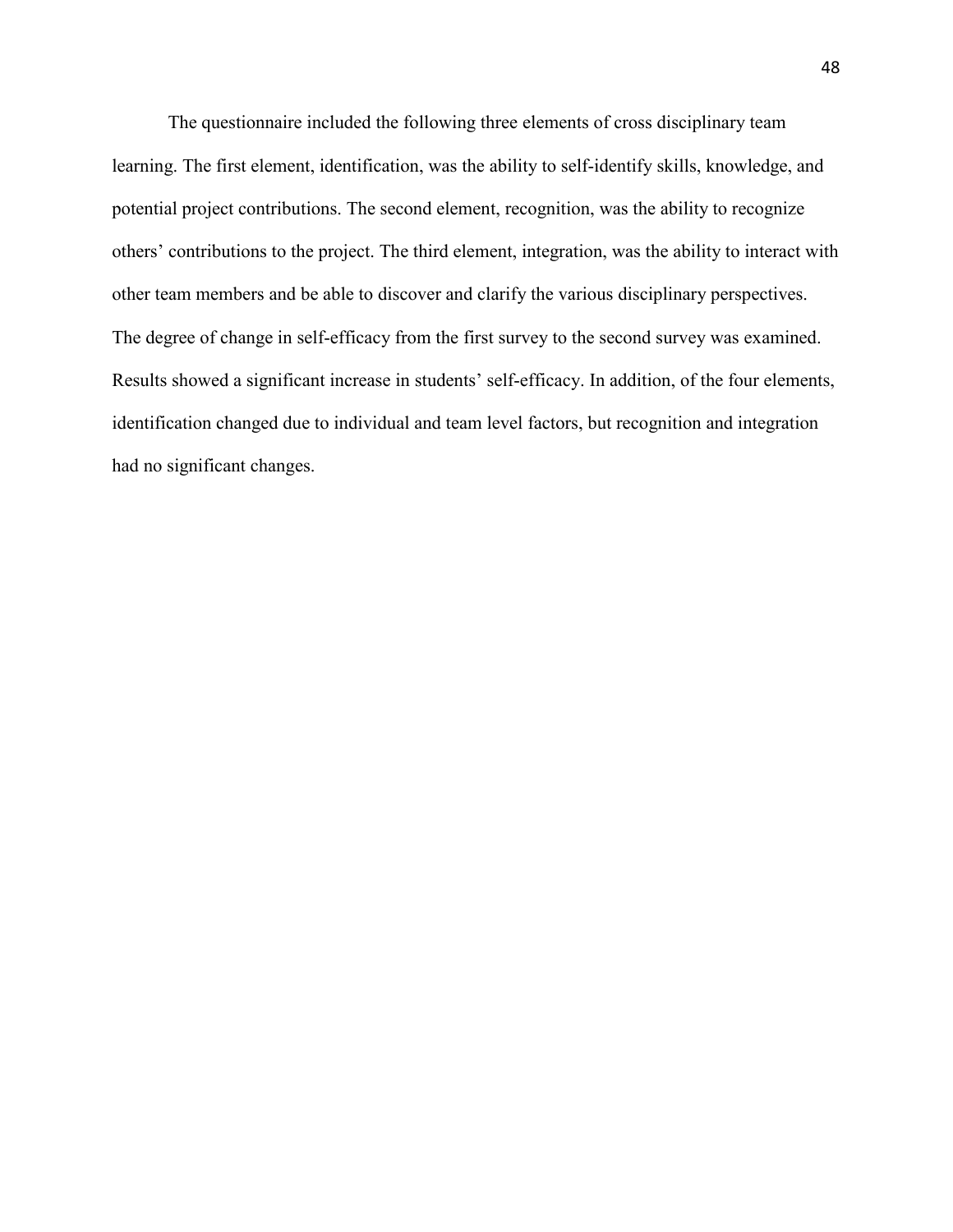#### **CHAPTER III: DISCUSSION AND CONCLUSION**

 The purpose of this literature review was to explore project-based learning and its use as an instructional methodology in middle and high school education. The intended outcome of this literature review was attained through focus on the following guiding question: Is project-based learning an effective method to increase learning in middle and high school education? This review had its basis from the theoretical framework of experiential learning and was divided into the following four sections: 1) Elements of PBL; 2) Barriers/Challenges of Implementation; 3) Instructional Methods; and, 4) Support, Collaboration, and Skill Development.

Certain elements need to be considered when deciding whether or not to utilize PBL. Cho and Brown (2012) were able to break down the strengths, weaknesses, opportunities, and threats of PBL and develop a SWOT analysis. Some strengths that they found, and other researchers also found, included opportunities for student leadership, higher student engagement, increased growth in maturity, teacher satisfaction, and building upon  $21<sup>st</sup>$  century skills. Some weaknesses included student distraction, loss of power for teachers, and not an ideal way to learn for every student. PBL creates opportunities for innovation, creativity, vocation training, and collaboration; it is threatened by pressure from standardized testing, funding, and the difference between methods used in high school and higher education. Elements that are key for success include program cohesion and coordination, synthesis of past learning, the ability to monitor and evaluate the impact, and developing training for teachers and students. PBL turns teachers into facilitators and makes the learning process self-directed; it helps prepare students for work life and creates a path to future employment while developing student responsibility and leadership skills.

Planning and implementing a new practice in education comes with its challenges. The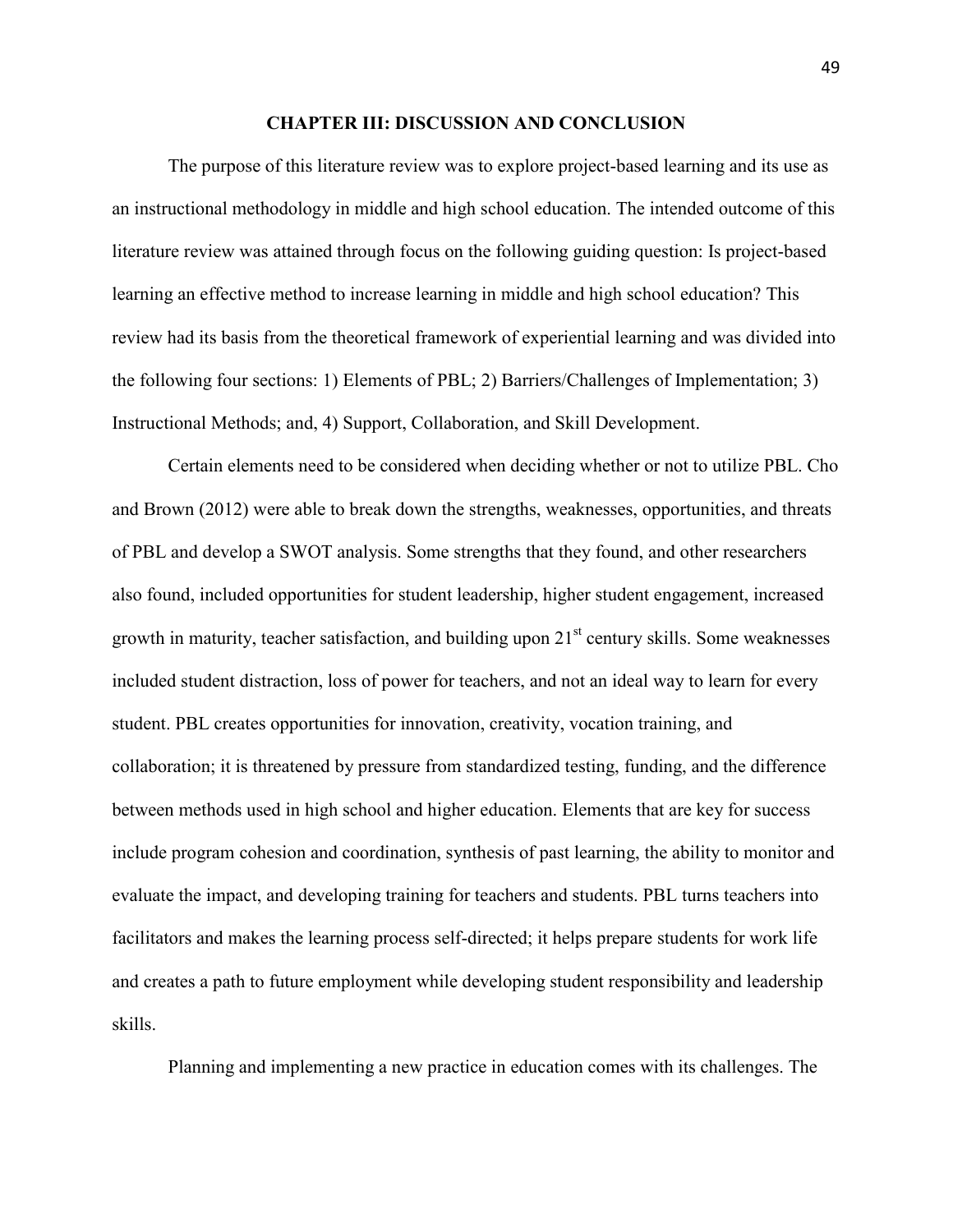studies have shown a variety of barriers that teachers come across when implementing PBL in their classrooms. A lack of PBL training and more specifically PBL technology training, the ability to identify meaningful projects, time to finish projects, resources to carry out the projects, and skills and knowledge make up some of the challenges for implementation (Karamen, Walker & Brill, 2007). Increased stress and fatigue and the inability or desire of teachers to relinquish control over the class time are also challenges of implementation. To overcome these challenges, there should be an increase in the amount of guidance provided by the instructor, course content needs to be lectured in class, teachers should provide regular checkpoints for the students, and students should be given a choice in determining the project (Karamen & Celik, 2007).

 Using PBL with the proper instructional methods and support can make the difference between a successful and non-successful outcome. One of the main methods of support that was addressed had to do with increasing student motivation. There was a direct relationship between the teacher's intrinsic motivation and the student's (Lam, Chang, & Ma, 2008). Also, the PBL experience was more successful when instructors were able to support the motivational elements of the students (Johari & Bradshaw, 2006).

A second method of support was the use of online delivery methods or technology. It was very apparent that the use of technology supports improved the PBL environment (Guthrie, 2010). A third method of support was the use of reflection. When students were provided with instructor-supported reflection opportunities, they had the best results; even though group reflection did not help with the effectiveness of group performance, it led to high levels of performance (Kim, Hong, Bonk & Lim, 2011).

 Collaboration is a way to enhance the PBL experience and there are many aspects that go into creating the proper collaborative environment such as the diversity of the group members,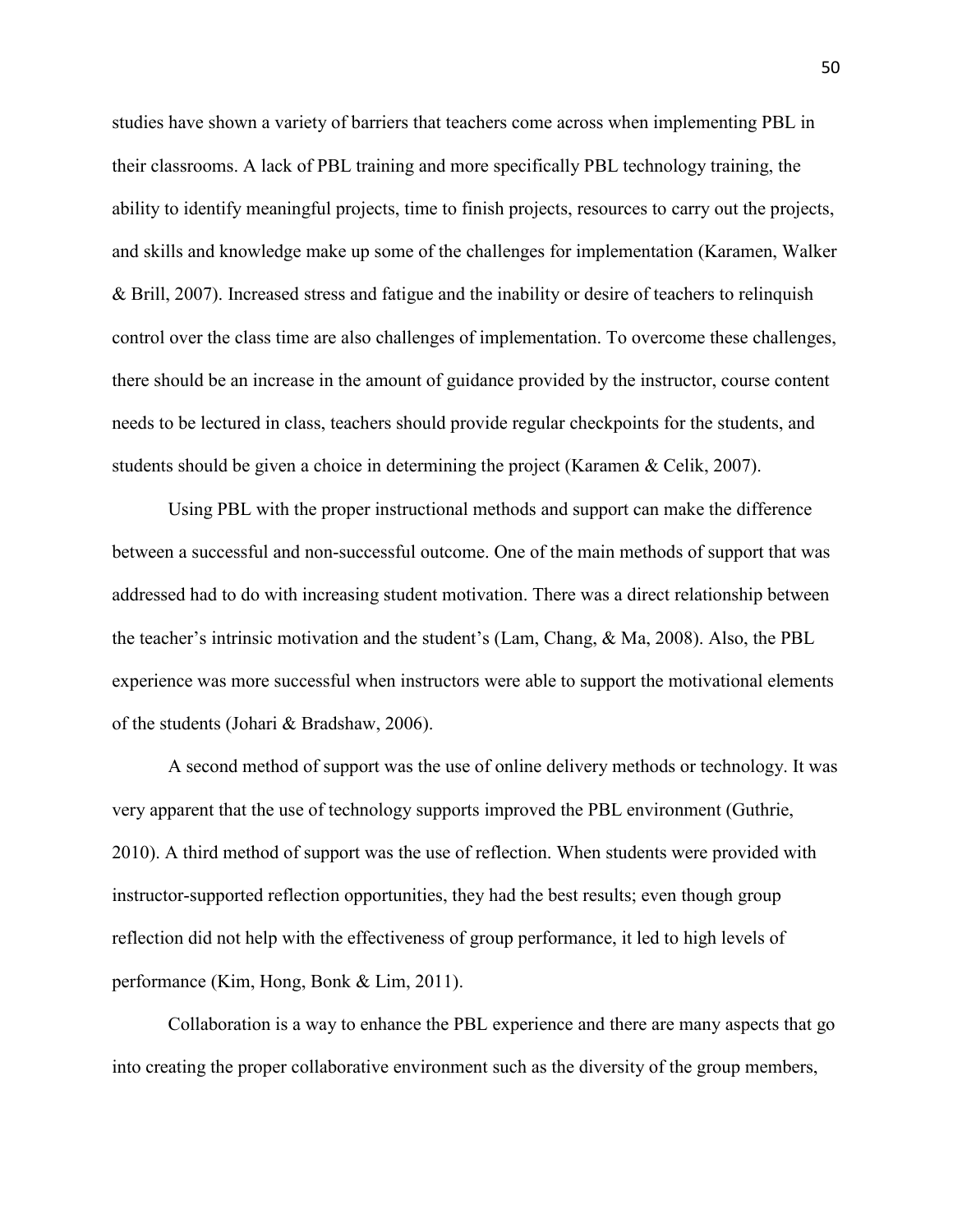the social skills that students have, and the use of technology for collaboration. When it comes to organizing the class into smaller groups, students must be paired up and not all students are the same level achievers. Although high achievers felt lower levels of collective efficacy than selfefficacy, there were no connections between having a heterogeneous group and the amount of collective and self-efficacy that was reported. When the group process worked well, the students (both high and low achievers) had high levels of collective efficacy (Cheng, Lam & Chan, 2008). As for gender differences amongst groups, males had higher perceptions of team assignment benefits and were more willing to work in groups, but females achieved better scores than males. The group size also played a role in effectiveness (Farazmand & Green, 2012).

Social skills played a role as well; a lack of social skills was related to group conflict and was detrimental for collaboration. Group social skills were more important in terms of a positive outcome than individual social skills and there were better results when the groups were more homogeneous (Lee, Huh & Reigeluth, 2015). Behaviors amongst group members were contagious and teams who were led by a coach that took a step back and let each member shine performed the best. The peer support was important for the group dynamic to avoid having disagreements and work together to come up with solutions (Du, Harvard, Adams & Lee, 2005).

 The use of technology for collaboration allowed students to discover completely new information through their own exploration and group interactions. The ability of teachers to facilitate the group work and help students work through conflict was improved through the technology scaffolds (Chanlin, 2008). Technology made the knowledge communal, helped socialize skill development, supported the planning and completion of project work, and gave students a collective pool of knowledge and skills from which to draw from (Morales, Bang & Andre, 2012).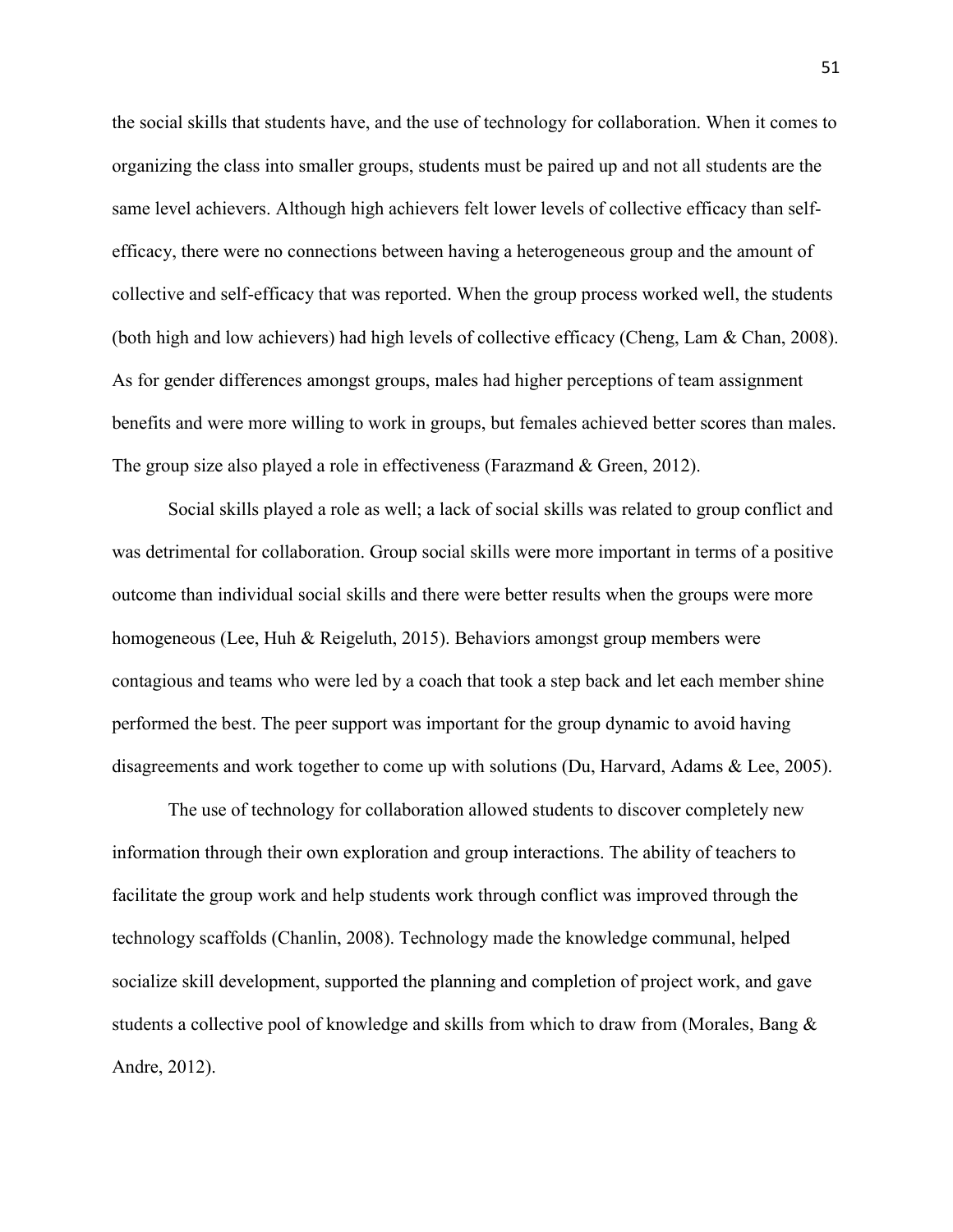PBL plays a role in skill development. Students have been shown to develop their creativity, courage, initiative, openness, self-esteem, and collaborative skills by participating in PBL (Lepistö and Ronkko, 2013). They have also increased responsibility, problem-solving skills, self-direction, and communication (Wurdinger and Qureshi, 2014). Research capabilities and improved innovation have been shown to increase as well (Xu and Liu, 2010). All of these developed skills and the fact that teachers gain a lot of skills through this type of teaching in an interdisciplinary or multidisciplinary approach allow PBL to make a significant difference in the classroom (Karaman and Celik, 2007). PBL enhances the students' ability to think and respond strategically with new venture creations (Tan and Frank, 2006); it also enhances students' selfefficacy levels (Schaffer et al., 2012).

#### **Professional Application**

Since K-12 education is compulsory in the United States, but higher education is not, K-12 schools hold a great deal of responsibility on how they prepare students for careers and college. PBL is a research-based way for K-12 schools to provide opportunities for students to learn key skills that will help them succeed after high school. As one veteran Minnesota high school remarked, "PBL is an educational method that needs to be practiced by both students and teachers before it can truly be effective. Bits and pieces of it need to be practiced at the lower grades with additional steps added as students advance in their education. This will result in a more effective approach for high school students of a skill that is embraced and used extensively in business and industry for new product development as well as problem-solving" (L. BeMent-Jaroscak, personal communication, September 8, 2017). K-12 classroom teachers should always be striving to use research-based, effective instructional strategies that prepare students for college and career. Using PBL rather than some of the traditional instructional methods truly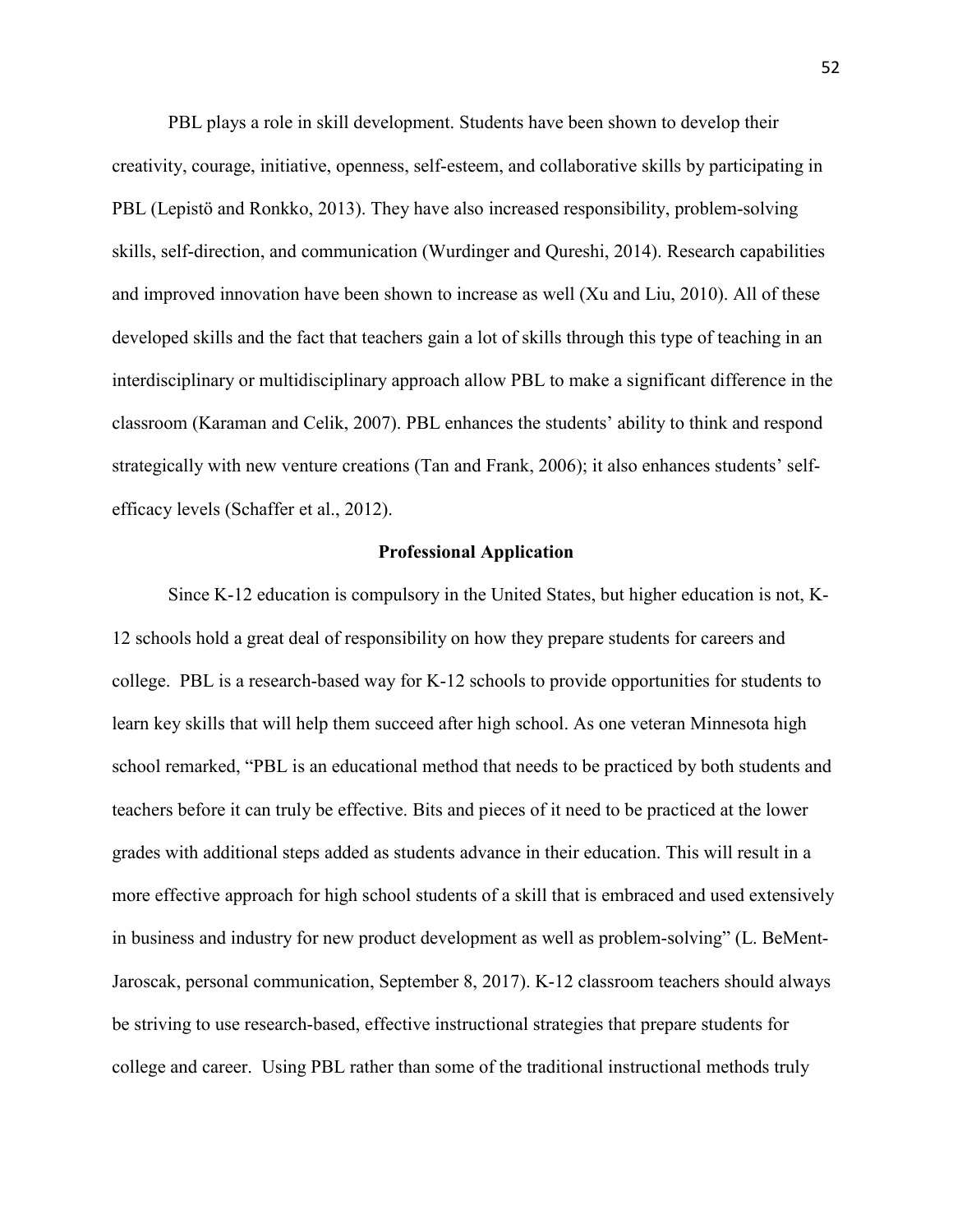makes a difference in the effectiveness of their teaching. It takes the learning to new levels and helps them make a difference in the lives of their students.

As a high school teacher, I have seen my students benefit from the PBL methodology. I used PBL to facilitate a senior seminar class. For this class, I had students select a project that would be meaningful to them. This particular PBL class came with its challenges but it had positive outcomes. It was challenging for some of the students to determine what their individual topics would be, and it was challenging to get these same students motivated to work on their projects. On the other hand, the students who were able to choose meaningful projects needed little to no motivation to work on them; it seemed that they had enough intrinsic motivation due to their passion about the topic of their projects. I observed students' research, collaboration, and problem-solving skills improve. I also saw many of these students more excited about class than I had ever seen them before.

There are challenges to implementing PBL. As a Minnesota veteran teacher said, "While the use of PBL has proven to develop/enhance a variety of skills, classroom teachers are feeling the pressure of mandated test scores and are somewhat hesitant to imbed PBL in their classrooms" (L. BeMent-Jaroscak, personal communication, September 8, 2017). On a larger scale, schools are being required to focus on core academic subjects like science and math due to the pressure of standardized testing, and unfortunately in some schools, this has caused the elimination of life skills courses. The use of PBL can provide the opportunity for students to develop these life skills no matter what subject they are studying, and they have the "potential to engage the student that is 'less enthusiastic' about school" (L. BeMent-Jaroscak, personal communication, September 8, 2017).

Teachers who would like to use PBL must develop authentic project ideas for their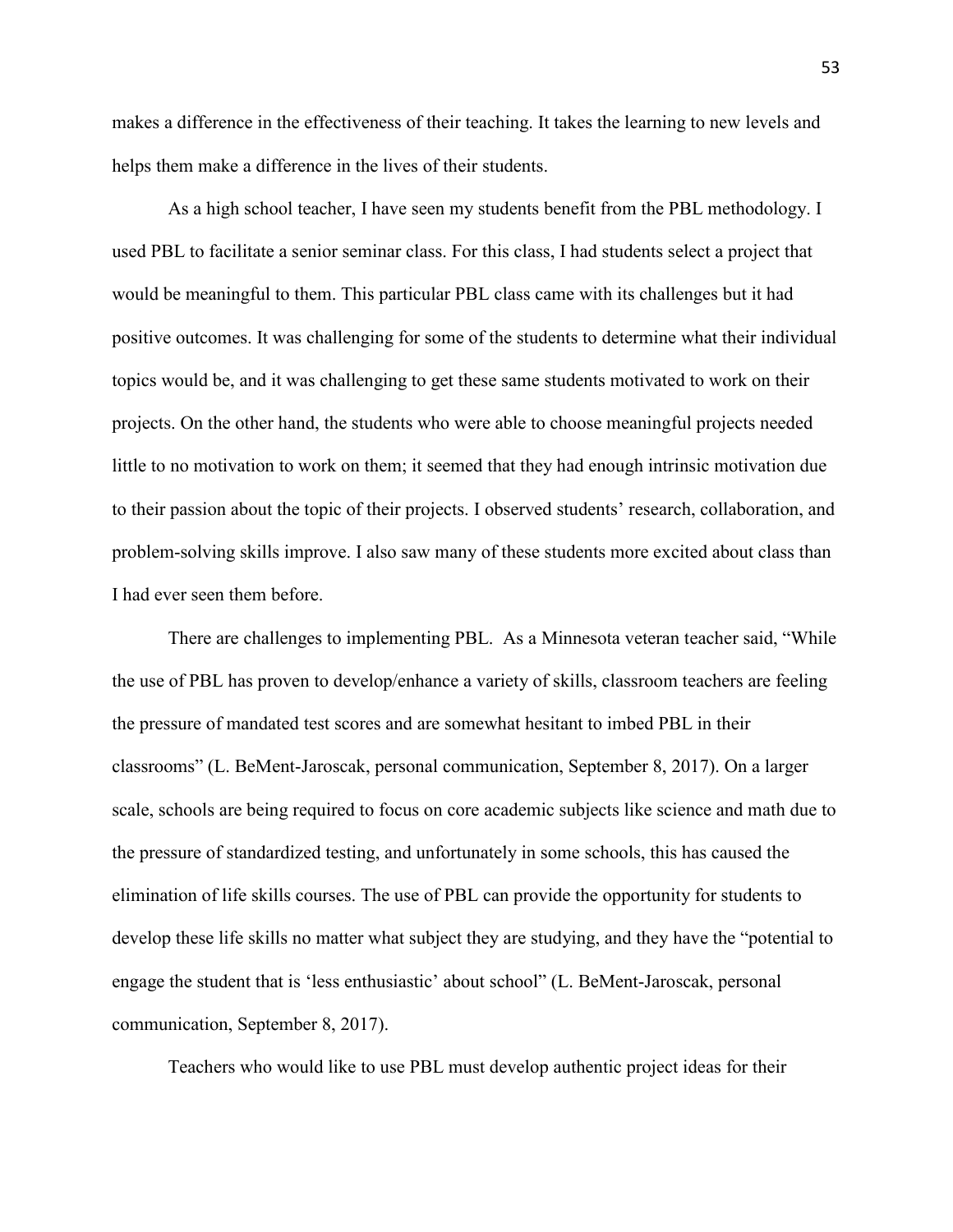students to complete. For example, in a psychology class, students could complete a project on how sleep effects the mind. In a language arts class, students could complete a project about language differences across various social media platforms. In a science class, students could complete a project about how germs effect the human body. In an economics class, students could complete a project about the effect the Olympic Games has on its host city. In a business education class, students could learn through a PBL approach by creating a financial portfolio and keeping track of how it does in real-time with the financial markets.

 One of the barriers to using PBL is the lack of money available to teachers and students to support whatever the projects require. In order to overcome this particular barrier, teachers may need to apply for grants or work with students to find innovative alternatives so the need for certain supplies is eliminated. Teachers can ask local businesses for donations. Another barrier, discussed earlier in this paper, is professional development about PBL. Teachers can ask curriculum directors to provide training, work with other teachers to design projects together, observe classrooms that are doing PBL, and find out what lower grade levels are doing with PBL, if anything, in order to set students' expectations about PBL.

#### **Limitations of the Research**

There are limitations to this literature review. While collecting and analyzing research, studies about PBL in elementary schools were excluded. In addition, it was surprising that there is not a large body of literature about PBL in certain content areas that focus on experiential learning, such as business education. Finally, most of the studies were done using smaller sample sizes and individual cases. For example, Wurdinger and Qureshi (2014) conducted a case study that only had 15 students involved.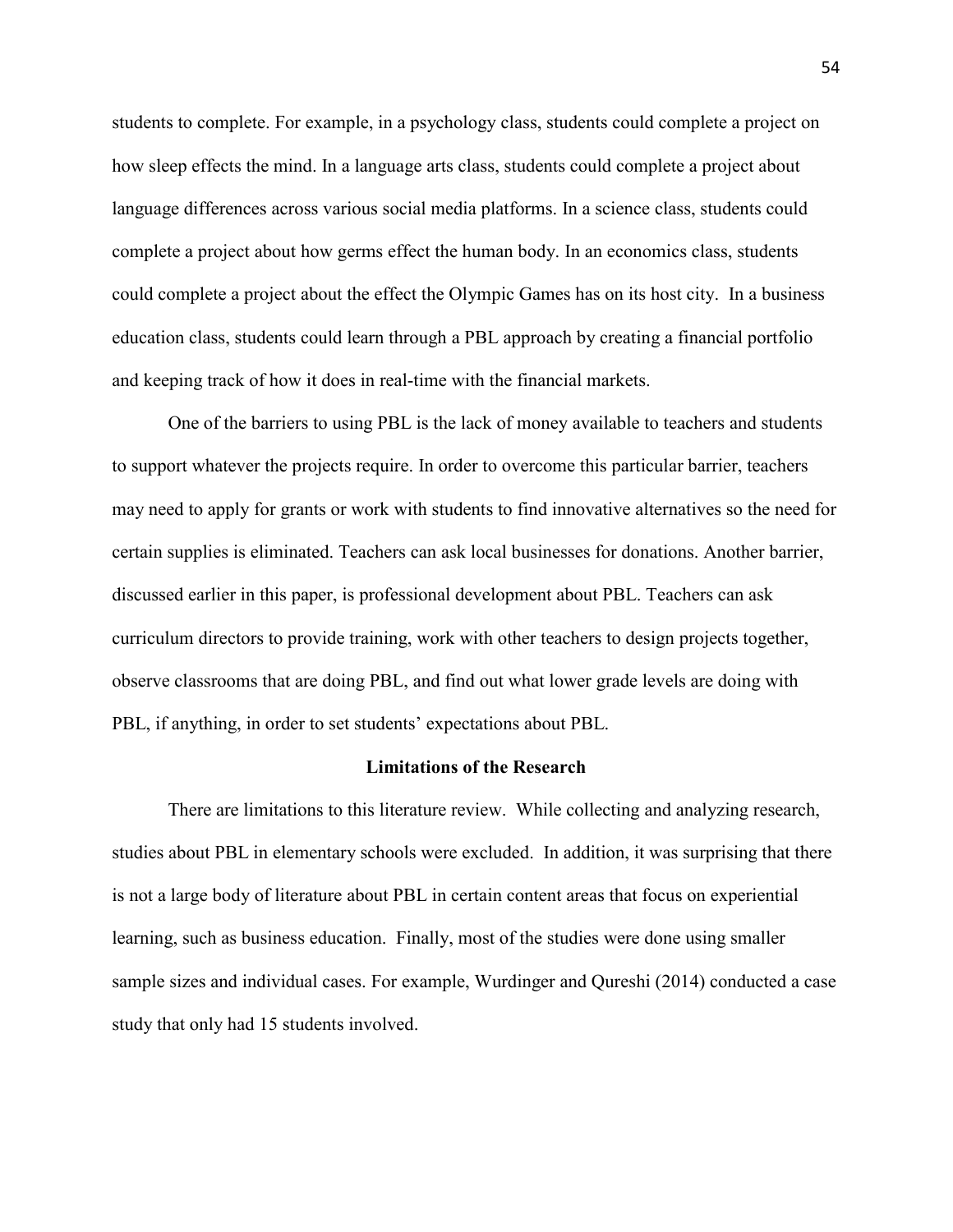#### **Implications for Future Research**

 There needs to be further research done on PBL. It would be helpful for teachers to be able to determine when it is appropriate to use PBL in middle and high school education based on the characteristics of the students in the class. This could be a topic for future research. For instance, it would be helpful to know if PBL is effective for subgroups such as gifted and talented, special education, and at-risk students. It would also be helpful to know the level of effectiveness of PBL using online delivery methods since online learning at the K-12 level is relatively new. There is also very little research on professional development to equip teachers with the right information to use PBL; this could be another area for further research, because organizing and administering PBL is very time-consuming. Finally, it would be interesting to learn what hardware and/or software tools increase the effectiveness for collaborative PBL.

#### **Conclusion**

Project-based learning is a growing field in education and it should continue to be studied. There are numerous benefits that PBL offers to education and the students and teachers that participate in that type of learning experience. Still, there are some aspects that need to be studied and refined before PBL can become the best option when it comes to an effective learning methodology in school settings.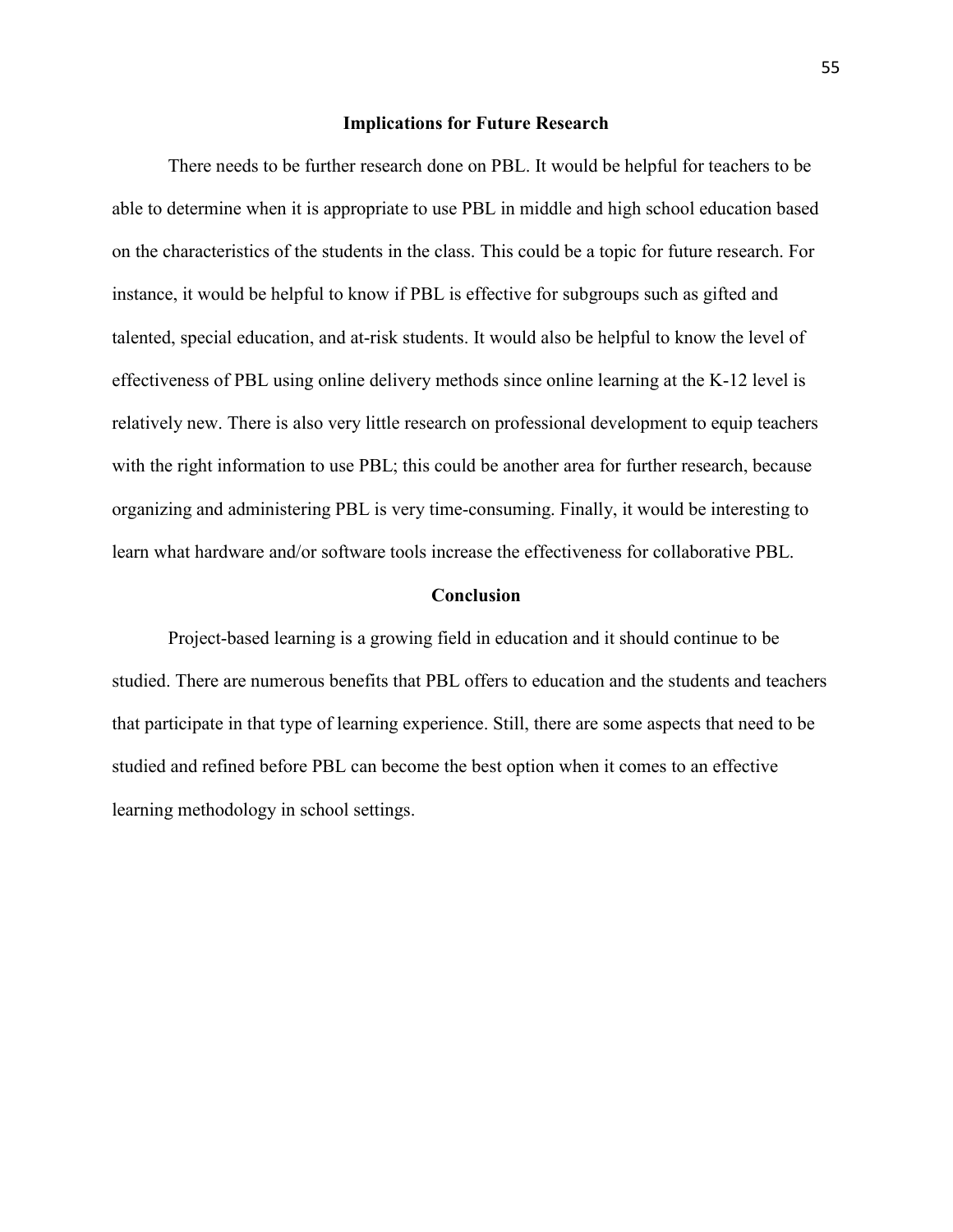#### References

Chanlin, L. (2008). Technology integration applied to project-based learning in science. *Innovations in Education and Teaching International, 45*(1), 55-65. doi:10.1080/14703290701757450

Cheng, R. W., Lam, S., & Chan, J. C. (2008). When high achievers and low achievers work in the same group: The roles of group heterogeneity and processes in project-based learning. *British Journal of Educational Psychology, 78*(2), 205-221. doi:10.1348/000709907x218160

- Cho, Y., & Brown, C. (2013). Project-based learning in education: Integrating business needs and student learning. *European Journal of Training and Development, 37*(8), 744-765. doi: http://dx.doi.org/10.1108/EJTD-01-2013-0006
- Du, J., Havard, B., & Adams, J. (2005, Winter). A project-based learning approach. *Information Communication Technologies, 1*(4), 13-24. doi:10.4018/9781599049496.ch077
- Farazmand, F. A., & Green, R. D. (2012). Differences between and influences on male and female students' applied project learning outcomes. *Academy of Educational Leadership Journal, 16*(2), 93-103.
- Guthrie, C. (2010). Towards greater learner control: Web supported project-based learning. *Journal of Information Systems Education, 21*(1), 121-130. Retrieved from http://search.proquest.com.ezproxy.bethel.edu/doc-view/200162513?accountid=8593
- Helle, L., Tynjälä, P., & Olkinuora, E. (2006). Project-based learning in post-secondary Education: Theory, practice and rubber sling shots. *Higher Education, 51*(2), 287-314. doi:10.1007/s10734-004-6386-5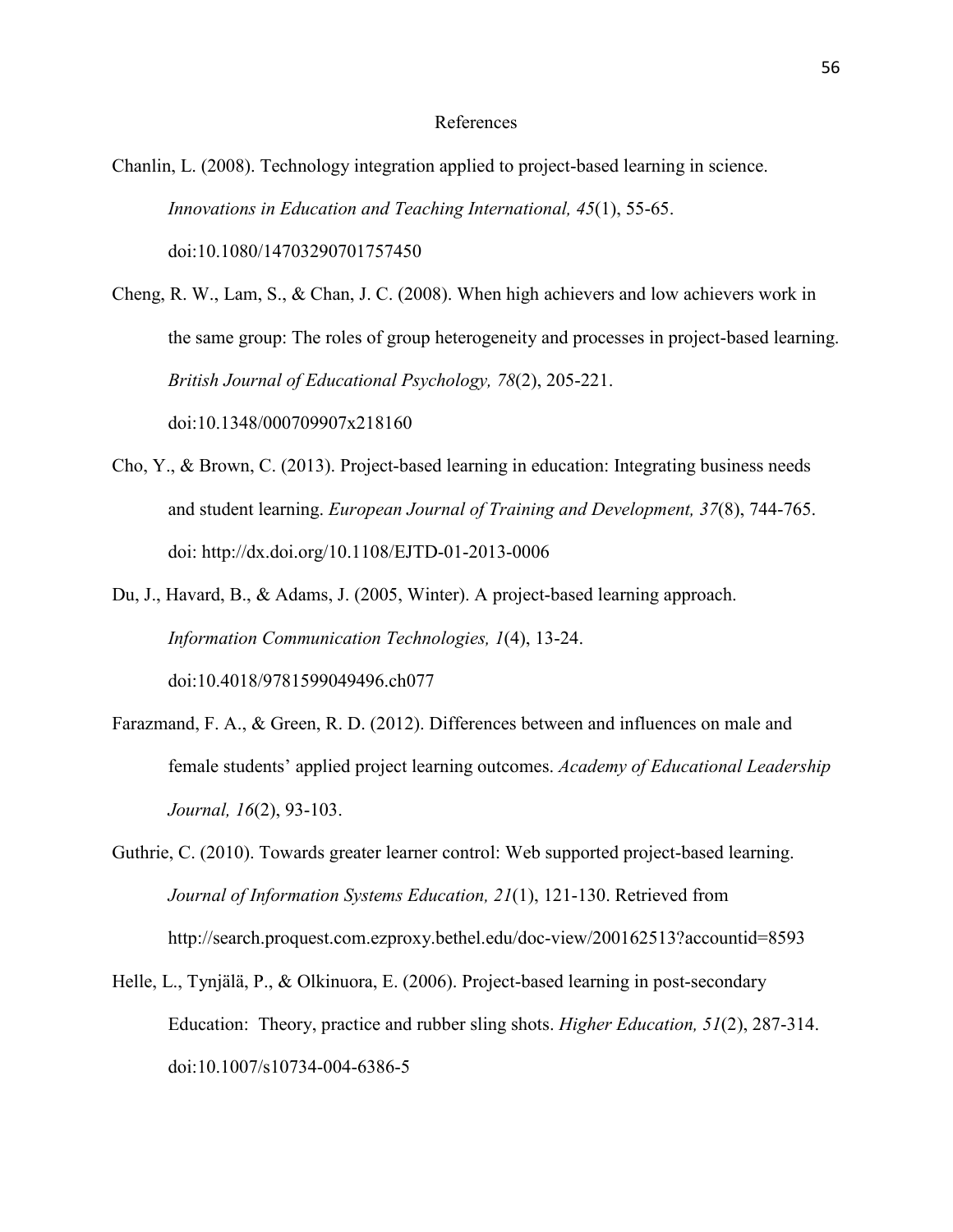- Hsu, P., Dyke, M. V., Chen, Y., & Smith, T. (2014). The effect of a graph-oriented computerassisted project-based learning environment on argumentation skills. *Journal of Computer Assisted Learning, 31*(1), 32-58. doi:10.1111/jcal.12080
- Hugerat, M. (2016). How teaching science using project-based learning strategies affects the classroom learning environment. *Learning Environments Research, 19*(3), 383-395. doi:10.1007/s10984-016-9212-y
- Huq, A., & Gilbert, D. H. (2013). Enhancing graduate employability through work‐ based learning in social entrepreneurship. *Education Training, 55*(6), 550-572. doi:10.1108/et- 04-2012-0047
- Johari, A., & Bradshaw, A. C. (2006). Project-based learning in an internship program: A qualitative study of related roles and their motivational attributes. *Educational Technology Research and Development, 56*(3), 329-359. doi:10.1007/s11423-006-9009-2
- Karaman, S., & Celik, S. (2007). An exploratory study on the perspectives of prospective computer teachers following project-based learning. *International Journal of Technology and Design Education, 18*(2), 203-215. doi:10.1007/s10798-006-9021-1
- Kim, P., Hong, J., Bonk, C., & Lim, G. (2011). Effects of group reflection variations in project based learning integrated in a Web 2.0 learning space. *Interactive Learning Environments, 19*(4), 333-349. doi:10.1080/10494820903210782
- Kramer, B. S., Walker, A. E., & Brill, J. M. (2007). The underutilization of information and communication technology-assisted collaborative project-based learning among international educators: A Delphi study. *Educational Technology Research and Development, 55*(5), 527-543. doi:10.1007/s11423-007-9048-3

Lam, S., Cheng, R. W., & Ma, W. Y. (2008). Teacher and student intrinsic motivation in project-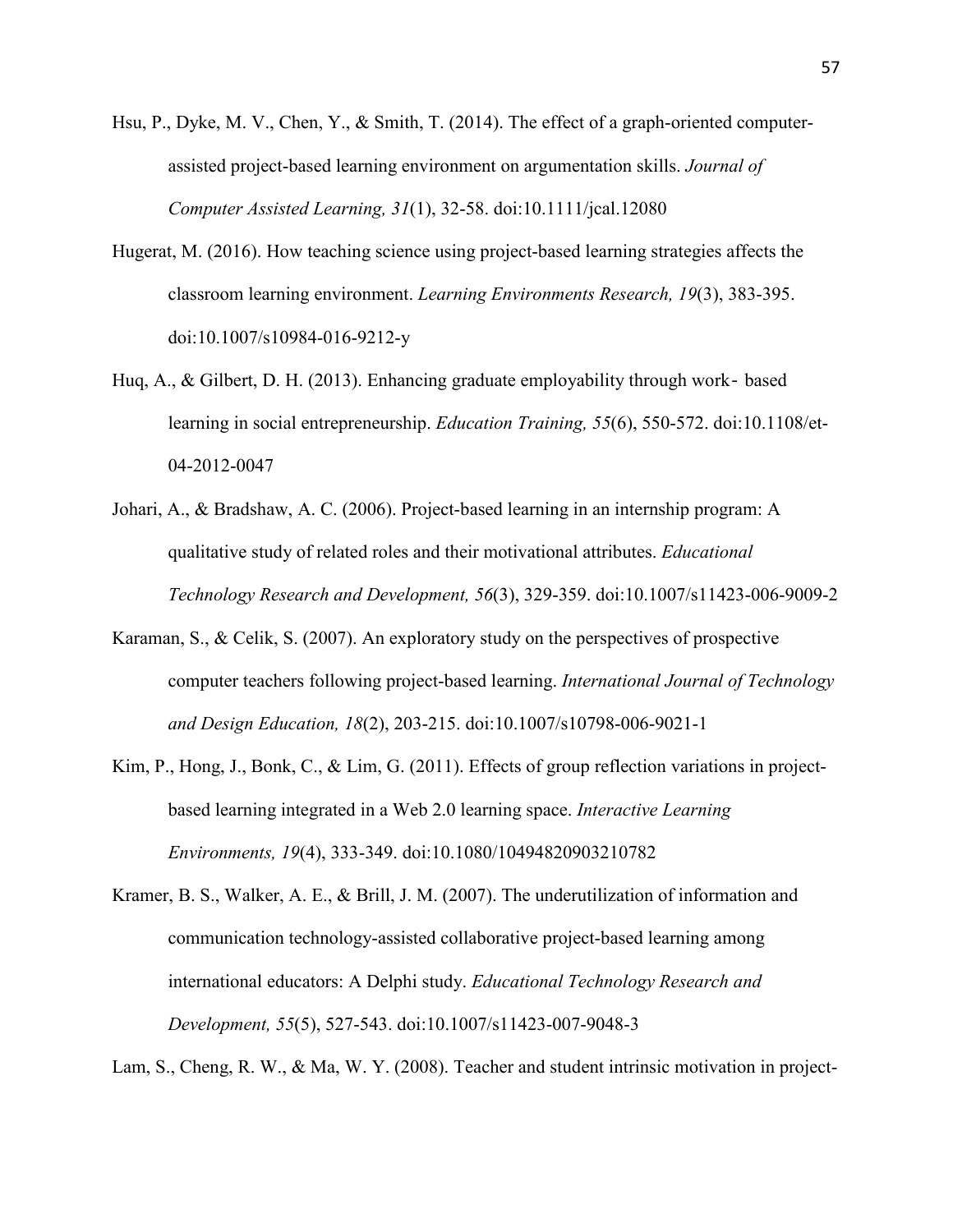based learning. *Instructional Science, 37*(6), 565-578. doi:10.1007/s11251-008-9070-9

- Lee, D., Huh, Y., & Reigeluth, C. M. (2015, September 18). Collaboration, intragroup conflict, and social skills in project-based learning. *Instructional Science, 43*(5), 561-590. doi:10.1007/s11251-015-9348-7
- Lepistö, J., & R., M-L. (2013). Teacher students as future entrepreneurship educators and learning facilitators. *Education & Training, 55*(7), 641-653. doi:http://dx.doi.org/10.1108/ET-05-2012-0055
- Morales, T. M., Bang, E., & Andre, T. (2012, October 19). A one-year case study: Understanding the rich potential of project-based learning in a virtual reality class for high school students. *Journal of Science Education and Technology, 22*(5), 791-806. doi:10.1007/s10956-012-9431-7
- Notari, M., Baumgartner, A., & Herzog, W. (2013). Social skills as predictors of communication, performance and quality of collaboration in project-based learning. *Journal of Computer Assisted Learning, 30*(2), 132-147. doi:10.1111/jcal.12026
- Papanikolaou, K., & Boubouka, M. (2010). Promoting collaboration in a project-based elearning context. *Journal of Research on Technology in Education, 43*(2), 135-155. doi:10.1080/15391523.2010.10782566
- Schaffer, S. P., Chen, X., Zhu, X., & Oakes, W. C. (2012). Self-efficacy for cross-disciplinary learning in project-based teams. *Journal of Engineering Education, 101*(1), 82-94. doi:10.1002/j.2168-9830.2012.tb00042.x
- Seet, L. Y., & Quek, C. L. (2010). Evaluating students' perceptions and attitudes toward computer-mediated project-based learning environment: A case study. *Learning Environments Research, 13*(2), 173-185. doi:10.1007/s10984-010-9073-8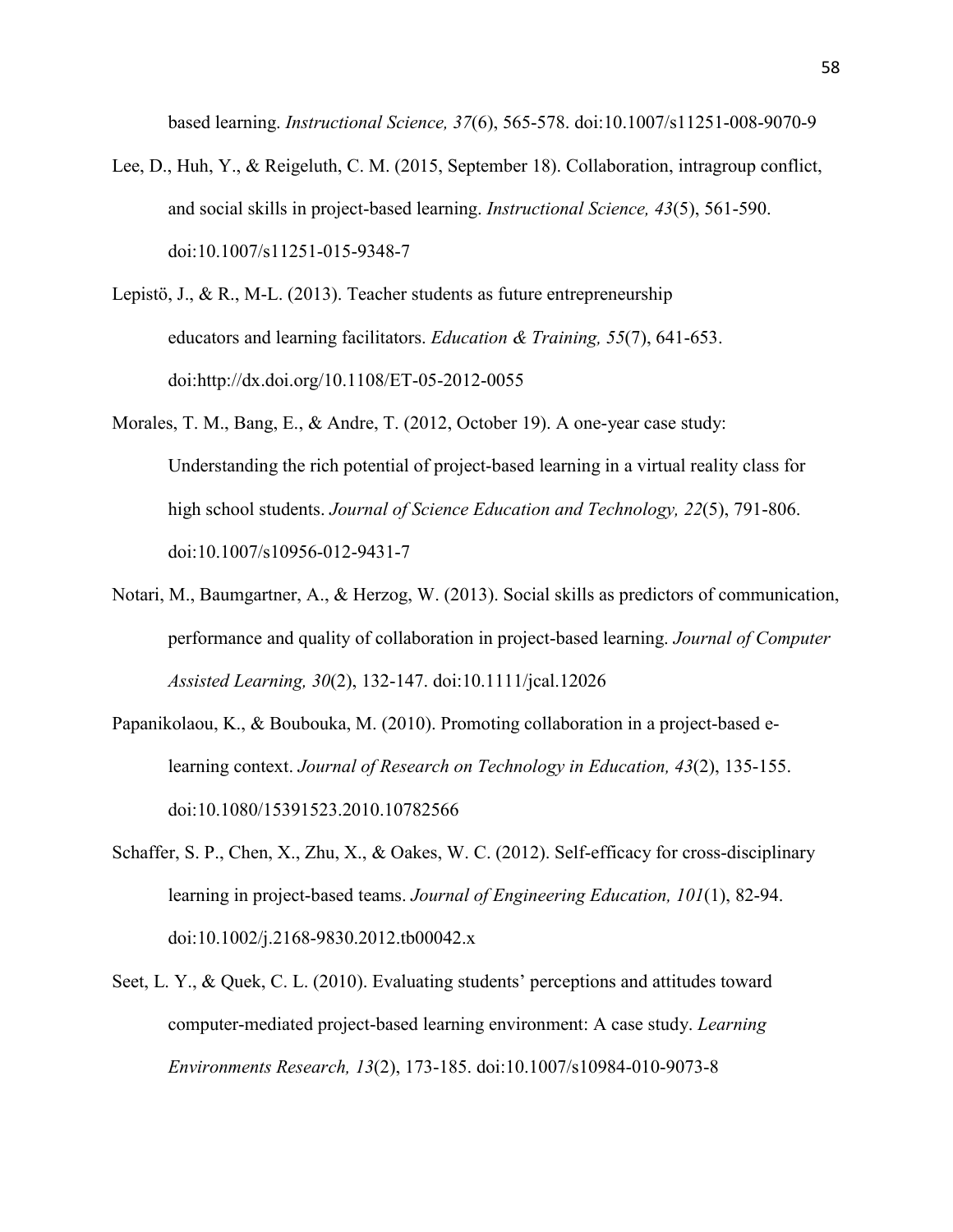Siok, S. T., & Ng, C. K. F. (2006). A problem-based learning approach to entrepreneurship education. *Education & Training, 48*(6), 416-428.

doi:http://dx.doi.org/10.1108/00400910610692606

- Stefanou, C., Stolk, J. D., Prince, M., Chen, J. C., & Lord, S. M. (2013). Self-regulation and autonomy in problem- and project-based learning environments. *Active Learning in Higher Education, 14*(2), 109-122. doi:10.1177/1469787413481132
- Täks, M., Tynjälä, P., Toding, M., Kukemelk, H., & Venesaar, U. (2014). Engineering students' experiences in studying entrepreneurship. *Journal of Engineering Education, 103*(4), 573-598. Retrieved from

http://search.proquest.com/docview/1636193678?accountid=8593

- Wickam, M. J. (2015). *Enhancing employability skills in graduate business programs: Service learning in capstone courses.* Retrieved from the University of Minnesota Digital Conservancy [http://hdl.handle.net/11299/177145.](http://hdl.handle.net/11299/177145)
- Wiek, A., Xiong, A., Brundiers, K., & Leeuw, S. V. (2014). Integrating problem-and project based learning into sustainability programs. *International Journal of Sustainability in Higher Education, 15*(4), 431-449. doi:10.1108/ijshe-02-2013-0013
- Wu, S. Y., Hou, H. T., & Shih, M. J. (2016). Exploring cognitive processing and behavioural patterns in a seamless online learning integrated discussion environment: A progressive sequential analysis. *International Journal of Web Based Communities, 12*(2), 195. doi:10.1504/ijwbc.2016.077255
- Wurdinger, S., Haar, J., Hugg, R., & Bezon, J. (2007). A qualitative study using project-based learning in a mainstream middle school. *Improving Schools, 10*(2), 150-161. doi:10.1177/1365480207078048